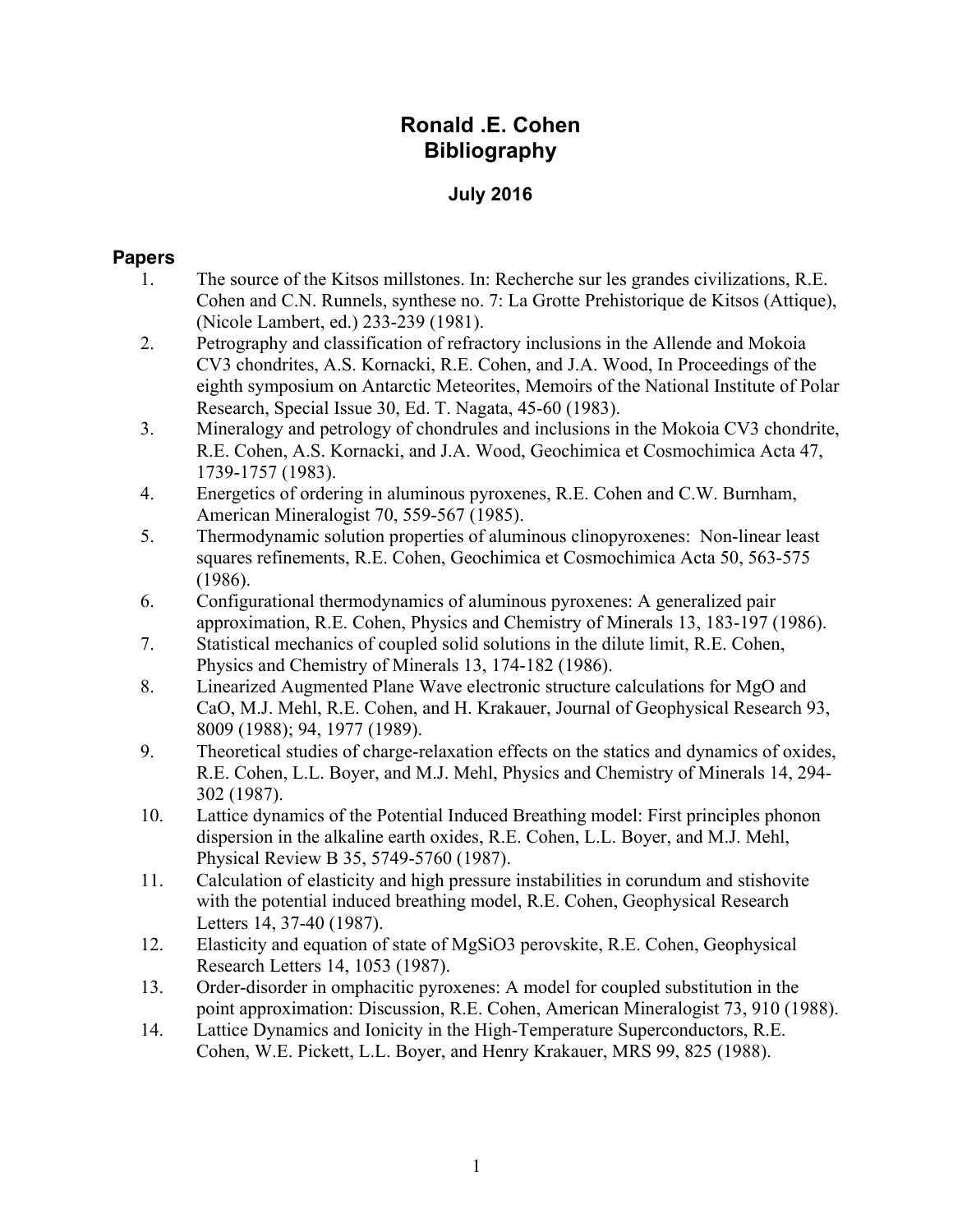- 15. Raman spectroscopy and theoretical modeling of BeO at high pressure, A.P. Jephcoat, R.J. Hemley, H.K. Mao, R.E. Cohen, and M.J. Mehl, Physical Review B 37, 4727 (1988).
- 16. Phase transitions and Elasticity in Zirconia, R.E. Cohen, M.J. Mehl, and L.L. Boyer, Physica B 150, 1-9 (1988).
- 17. Ionic Contributions to Lattice Instabilities and Phonon Dispersion in La2CuO4, R.E. Cohen, W.E. Pickett, L.L. Boyer, H. Krakauer, Phys. Rev. Lett. 60, 817 (1988).
- 18. High Sensitivity of Positrons to Oxygen Vacancies and to Copper-Oxygen Chain Disorder in YBa2Cu3O7-x by 2D ACAR, E.C. von Stetten, S. Berko, X.S. Li, R.R. Lee, J. Brynestad, D. Singh, H. Krakauer, W.E. Pickett, and R.E. Cohen, Phys. Rev. Lett. 60, 2198 (1988).
- 19. Analysis of Electronic Structure & Charge Density of High-Temperature Superconductor YBa2Cu3O7, Henry Krakauer, Warren E. Pickett and Ronald E. Cohen, J. of Superconductivity 1, 111 (1988).
- 20. Temperature Dependent Positron-Electron Momentum Densities in YBa2Cu3O7-z By AD ACAR, E.C. von Stetten, S. Berko, X.S. Li, L.F. Schneemeyer, J. Brynestad, D. Singh, H. Krakauer, W.E. Pickett, and R.E. Cohen, In: Proc. 8th Int'l Conf. on Positron Annihilation (World Scientific, Singapore, 1989).
- 21. First-Principles Phonon Calculations for La2CuO4, R.E. Cohen, W.E. Pickett and H. Krakauer, Phys. Rev. Lett. 62, 831 (1989).
- 22. Applicability of Conventional Band Theory and the Role of Phonons, R.E. Cohen, W.E. Pickett, H. Krakauer, D. Singh, D.A. Papaconstantopoulos, and P.B. Allen, In: High Tc Superconductors, Proceedings of High-Tc Superconductors: Magnetic Interactions, Eds. L. H. Bennett, Y. Flom, and G.C. Vezzoli, (World Scientific, New Jersey), 93 (1989).
- 23. High Tc Superconductors as Ionic Metals & the Role of Phonons in High Tc Superconductivity, R.E. Cohen, W.E. Pickett, H. Krakauer, and D.A. Papaconstantopoulos, Phase Transitions 22, 167-183 (1990).
- 24. Possibility of LiPdHx as a new ionic superconductor, D. Singh, R.E. Cohen, and D.A. Papaconstantopoulos, Phys. Rev. B, Rapid Comm. 41, 861 (1990).
- 25. Electronic Structure and Total Energy Calculations for Oxide Perovskites and Superconductors, R. E. Cohen, L. L. Boyer, M. J. Mehl, W. E. Pickett, and H. Krakauer, In: Perovskite: A Structure of Great Interest to Geophysics and Materials Science (A. Navrotsky, ed.) Vol. 45, Geophysical Monographs, American Geophysical Union, pp. 55 66 (1989).
- 26. Raman Spectroscopy and Lattice Dynamics of MgSiO3-Perovskite at High Pressure, R.J. Hemley, R.E. Cohen, A. Yaganeh-Haeri, H.K. Mao, D.J. Weidner and E. Ito, In: Perovskite: A Structure of Great Interest to Geophysics and Materials Science (A. Navrotsky, ed.) Vol. 45, Geophysical Monographs, American Geophysical Union, pp. 35-44 (1989).
- 27. Calculated Elastic and Thermal Properties of MgO at High Pressure and Temperatures, D.G. Isaak, R.E. Cohen, and M.J. Mehl, J. of Geophys. Res. 95, 7055 (1990).
- 28. Positron Annihilation in High-Tc Superconductors, D. Singh, W.E. Pickett, R.E. Cohen, H. Krakauer, and S. Berko, Phys. Rev. B, Rapid Commun. 39, 9667-9670 (1989).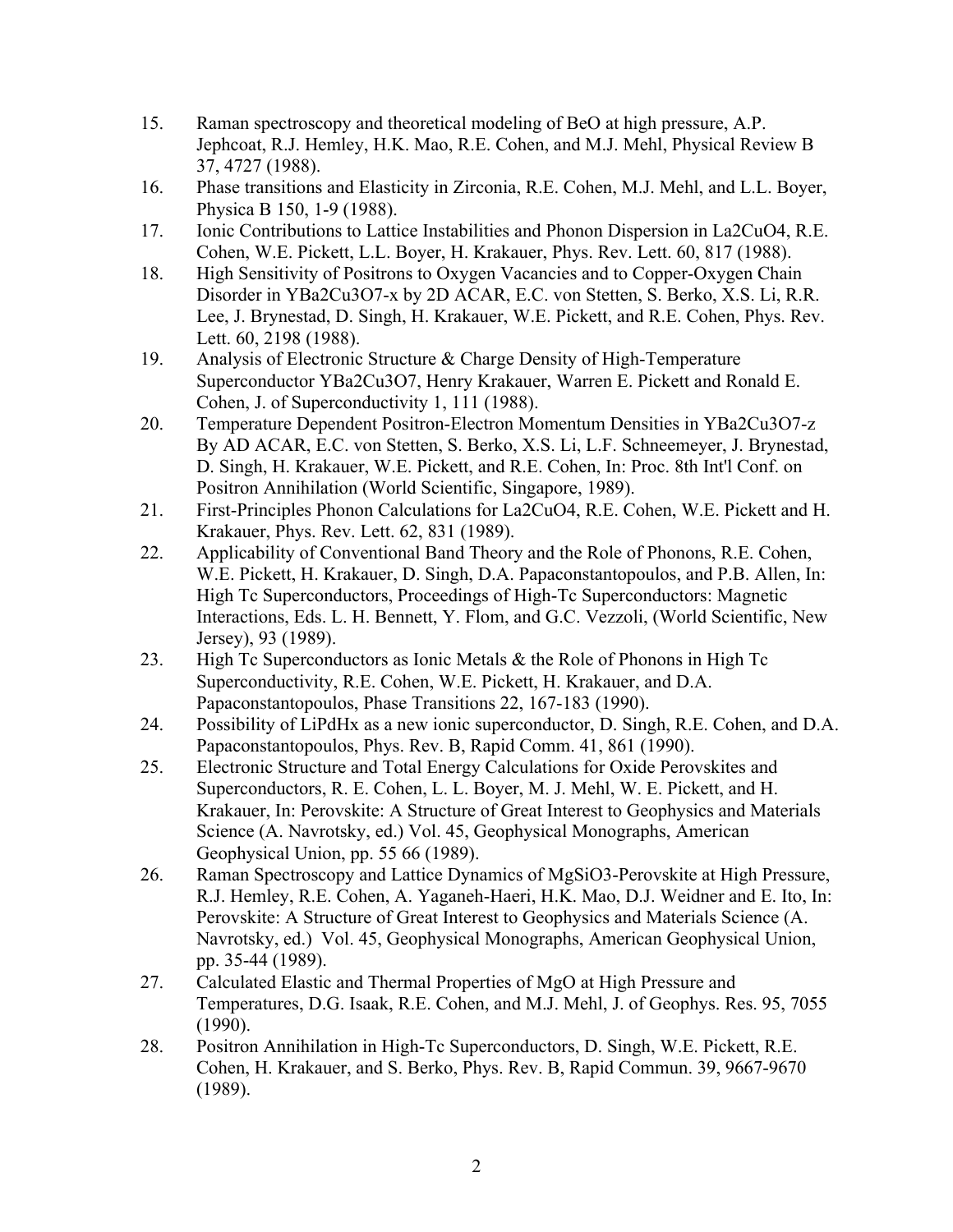- 29. Electronic Structure of the Copper Oxides: Band Picture Versus Correlated Behavior, Physica C162-164, 1419 (1989).
- 30. Determination of Strong Electron-Phonon Coupling in YBa2Cu3O7, R.E. Cohen, W.E. Pickett, H. Krakauer, Phys. Rev. Lett. 64, 2575 (1990).
- 31. A high pressure phase transition of corundum predicted by the Potential Induced Breathing model, H. Cynn, D. G. Isaak, R.E. Cohen, M.F. Nicol, and O.L. Anderson, Amer. Mineralogist 75, 439-442 (1990).
- 32. Magnetism in Layered Oxides: Results from spin density functional calculations, D. Singh, W. E. Pickett, R. E. Cohen, D. A. Papaconstantopoulos, and H. Krakauer, Physica B 163, 470 (1990).
- 33. Correlation in metallic copper oxide superconductors: How large is it? W. E. Pickett, H. Krakauer, R. E. Cohen, D. Singh, and D. A. Papaconstantopoulos, Proc. Conf. on Superconductivity and Applications, Buffalo, Sept. 1989.
- 34. Quasiparticle scattering across the Fermi surface in La2-xMxCuO4, W. E. Pickett, H. Krakauer, and R. E. Cohen, Physica B 165&166, 1055 (1990).
- 35. Theoretical determination of strong electron-phonon coupling in YBa2Cu3O7, R. E. Cohen, W. E. Pickett, H. Lu, and H. Krakauer, Physica B 165&166, 1057 (1990).
- 36. Evidence of strong electron-phonon coupling in the high Tc copper oxide superconductors, H. Krakauer, R. E. Cohen, and W. E. Pickett, Intl. J. Quantum Chem., QCS Symp. 24, 693-699 (1990).
- 37. Lattice statics, dynamics, and electron-phonon coupling: First principles calculations for La2CuO4 and YBa2Cu3O7, W. E. Pickett, H. Krakauer, and R. E. Cohen, In: Proceedings of the Intl. Seminar on the Theory of High Temperature Superconductors, Dubna, USSR, July 1990 (V. L. Aksenov, N. M. Plakida, And V. Yu. Yushankhai, eds.) (Jinr, Dubno, 1990), 20-31.
- 38. Precise band structure and Fermi surface calculations for YBa2Cu3O7: Importance of three-dimensional dispersion, W. E. Pickett, R. E. Cohen, and H. Krakauer, Phys. Rev. B, Rapid Communications 42, 8764-8767 (1990).
- 39. Electronic structure and electron-phonon coupling in layered copper oxide superconductors, W. E. Pickett, R. E. Cohen, and H. Krakauer, Physica B 169, 45-50 (1991).
- 40. Comment on Thermodynamic and elastic properties of a many-body model for simple oxides, R. E. Cohen and D. G. Isaak, Phys Rev. B. 44, 7106-7107 (1991).
- 41. Lattice dynamics and origin of ferroelectricity in BaTiO3: Linearized augmented plane wave total energy calculations, R. E. Cohen and H. Krakauer, Phys. Rev. B 42, 6416 (1990).
- 42. Linearized augmented plane wave total energy calculations for ferroelectric BaTiO3, R. E. Cohen and H. Krakauer, Ferroelectrics 111, 57-62 (1990).
- 43. First principles calculations for ferroelectrics -- A vision, Boyer, L. L., R. E. Cohen, H. Krakauer, and W. A. Smith, Ferroelectrics 111, 1-7 (1990).
- 44. First principles calculations for polarized crystals, Boyer, L.L., R.E. Cohen, P.J. Edwardson, and H. Krakauer, Ferroelectrics 117, 233-243 (1991).
- 45. Lattice instabilities in high temperature superconductors: The x-point tilt energy surface for La2-xBaxCuO4, Pickett, W.E., R.E. Cohen, and H. Krakauer, In: Electron-Phonon Interaction in Oxide Superconductors, (R. Baquero, ed.) Proc. Intl.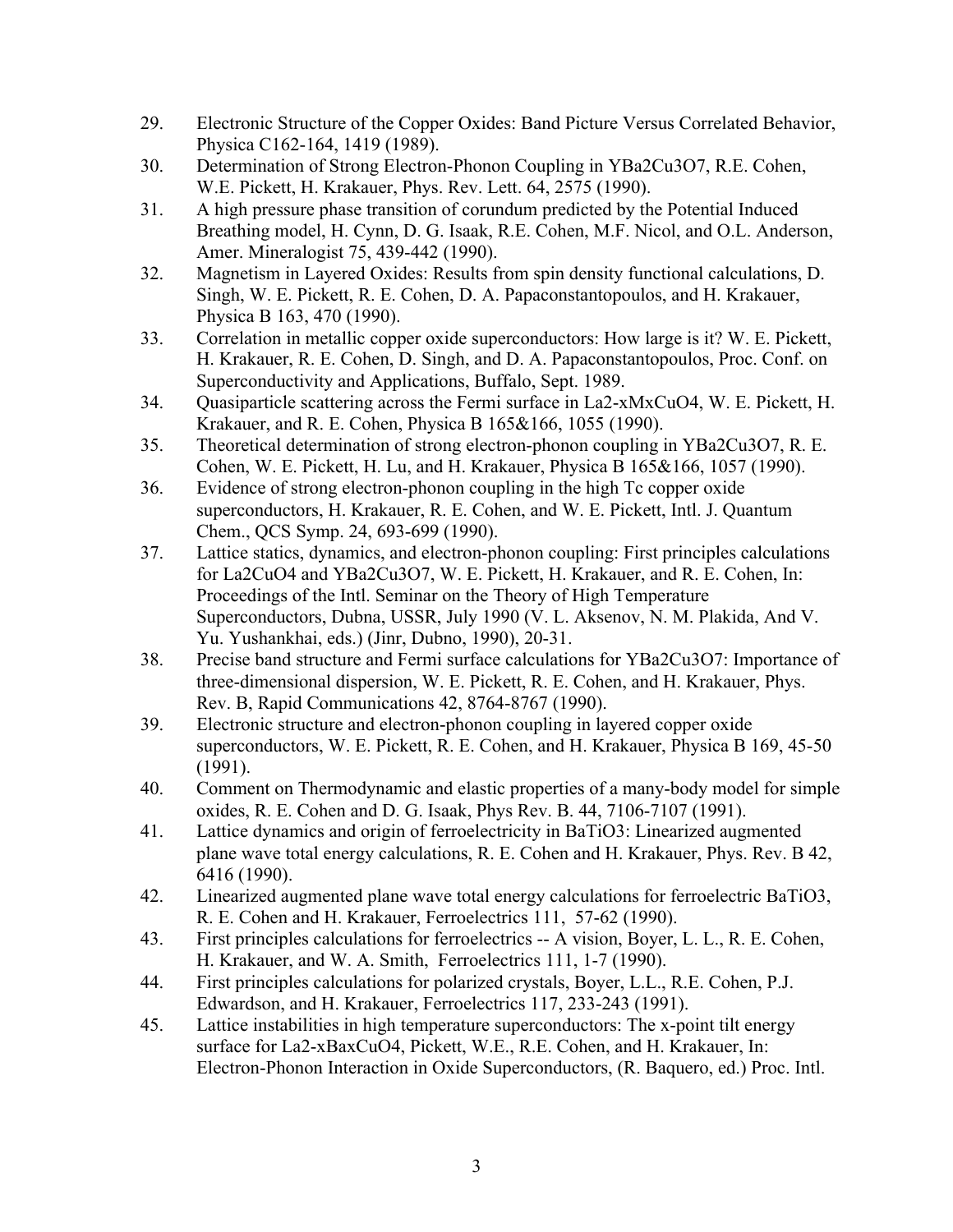Conf. on the Manifestations of Electron-phonon Interaction in Cu-O Superconductors, Oaxtapec, Mexico, Dec. 1990, (World Scientific, 1991), pp. 71-83.

- 46. Electronic structure, lattice dynamics, and electron-phonon interaction in high-Tc superconductors, Cohen, R.E., H. Krakauer, and W.E. Pickett, in Proc. Miami Workshop on Electronic Structure and Mechanisms for High Temperature Superconductivity (J. Ashkenazi, S.E. Barnes, F. Zuo, G.CC. Vezzoli, and B.M. Klein, eds.) (Plenum, New York, 1991), 7-18 (1991).
- 47. Lattice instabilities, isotope effect, and high Tc superconductivity in La2-xBaxCuO4, Pickett, W.E., R.E. Cohen, and H. Krakauer, Phys. Rev. Lett. 67, 228-231 (1991).
- 48. Bonding and elasticity of stishovite at high pressure: Linearized augmented plane wave calculations, Cohen, R.E., Am. Mineral. 76, 733-742 (1991).
- 49. First-principles predictions of elasticity and phase transitions in high pressure SiO2 and geophysical implications, Cohen, R.E., In: High Pressure Research in Mineral Physics: Application to Earth and Planetary Science, eds. M.H. Manghnani and Y. Syono, Ise, Japan, January 15-18, 1991, 425-432.
- 50. First-principles studies of elasticity and post-stishovite phase transitions in SiO2, Cohen, R.E., in Annual Rep. Director Geophysical Laboratory, Carnegie Institution of Washington, 126-129 (1991).
- 51. Molecular dynamics simulations of melting of MgO at high pressures, Gong, Zhaoxin, R.E. Cohen, and L.L. Boyer, in Annual Rep. Director Geophysical Laboratory, Carnegie Institution of Washington, 129-134 (1991).
- 52. Fermi surfaces, Fermi liquids, and high temperature superconductors, Pickett, W.E., H. Krakauer, R.E. Cohen, and D. Singh, Science 255, 46-54 (1992).
- 53. Silicate perovskite, Hemley, R.J. and R.E. Cohen, Annual Reviews of Earth and Planetary Sciences 20, 553-600 (1992).
- 54. Anharmonicity and the inverse isotope effect in the palladium hydride system, Klein, B.M. and R.E. Cohen, Phys. Rev. B 45, 12405-12414 (1992).
- 55. Coupling of octahedral tilts to the electronic structure of La2-x(Sr,Ba)xCuO4, R.E. Cohen, W. E. Pickett, D. A. Papaconstantopoulos, and H. Krakauer, In: Lattice Effects in High Tc Superconductors (Y. Bar-Yam, T. Egami, J. Mustre-de Leon and A.R. Bishop, eds.) (World Scientific, 1992), pp. 223-228.
- 56. The relationship between shear and compressional velocities at high pressures: reconciliation of seismic tomography and mineral physics, Isaak, D.G., O.L. Anderson, and R. E. Cohen, Geophys. Res. Lett. 19, 741-744 (1992).
- 57. Origin of ferroelectricity in perovskite oxides, R.E. Cohen, Nature 358, 136-138 (1992).
- 58. Electronic structure studies of the differences in ferroelectric behavior of BaTiO3 and PbTiO3, Cohen, R. E. and H. Krakauer, Ferroelectrics 136, 65-84 (1992).
- 59. Molecular dynamics study of PbTiO3 using non-empirical potentials, Gong, Z. and R. E. Cohen, Ferroelectrics 136, 113-124 (1992).
- 60. First-principles phonon calculations for La2CuO4, Cohen, R.E., W. E. Pickett, and H. Krakauer, In: Computer Assisted Modeling on the IBM 3090 (K. R. Billingsley, H. U. Brown III, and Ed Derohanes, eds.) 7-19, (1992).
- 61. Zone corner tilts and the LTT phase in La2-xMxCuO4, Pickett, W. E., R. E. Cohen, and H. Krakauer, In: Lattice Effects in High Tc Superconductors, (Y. Bar-Yam, T.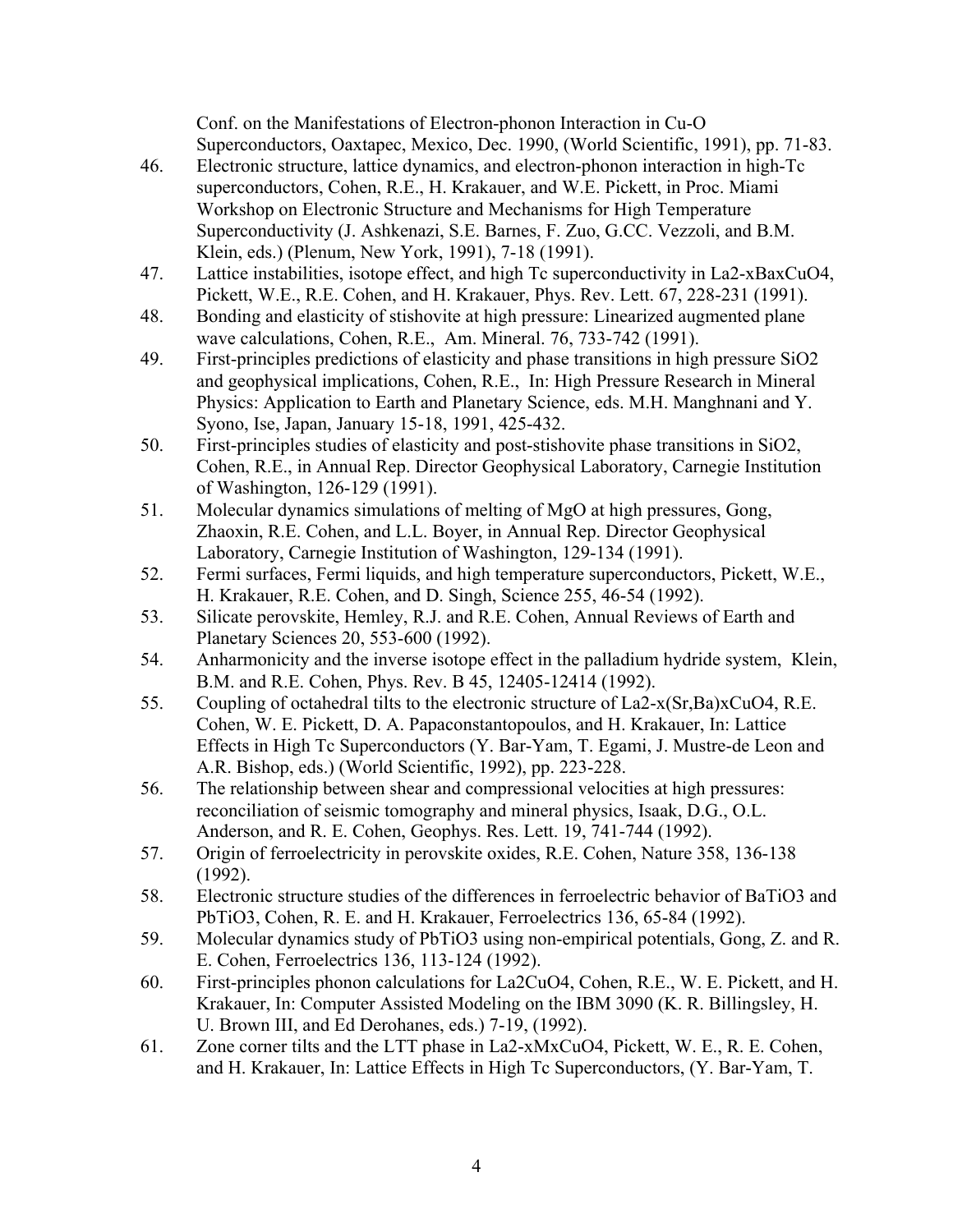Egami, J. Mustre-de Leon and A.R. Bishop, eds.) (World Scientific, 1992), pp. 217- 222.

- 62. Large calculated electron-phonon interactions and linewidths in La2-xMxCuO4, H. Krakauer, Pickett, W. E., and Cohen, R.E., In: Lattice Effects in High Tc Superconductors, (Y. Bar-Yam, T. Egami, J. Mustre-de Leon and A.R. Bishop, eds.) (World Scientific, 1992), pp. 229-234.
- 63. Large calculated electron-phonon interactions in La2-xMxCuO4, Krakauer, H., W.E. Pickett, and R. E. Cohen, Phys. Rev. B 47, 1002-1015 (1993).
- 64. Ab initio calculations of large electron-phonon coupling in high temperature superconductors, H. Krakauer, W.E. Pickett, and R.E. Cohen, In: On Manifestations of the Electron-Phonon Interaction [Mexico, November 1992] (R. Banquero and O. Zelaya, eds.) World Scientific, Singapore, 1993.
- 65. Phase stability of wustite at high pressure from first-principles LAPW calculations, D.G. Isaak, R.E. Cohen, M.J. Mehl, and D.J. Singh, Phys. Rev. B 47, 7720-7731 (1993); erratum: 48, 6741 (1993).
- 66. Ferroelectricity origins, R.E. Cohen, Nature 362, 213 (1993).
- 67. Electron-Phonon Coupling in High Temperature Superconductors: The Connection to Superconducting Behavior. W.E. Pickett, H. Krakauer, and R.E. Cohen, Appl. Superconductivity 1, 251-262 (1993).
- 68. Stability of orthorhombic MgSiO3 perovskite in the Earth's lower mantle from first principles, L. Stixrude and R.E. Cohen, Nature 364, 613-615 (1993).
- 69. Origin of ferroelectricity in perovskites: The principal problems from a theoretical perspective, R.E. Cohen, Ferroelectrics 150, 1-12 (1994).
- 70. Melting and melt structure of MgO at high pressures, R.E. Cohen and Z. Gong, Physical Review B 50, 12301-12311 (1994).
- 71. Electrons, phonons, and electron-phonon interactions in high-temperature superconductors, R.E. Cohen, Computers in Physics 8, 34-44 (1994).
- 72. The exciton energy and its pressure dependence in alkali halides, Hongmei Zhang, William B Daniels, and Ronald E. Cohen, Physical Review B 50, 70-74 (1994).
- 73. Prediction of a high pressure phase transition in Al2O3, Frederic C. Marton and Ronald E. Cohen, American Mineralogist 79, 789-792 (1994).
- 74. First-principles phonon calculations for LiTaO3, Ronald E. Cohen, Proc. IMF8, Ferroelectrics 153, 37-42 (1994).
- 75. Melting and melt structure at high pressures, Ronald E. Cohen and Z. Gong, In: High-Pressure Science and Technology, (S. C. Schmidt, J.W. Shaner, G. A. Samara, and M. Ross, eds.) (AIP, New York) 379-382 (1994).
- 76. An accurate tight-binding model for iron at high pressures: Towards high temperature simulations of the Earth's core, R. E. Cohen, L. Stixrude, and D.A. Papaconstantopoulos, In: High-Pressure Science and Technology (S. C. Schmidt, J.W. Shaner, G. A. Samara, and M. Ross, eds.) (AIP, New York), 891-894, 1994.
- 77. First principles investigation of bcc, fcc, and hcp phases of iron, Lars Stixrude and R.E. Cohen, In: High-Pressure Science and Technology, (S. C. Schmidt, J.W. Shaner, G. A. Samara, and M. Ross, eds.) (AIP, New York), 911-914 (1994).
- 78. First-principles tight-binding total energy calculations for metals, M. J. Mehl, D. A. Papaconstantopoulos, R. E. Cohen, and M. M. Sigalas, In: Alloy Modeling and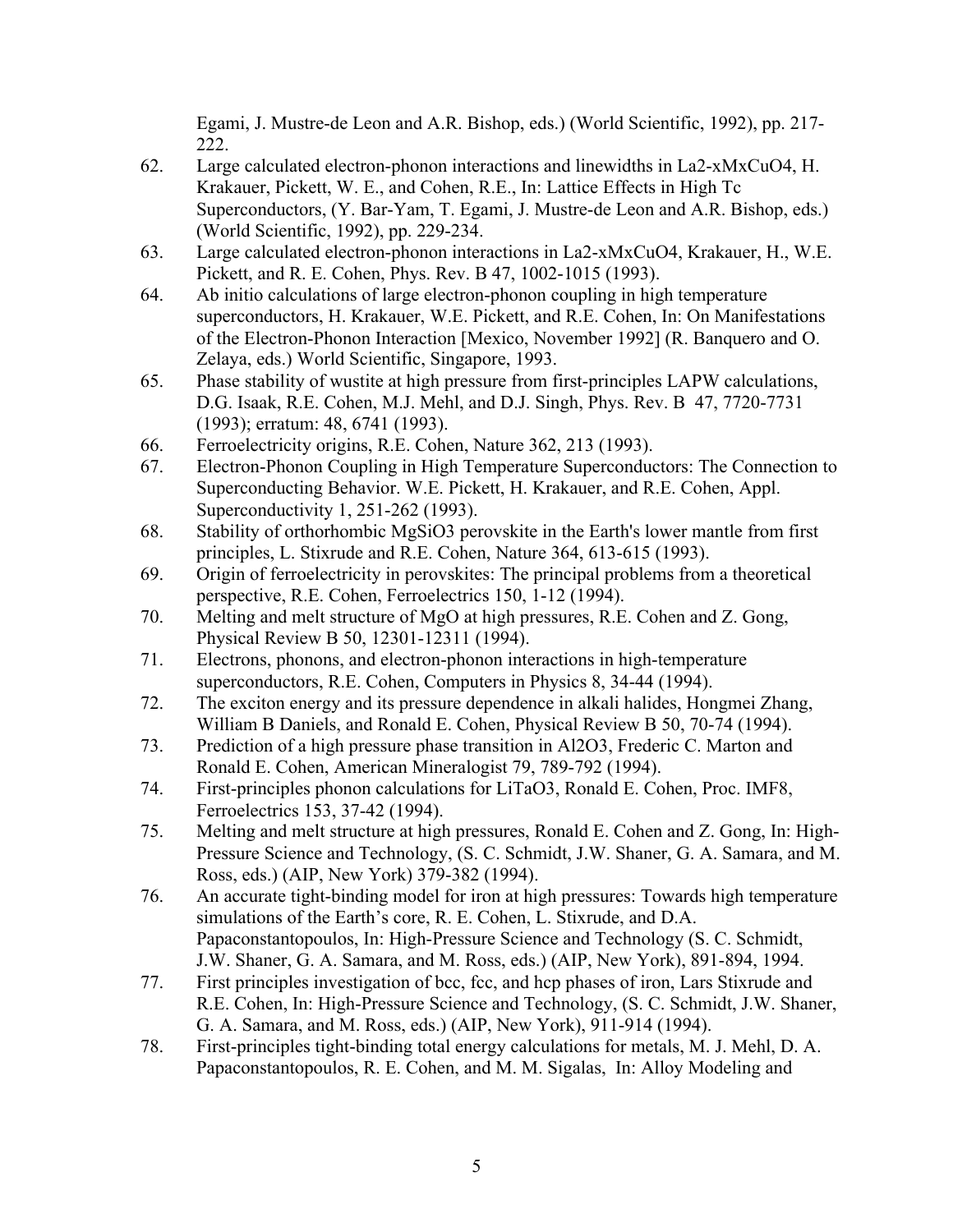Design (G. Malcolm Stocks and P.E.A. Turchi, eds.) TMS (The Minerals, Metals & Materials Society), Warrendale, PN 15086, pp. 25-32 (1994).

- 79. Tight-binding total energy method for transition and noble metals, Ronald E. Cohen, Michael J. Mehl, and Dimitris A. Papaconstantopoulos, Physical Review B 50, 14694-14697 (1994).
- 80. Iron at high pressure: Linearized augmented plane wave computations in the generalized gradient approximation, L. Stixrude, R.E. Cohen, and D. Singh, Physical Review B 50, 6442-6445, 1994.
- 81. First-principles theory of crystalline SiO2, R.E. Cohen, In: Silica: Physical Behavior, Geochemistry, and Materials Applications, eds. P.J. Heaney, C.T. Prewitt, and G.V. Gibbs, Reviews in Mineralogy, Vol. 29, Mineralogical Society of America, Washington, D.C., 369-402, 1994.
- 82. Theoretical study of cation ordering in the system Pb(Sc1/2Ta1/2)O3, B.P. Burton, R.E. Cohen, Ferroelectrics 151, 331-336 (1994).
- 83. First-principles study of cation ordering in the system Pb(Sc0.5Ta0.5)O3 and  $(1X)Pb(Sc0.5Ta0.5)O(3-X)PbTiO3, B. Burton and R.E. Cohen, Ferroelectrics 164,$ 201-212, (1995).
- 84. Origin of ferroelectricity in LiTaO3 and LiNbO3: LAPW total energy calculations I. Inbar and R.E. Cohen, Ferroelectrics 164, 45-56, (1995).
- 85. Nonempirical calculation of the Pb(Sc0.5Ta0.5)O3-PbTiO3 quasibinary phase diagram, B.P. Burton, R.E. Cohen, Phys. Rev. B 52, 792-797, 1995 (1995).
- 86. A tight-binding method for the evaluation of the total energy of large systems, M.J. Mehl, D.A. Papaconstantopoulos, and R.E. Cohen, International Journal of Thermophysics 67, 503-509 (1995).
- 87. High pressure effects on thermal properties of MgO, I. Inbar and R.E. Cohen, Geophys. Res. Lett. 22, 1533-1536 (1995).
- 88. Transformation of silica to a denser phase at lower-mantle pressures, K.J. Kingma, R.E. Cohen, R.J. Hemley, and H-K Mao, Nature 374, 243-245(1995).
- 89. High pressure elasticity of iron and anisotropy of Earth's inner core, L. Stixrude and R.E. Cohen, Science 267, 1972-1975 (1995).
- 90. Constraints on the crystalline structure of the inner core: Mechanical instability of bcc iron at high pressure, L. Stixrude and R.E. Cohen, Geophys. Res. Lett. 22, 125-128 (1995).
- 91. Insulator-metal transition in solid hydrogen: Implication of electronic structure calculations for recent experiments, I.I. Mazin and Ronald E. Cohen, Phys. Rev. B Rapid Comm. 52, R8597-8600 (1995).
- 92. Comparison of the electronic structures and energetics of LiTaO3 and LiNbO3, Inbar, I, R.E. Cohen, Phys. Rev. B 53, 1193-1204 (1996).
- 93. Periodic slab LAPW computations for ferroelectric BaTiO3, R.E. Cohen, J. Phys. Chem. Solids 57, 1393-1396 (1996).
- 94. Prediction of Phase Transition in CaSiO3 Perovskite and Implications for Lower Mantle Structure Stixrude, L., Cohen, R.E., and H. Krakauer, Amer. Mineral. 81, 1293-1296 (1996).
- 95. Structure and bonding in the deep mantle and core, Russell J. Hemley and Ronald E. Cohen, Phil. Trans. R. Soc. London A 354, 1461-1479 (1996).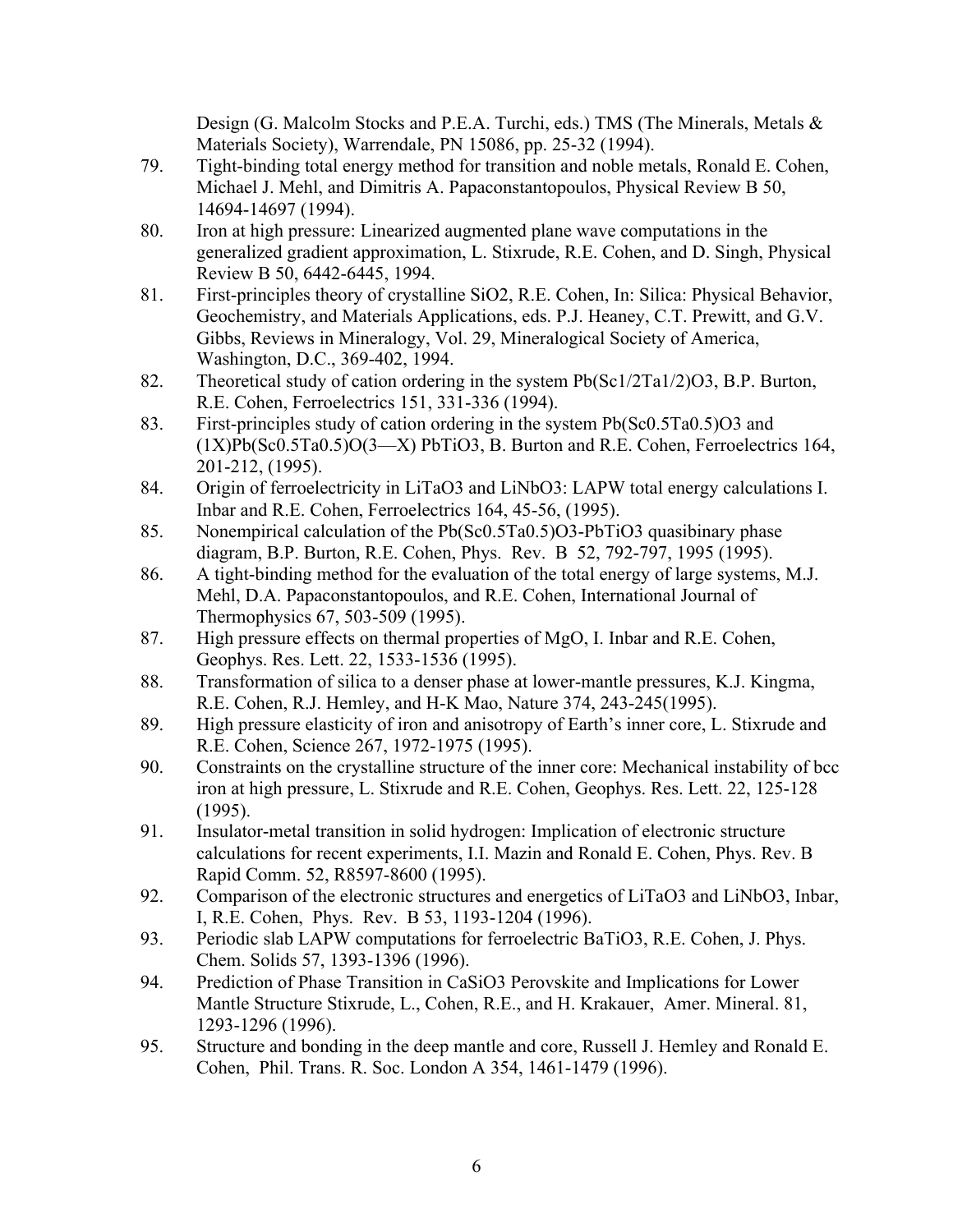- 96. Thermal properties of iron at high pressures and temperatures, Wasserman, E, L. Stixrude and R. E. Cohen, Physical Review B 53, 8296-8309 (1996).
- 97. Magnetic collapse in transition metal oxides at high pressures: implications for the Earth, R.E. Cohen, I. Mazin, and D.G. Isaak, Science 275, 654-657 (1997).
- 98. Notes on the static dielectric response function in the density functional theory, I.I. Mazin and R.E. Cohen, Ferroelectrics 194, 263-270 (1997).
- 99. Surface Effects in Ferroelectrics: Periodic Slab Computations for BaTiO3, R.E. Cohen, Ferroelectrics 194, 323-342 (1997).
- 100. Origin of ferroelectricity in LiNbO3 and LiTaO3, I. Inbar and R.E. Cohen, Ferroelectrics 194, 83-96 (1997).
- 101. Composition and temperature of Earth's inner core, L. Stixrude and E. Wasserman and R.E. Cohen, J. Geophys. Res. B102, 24729-24739 (1997).
- 102. Long Range Order Effects in Ferroelectric PbZr1/2Ti1/2O3, Saghi-Szabo, G., and R. E. Cohen, Mater. Res. Soc. Proc. Vol. 453, 191-201 (1997).
- 103. Saghi-Szabo, G., and R. E. Cohen, Long Range Order Effects in PbZr1/2Ti1/2O3, Ferroelectrics 194, 287-298 (1997).
- 104. Tight-binding computations of elastic anisotropy of Fe, Xe, and Si under compression, R. E. Cohen, L. Stixrude, and E. Wasserman, Phys. Rev. B 56, 8575- 8589 (1997); erratum Phys. Rev. B 58, 5873.
- 105. Effects of pressure on diffusion and vacancy formation in MgO from non-empirical free-energy integrations, Joel Ita and Ronald E. Cohen, Phys. Rev. Lett. 79, 3198 (1997).
- 106. The Melting Curve and Premelting of MgO, R.E. Cohen and J. Weitz, In: Properties of Earth and Planetary Materials at High Pressure and Temperature, (M.H. Manghnani and T. Yagi, eds.), Geophysical Monograph 101, AGU, Washington, D.C., 185-196 (1998).
- 107. First-Principles Investigation of Solid Iron at High Pressure and Implications for the Earth's Inner Core, L. Stixrude and E. Wasserman and R.E. Cohen, Mangnani MH and T. Yagi, eds, 159-172 (1998).
- 108. First Principles Study of Piezoelectricity in Tetragonal PbTiO3, Saghi-Szabo, G., R. E. Cohen, and H. Krakauer, Ferroelectrics 206-207, 1-10 (1998).
- 109. Mineral Physics, R.E. Cohen, Geotimes 43, 35-36 (1998).
- 110. Possible polytypism in FeO at high pressures, Igor I. Mazin, Yingwei Fei, Robert Downs, and Ronald Cohen, Am. Mineralogist 83, 451-457 (1998).
- 111. Thermal conductivity of MgO at high pressures, R.E. Cohen, Rev. High Pressure Sci. Technology, Proc. AIRAPT16 7, 160-162, (1998).
- 112. First-principles study of piezoelectricity in PbTiO3, Saghi-Szabo, G., R. E. Cohen, and H. Krakauer, Phys. Rev. Lett. 80, 4321-4324 (1998); 94, 069901(2005).
- 113. Elasticity, thermal properties, and molecular dynamics using non-empirical tightbinding, R.E. Cohen, L. Stixrude, and E. Wasserman, In: Tight-binding Approach to Computational Materials Science, Mat. Res. Soc. Symp. Proc. Vol. 491, (P.E.A. Turchi, A. Gonis, and L Colombo, eds.) pp. 501-506 (1998).
- 114. Magnetic collapse and the behavior of transition metal oxides: FeO at high pressures, R.E. Cohen, Y. Fei, R. Downs, I. I. Mazin; D. G. Isaak, In: High-Pressure Materials Research Materials Research Society Proceedings, Vol. 499, edited by R.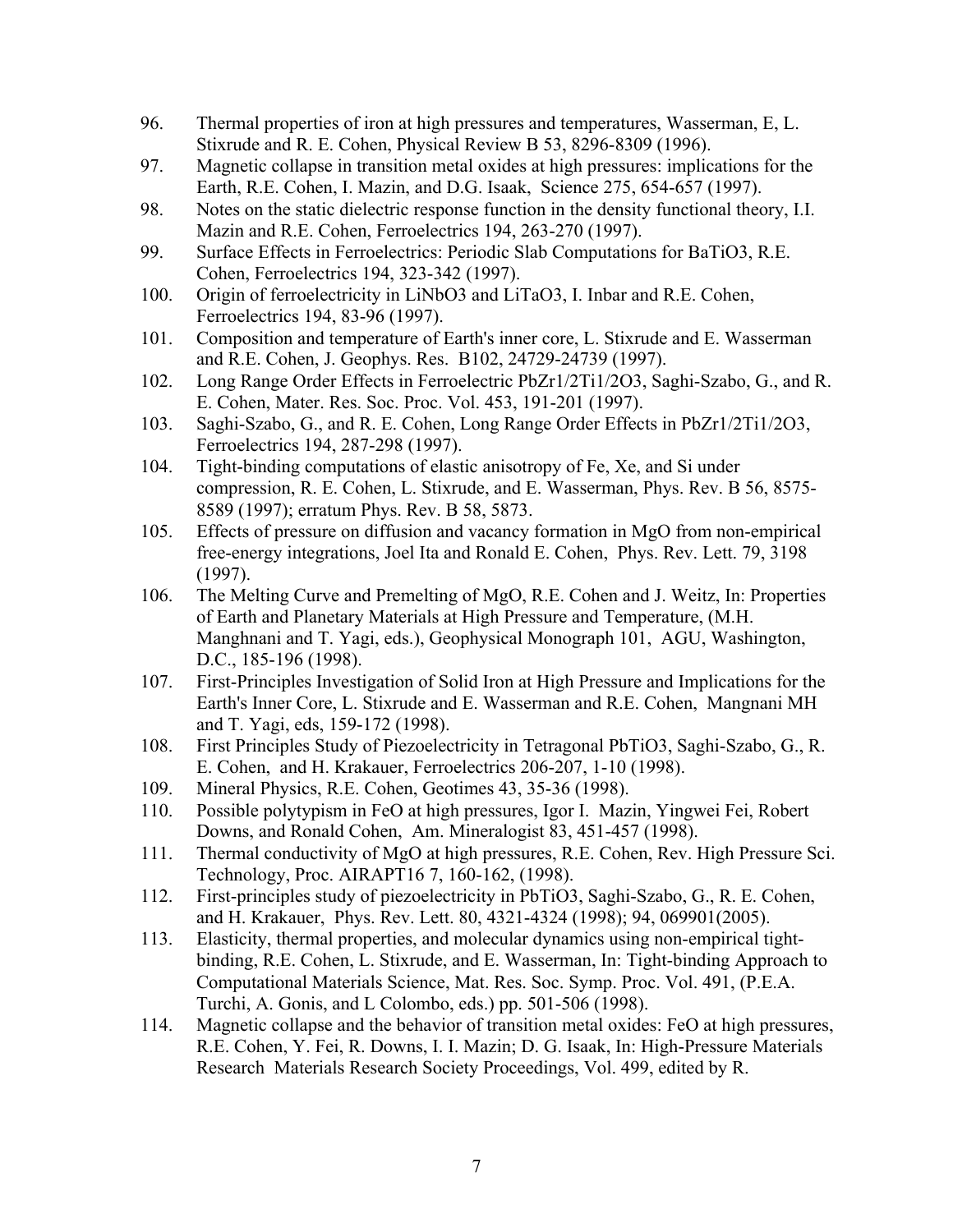Wentzcovitch, R. J. Hemley, W. J. Nellis, and P. Yu, Materials Research Society, Pittsburgh, PA, pp. 27-37 (1998).

- 115. First-Principles study of piezoelectricity in tetragonal PbTiO3 and PbZr½Ti½O3, Saghi-Szabo, G., R. E. Cohen, and H. Krakauer, In: First-Principles Calculations for Ferroelectrics: Fifth Williamsburg Workshop (R.E. Cohen, ed.) Proceedings of the Fifth-Williamsburg Workshop on Ferroelectrics, AIP Conference Proceedings 436, New York, 43-52 (1998).
- 116. Theory of minerals at high pressures, L. Stixrude, R.E. Cohen and R.J. Hemley, In: Ultrahigh-Pressure Mineralogy, (R.J. Hemley, ed.) MSA Reviews in Mineralogy Vol. 37, 639-671 (1998).
- 117. High-pressure electronic and magnetic properties, Russell J. Hemley, Ho-kwang Mao, and Ronald E. Cohen, In: Ultrahigh-Pressure Mineralogy, (R.J. Hemley, ed.) MSA Reviews in Mineralogy Vol. 37, pp. 591-638 (1998).
- 118. Diffusion in MgO at high pressure: Implications for lower mantle rheology, Ita, Joel and R.E. Cohen, Geophys. Res. Lett. 25, 1095-1098 (1998).
- 119. First-Principles Elastic Constants for the hcp Transition Metals Fe, Co, and Re at High Pressure, Gerd Steinle-Neumann, Lars Stixrude, and Ronald E. Cohen, Phys. Rev. B, 60, pp. 791-799 (1999).
- 120. Bonding and electronic structure of minerals, in Microscopic Properties and Processes in Minerals, R.E. Cohen, (K. Wright and C.R.A. Catlow, eds.) NATO ASI Proc., Kluwer, Netherlands, pp. 201-264, (1999).
- 121. Theory of ferroelectrics: A vision for the next decade and beyond, R. E. Cohen, J. Phys. Chem. Solids, 61, pp. 139-146 (1999).
- 122. First-principles study of piezoelectricity in tetragonal PbTiO3 and PbZr1/2Ti1/2O3, G. Saghi-Szabo, R.E. Cohen, and H. Krakauer, Phys. Rev. B 59, pp. 12771-12776 (1999).
- 123. Mineral Physics, R.E. Cohen, Geotimes, pp. 35-36 (July, 1999).
- 124. MgO—The simplest oxide, R.E. Cohen, In: Physics Meets Mineralogy (Hideo Aoki, Yasuhiko Syono and Russell J. Hemley, eds.), Cambridge Univ. Press, pp. 95-123, 2000.
- 125. Accuracy of equation of state formulations, R.E Cohen, O. Gulseren, and R.J. Hemley, Am. Mineral,. 85, pp. 338-344 (2000).
- 126. Polarization rotation mechanism for ultrahigh electromechanical response in single crystal piezoelectrics, H.X. Fu and R.E. Cohen, Nature, 403, pp. 281-283 (2000).
- 127. Piezoelectric response from rotating polarization, H. Fu and R.E. Cohen, In: Fundamental Physics of Ferroelectrics 2000, (R.E. Cohen, ed.) AIP Conference Proceedings 535, New York, pp. 143-150 (2000).
- 128. Comparison of Electromechanical Properties of BaTiO3 between LAPW and a Model Hamiltonian, S.Stolbov, H.Fu, R.E.Cohen, L.Bellaiche, David Vanderbilt, In: Fundamental Physics of Ferroelectrics 2000, (R.E. Cohen, ed.) AIP Conference Proceedings 535, New York, pp. 151-158 (2000).
- 129. Absence of lattice strain anomalies at the electronic topological transition in zinc at high pressure, G. Steinle-Neumann, L. Stixrude, and R.E. Cohen, Phys. Rev. B 63 54103-54109 (2001).
- 130. Thermal equation of state of tantalum, R.E. Cohen and O. Gulseren, Phys. Rev. B 63, 224101-224111 (2001).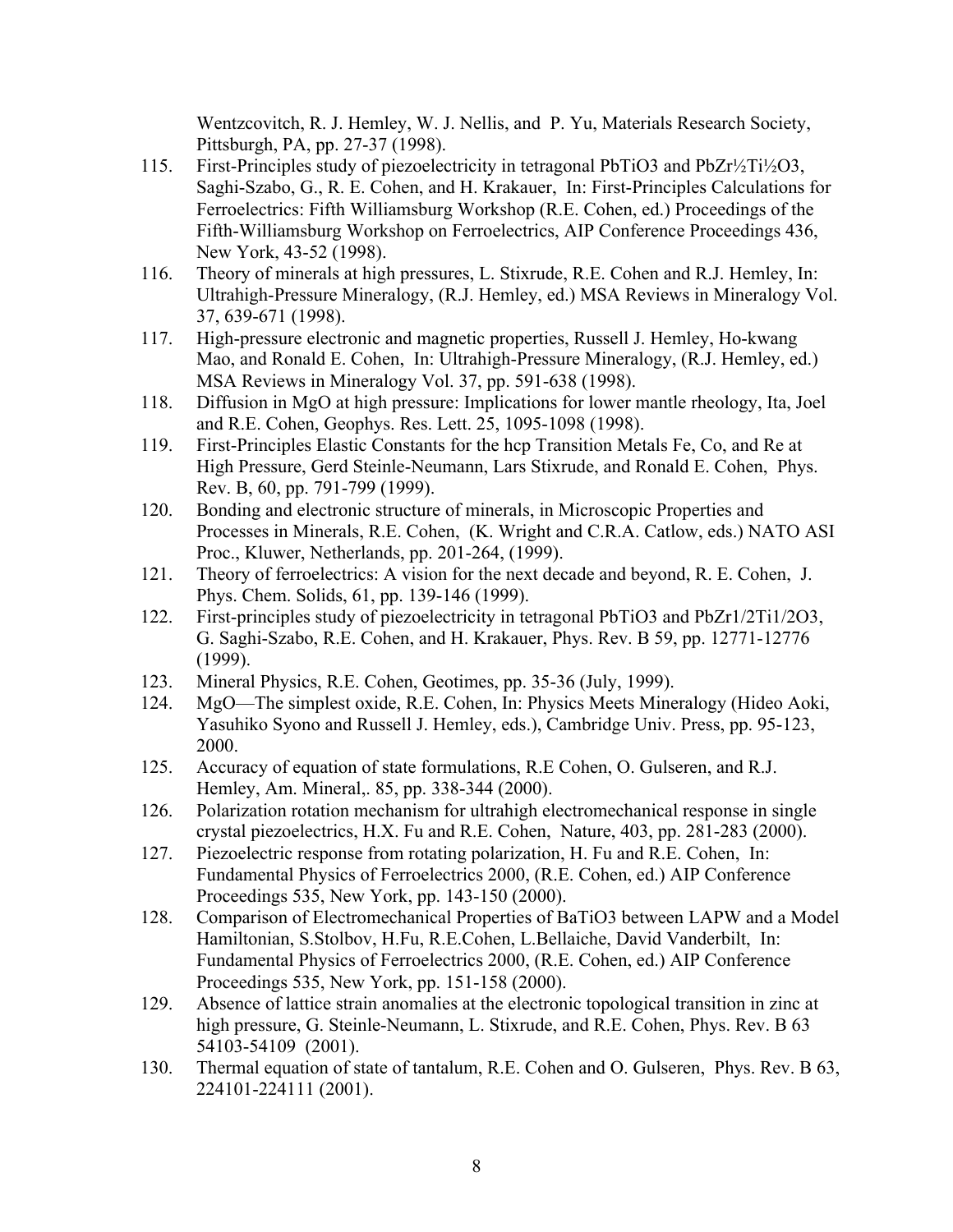- 131. P-V-T equation of state of MgSiO3 perovskite from molecular dynamics and constraints on lower mantle composition, F.C. Marton, J. Ita, and R.E. Cohen, J. Geophys. Res. 106, pp. 8615-8627 (2001).
- 132. First-principles force field for metallic Tantalum, Alejandro Strachan, Tahir Cagin, Oguz Gulseren, Sonali Mukherjee, Ronald E. Cohen, and Wiliam A. Goddard III, Modelling Simul.Mater. Sci. Eng. 12, S445-S459 (2004)
- 133. First-principles computation of elasticity of Pb(Zr,Ti)O3: The importance of elasticity in piezoelectrics, R.E. Cohen, E. Heifets, and H. Fu, In: Fundamental Physics of Ferroelectrics 2001, (H. Krakauer, ed.) AIP Conference Proceedings 582, pp. 11-22, New York, (2001).
- 134. Calculation of the electric field gradients at tricluster-like O atoms in the polymorphs of Al2SiO5 and in aluminosilicate molecules: models for tricluster O atoms in glasses, J.A. Tossell and R.E. Cohen, J. Non-crystalline Solids, 286, pp. 187-199 (2001).
- 135. Reversal of the elastic anisotropy of iron with temperature at density of Earth's inner core, G. Steinle-Neumann, L. Stixrude, R. E. Cohen, and Oguz Gulseren, Nature 413, pp. 57-60 (2001).
- 136. Calculation of perovskites surface relaxation, E.Heifets, E.A.Kotomin, R.I.Eglitis, and R.E.Cohen, in Structure-Property Relationships of Oxide Surfaces and Interfaces, edited by C.B. Carter, et al., pp. AA5.3.1-AA5.3.6, Materials Research Society, Warrendale, Pennsylvania, (2001). (http://www.mrs.org/publications/epubs/proceedings/fall2000/aa/).
- 137. Importance of magnetism in phase stability, equations of state, and elasticity, R. E. Cohen, S. Gramsch, G. Steinle-Neumann and L. Stixrude, Proceedings of the International School of Physics "Enrico Fermi", Volume CXLVII, "High-Pressure Phenomena". R. J. Hemley, M. Bernasconi, L. Ulivi and G. Chiarotti 215-238, (IOS Press, Washington, D.C. 2002).
- 138. First Principles Calculation of the Formation Energy in MgO-CaO Solid Solutions, S.Stolbov and R.E. Cohen, Phys. Rev. B 65, 092203 (2002).
- 139. Constraints on lower mantle composition from molecular dynamics simulations of MgSiO3 perovskite, F. C. Marton and R. E. Cohen, Physics of the Earth and Planetary Interiors, 134, pp. 239-252 (2002).
- 140. High pressure thermoelasticity of body-centered-cubic tantalum, O. Gulseren and R. E. Cohen, Phys. Rev. B 65, 064103 (2002).
- 141. Tight binding based non-collinear spin model and magnetic correlations in Iron, S. Mukherjee and R.E. Cohen, Journal of Computer Aided Materials Design, 8, pp. 107- 115, (2002).
- 142. Development of a shell model potential for molecular dynamics for PbTiO3 by fitting first-principles results, M. Sepliarsky and R.E. Cohen, In: Fundamental Physics of Ferroelectrics 2002, ed. Ronald Cohen, AIP Conference Proceedings 626, AIP, Melville, NY, pp. 36-44, (2002).
- 143. Ab initio study of the elastic properties of Pb(Ti,Zr)O3, E. Heifets and R.E. Cohen, In: Fundamental Physics of Ferroelectrics 2002, ed. Ronald Cohen, AIP Conference Proceedings 626, AIP, Melville, NY, pp. 150-159, (2002).
- 144. Physical properties of iron in the inner core, Gerd Steinle-Neumann, Lars Stixrude and R. E. Cohen, in Geodynamics Series Volume 31, Earth's Core: Dynamics,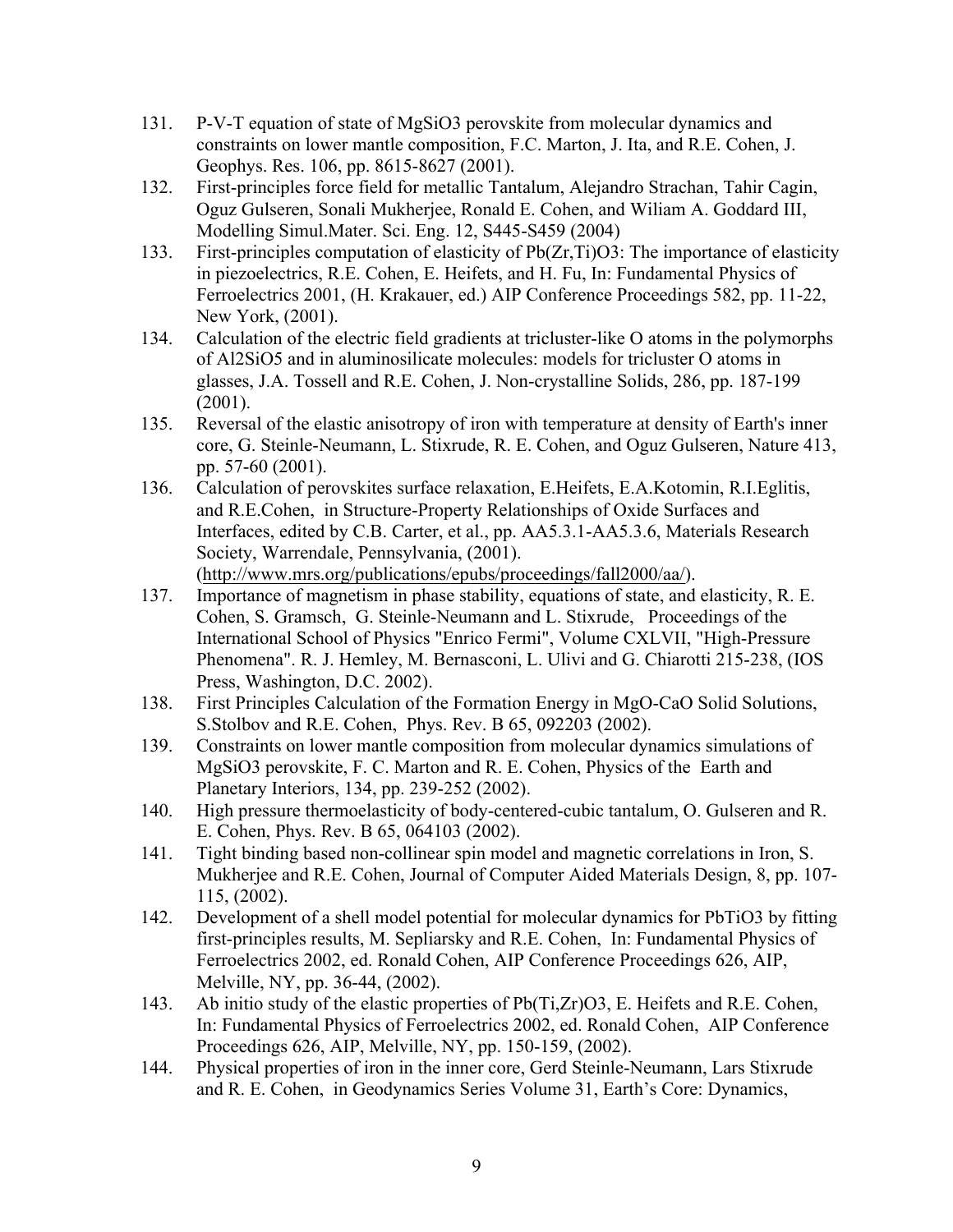Structure, Rotation, edited by Véronique Dehant, Kenneth Creger, Shun-Ichiro Karato, and Stephan Zatman, American Geophysical Union, Washington, DC, pp. 137-162, (2003).

- 145. Metal-insulator and magnetic collapse transitions in FeO at high pressures: predictions of LDA+U, S.A. Gramsch, R.E. Cohen and S.Y. Savrasov, American Mineralogist, 88, pp 257-261, (2003).
- 146. Reply to Comment on "High-pressure elasticity of  $\alpha$ -quartz: Instability and ferroelastic transition," Eugene Gregoryanz, Russell J. Hemley, Ho-kwang Mao, R. E. Cohen, and Philippe Gillet, Phys. Rev. Lett. 90, 079702 (2003).
- 147. Vacancy Formation Energy at High Pressures in Tantalum, S. Mukherjee, R.E. Cohen and O. Gulseren , J. Phys. Condens. Matter, 15, pp. 855-861, (2003).
- 148. First-Principles WDA Calculations for Ferroelectric Materials, Z. Wu, R. E. Cohen, and D. J. Singh, in Fundamental Physics of Ferroelectrics 2003, eds. P. K. Davies and D. J. Singh, AIP Conference Proceedings 677, AIP, Melville, NY, pp. 276-286, (2003).
- 149. Non-collinear magnetism in iron at high pressures, R.E. Cohen and S. Mukherjee, Physics of the Earth and Planetary Interiors, 143-144, 445-453 (2004).
- 150. Weighted Density Approximation Description of Rare Earth Trihydrides, Zhigang Wu, R.E. Cohen, D.J. Singh, R. Gupta, M. Gupta, Phys. Rev. B, 69, 085104 (2004).
- 151. Atomistic Model Potential for PbTiO3 and PMN by Fitting First Principles Results, M. Sepliarsky, Z. Wu, A. Asthagiri, R. E. Cohen, Proc. EMF2003, Ferroelectrics, 301, 55-59 (2004).
- 152. Magnetism in dense hexagonal iron, G. Steinle-Neumann, L. Stixrude, and R. E. Cohen, Proc. Nat. Ac. Sci., 101, 33-36 (2004).
- 153. Electronic structure of calcium hexaboride within the weighted density approximation, Z. Wu, D. J. Singh and R. E. Cohen, Physical Review B (Condensed Matter and Materials Physics) 69, 193105 (2004).
- 154. Magnetism in iron as a function of pressure, G. Steinle-Neumann, R.E. Cohen, and L. Stixrude, J. Phys.: Cond. Matt. 16, S1109-S1119 (2004).
- 155. Comparing the Weighted Density Approximation with the LDA and GGA for Ground State Properties of Ferroelectric Perovskites, Z. Wu, R.E. Cohen, and D.J. Singh, Phys. Rev. B, 104112 (2004).
- 156. Comment on "On the importance of the free energy for elasticity under pressure," G. Steinle-Neumann, R.E. Cohen, J. Phys.: Condens. Matter 16 8783-8786 (2004).
- 157. Prediction of a new phase transition in Al2O3 at high pressures, Caracas, R., and R. E. Cohen, Geophys. Res. Lett., 32, L06303, doi:10.1029/2004GL022204 (2005).
- 158. Hard superconducting nitrides, Xiao-Jia Chen, Viktor V. Struzhkin, Zhigang Wu, Maddury Somayazuluy, Jiang Qianz, Simon Kung, Axel Nerlund Christensen, Yusheng Zhaoz, Ronald E. Cohen, Ho-kwang Mao, and Russell J. Hemley, Proc. Natl. Acad. Sci. USA 102, 3198 (2005).
- 159. Iron-rich Silicates in the Earth's D" Layer, Wendy L. Mao, Yue Meng, Guoyin Shen, Vitali B. Prakapenka, Andrew J. Campbell, Dion L. Heinz, Jinfu Shu, Razvan Caracas, Ronald E. Cohen, Yingwei Fei, Russell J. Hemley, and Ho-kwang Mao, Proc. Natl. Acad. Sci. USA 102: 9751-9753 (2005).
- 160. High-pressure Raman scattering and x-ray diffraction study of relaxor ferroelectric 0.96Pb(Zn1/3Nb2/3)O3− 0.04PbTiO3, Muhtar Ahart, Ronald E. Cohen, Victor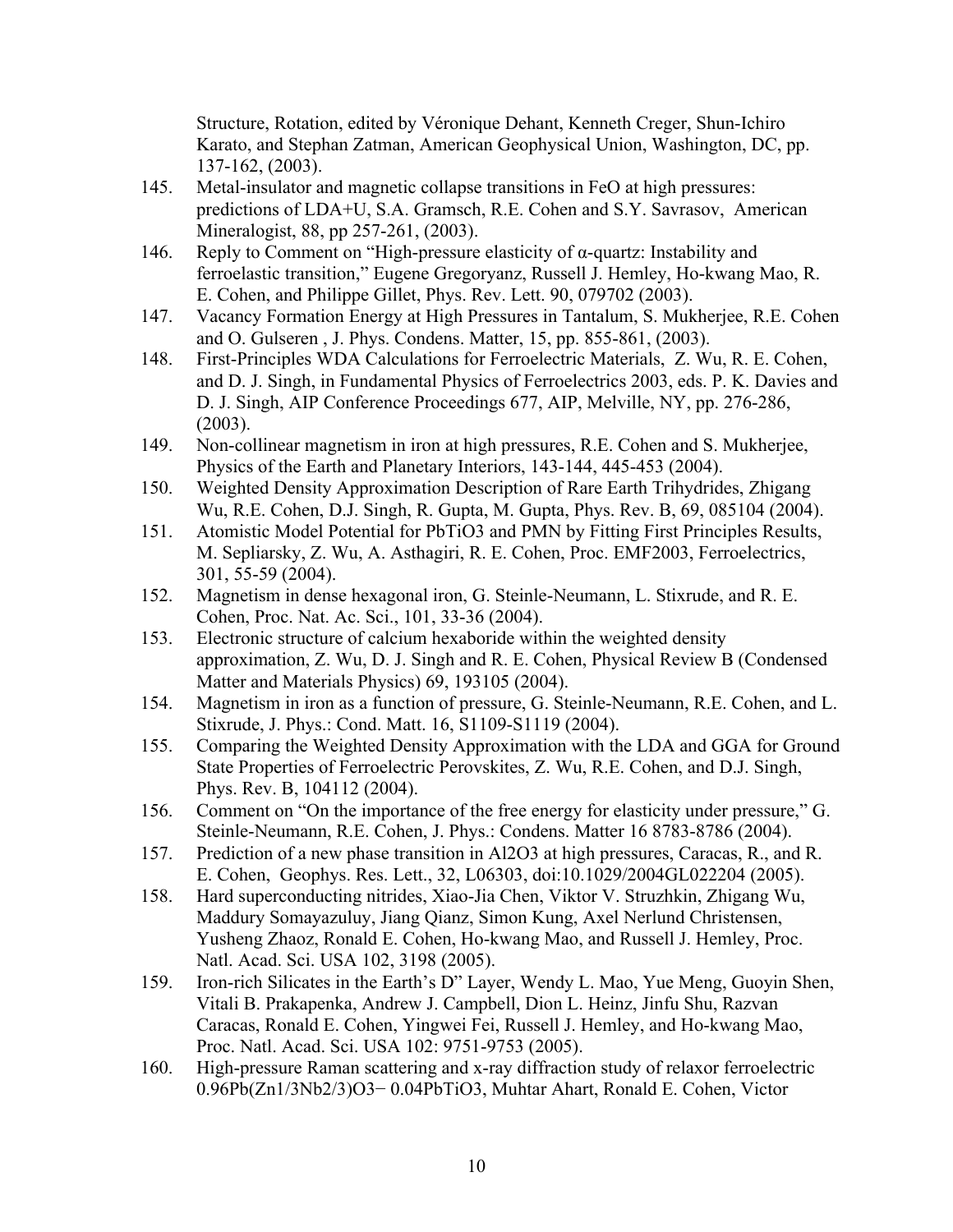Struzhkin, Eugene Gregoryanz, Daniel Rytz, Sergey A. Prosandeev, Ho-kwang Mao, and Russell J. Hemley, Phys. Rev. B 71, 144102 (2005).

- 161. Micro-Brillouin scattering study of single-domain Pb(Zn1/3Nb2/3)O3 -4.5%PbTiO3, Muhtar Ahart, Aravind Asthagiri, Przemyslaw Dera, Ronald E. Cohen, and Russell J. Hemley, Appl. Phys. Lett. 88, 042908 (2006).
- 162. Pressure-induced anomalous phase transitions and colossal enhancement of piezoelectricity in PbTiO3 by Zhigang Wu and Ronald E. Cohen, Phys. Rev. Lett., 95, 037601 (2005).
- 163. Trends in elasticity and electronic structure of transition-metal nitrides and carbides from first principles, Zhigang Wu, Xiao-Jia Chen, Viktor V. Struzhkin, and Ronald E. Cohen, Phys. Rev. B. 71, 214103 (2005)
- 164. Effect of chemistry on the stability and elasticity of the perovskite and postperovskite phases in the MgSiO3-FeSiO3-Al2O3 system and implications for the lower mantle, R. Caracas and R. E. Cohen, Geophys. Res. Lett., Vol. 32, No. 16, L16310, 10.1029/2005GL023164 (2005).
- 165. Ab initio linear response and frozen phonons for the relaxor PbMg1/3Nb2/3O3. Choudhury, N., Wu, Z., Walter, E. J. & Cohen, R. E. , Phys. Rev. B 71, 125134 (2005).
- 166. More accurate generalized gradient approximation for solids, Z. Wu and R. E. Cohen, Physical Review B, 73, 235116 (2006).
- 167. First principles studies of the Born effective charges and electronic dielectric tensors for the relaxor PMN (PbMg1/3Nb2/3O3), Narayani Choudhury, R. E. Cohen and Eric J. Walter, (Proceeding of the International Workshop on Computational Mechanics of Materials IWCMM14, Goa, Oct. 2004), Computational Materials Science 37, 152 (2006).
- 168. Brillouin spectroscopy of relaxor ferroelectrics and metal hydrides, Muhtar Ahart, Aravind Asthagiri, Ronald E. Cohen, Jeffery L. Yarger, Ho-kwang Mao, and Russell J. Hemley, Materials Science and Engineering A, The 14th International Conference on Internal Friction and Mechanical Spectroscopy, in press (2005).
- 169. Advances in First-principles Studies of Transducer Materials, A. Asthagiri, Z. Wu, N. Choudhury, and Ronald E. Cohen, Ferroelectrics, 333, 69-78 (2006).
- 170. Electronic stiffness of a superconducting niobium nitride single crystal under pressure, Chen, X.-J., Struzhkin, V. V., Wu, Z., Cohen, R. E., Kung, S., Mao, H.-k., Hemley, R. J. & Christensen, Phys. Rev. B 72, 094514 (2005).
- 171. Lattice dynamics and thermodynamics of bcc iron under pressure: First-principles linear response study, Sha, X. and Cohen, R. E., Phys. Rev. B 73, 104303 (2006).
- 172. High-pressure Raman scattering and x-ray diffraction of the relaxor ferroelectric 0.96Pb(Zn[sub 1/3]Nb[sub 2/3])O[sub 3]-0.04PbTiO[sub 3], Ahart, M., Cohen, R. E., Struzhkin, V., Gregoryanz, E., Rytz, D., Prosandeev, S. A., Mao, H.-k. & Hemley, R. J.. Phys. Rev. B 71, 144102 (2005).
- 173. Theoretical determination of the Raman spectra of MgSiO3 perovskite and postperovskite at high pressure, Razvan Caracas and Ronald E. Cohen, GRL, 33, L12S05, doi:10.1029/2006GL025736 (2006).
- 174. Thermal effects on lattice strain in \$epsilon\$-Fe under pressure, Xianwei Sha and R.E. Cohen, Phys. Rev. B, 74, 064103 (2006).
- 175. Relaxors go critical, R.E. Cohen, Nature 441, 941 (2006).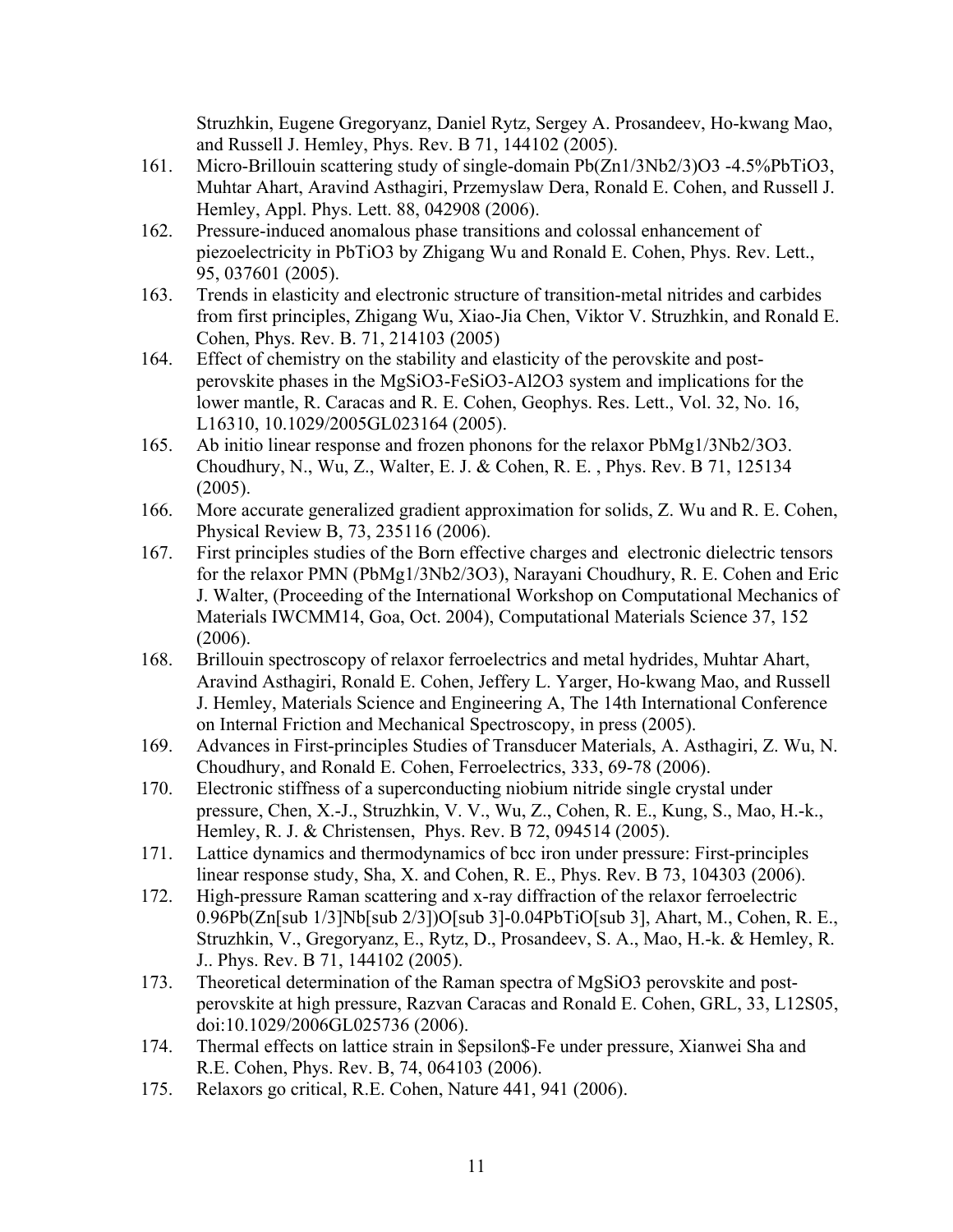- 176. Absence of Magnetism in Hcp Iron-Nickel at 11 K, A. B. Papandrew, M. S. Lucas, R. Stevens, I. Halevy, and B. Fultz, M. Y. Hu and P. Chow, R. E. Cohen and M. Somayazulu, Phys. Rev. Lett, 97, 087202 (2006).
- 177. First-principles thermoelasticity of bcc iron under pressure, Sha, X. and R. E. Cohen, Phys. Rev. B 74(21): 214111-6 (2006).
- 178. Caracas, R. and R.E. Cohen, Effect of chemistry on the physical properties of perovskite and post-perovskite, In: Post-perovskite: The Last Mantle Phase Transition, Eds. Kei Hirose, John Brodholt, Thorne Lay, and David Yuen, AGU Press, 115-128 (2007).
- 179. Caracas, R. and R.E. Cohen, Prediction of polar ordered oxynitride perovskites, Appl. Phys. Lett. 91, 092902 (2007).
- 180. Caracas, R. and R. E. Cohen. Post-perovskite phase in selected sesquioxides from density-functional calculations. Physical Review B 76(18): 184101-8 (2007).
- 181. Muhtar Ahart, Maddury Somayazulu, R. E. Cohen, P. Ganesh, Przemyslaw Dera, Hokwang Mao, Russell J. Hemley, Yang Ren, Peter Liermann & Zhigang Wu, Origin of morphotropic phase boundaries in ferroelectrics, Nature 451, 545-548 (2008).
- 182. Theory and Practice Measuring High-Pressure Electronic and Magnetic Properties, Pages 293-337, R.J. Hemley, V.V. Struzhkin and R.E. Cohen, In: Treatise on Geophysics, Vol. 2. Mineral Physics, Elsevier (2007).
- 183. Caracas, R. and R. E. Cohen, Ferrous iron in post-perovskite from first-principles calculations, Physics of the Earth and Planetary Interiors, 168, 147 (2008).
- 184. R.E. Cohen, First Principles Theories of Piezoelectric Materials, In: Piezoelectricity: Evolution and Future of a Technology, Eds. W. Heywang, K. Lubitz, and W. Wersing, Springer, pp. 471-492 (2008).
- 185. P. Ganesh and R. E. Cohen, Pressure Induced Phase Transitions in PbTiO3, Journal of Physics: Condensed Matter, J. Phys.: Condens. Matter 21 No 6, 064225 10.1088/0953-8984/21/6/064225 (2009).
- 186. P. Ganesh and R.E. Cohen, Search For New Piezoelectrics, In: Mater. Res. Soc. Symp. Proc. Vol. 1110, C01-07 (2009).
- 187. R.E. Cohen, Nanocapacitors: Undead layers breathe new life. Nat Mater 8, 366-368 (2009).
- 188. Wu, Z., and R. E. Cohen, Reply to "Comment on 'More accurate generalized gradient approximation for solids'", Phys. Rev. B 78, 197102, 2008.
- 189. Shulenburger, L., S. Y. Savrasov, and R. E. Cohen, Relative importance of crystal field versus bandwidth to the high pressure spin transition in transition metal monoxides, in Proceedings of the 22nd AIRAPT Conference, Journal of Physics: Conference Series 215 (2010) 012122.
- 190. Lazicki, A., A. F. Goncharov, V. V. Struzhkin, R. E. Cohen, Z. Liu, E. Gregoryanz, C. Guillaume, H. K. Mao, and R. J. Hemley, Anomalous optical and electronic properties of dense sodium, Proc. Natl. Acad. Sci. USA 106, 6525-6528, (2009).
- 191. Ganesh, P., E. Cockayne, M. Ahart, R. E. Cohen, B. Burton, R. J. Hemley, Y. Ren, W. Yang, and Z.-G. Ye, Origin of diffuse scattering in relaxor ferroelectrics, Phys. Rev. B, 81, 144102 (2010).
- 192. Driver, K. P., R. E. Cohen, Z. Wu, B. Militzer, P. López Ríos, M. D. Towler, R. J. Needs, and J. W. Wilkins, Quantum Monte Carlo for minerals at high pressures: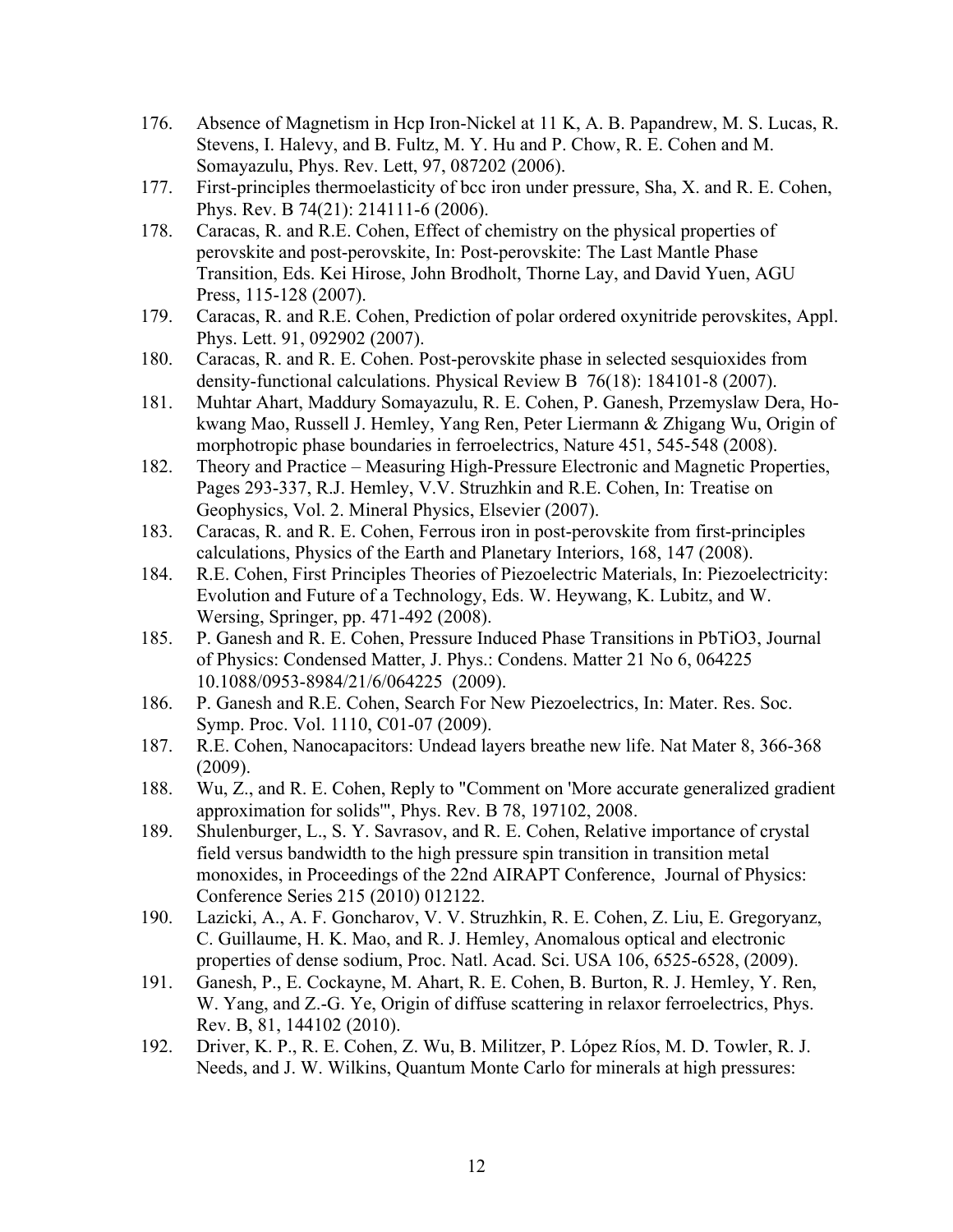phase stability, equations of state, and elasticity of silica, Proc. Natl. Acad. Sci. USA, 107 (21) pp. 9519-9524 (2010).

- 193. Ahart, M., M. Somayazulu, Z.-G. Ye, R. E. Cohen, H. K. Mao, and R. J. Hemley, High pressure Brillouin scattering of Pb(Mg1/3Nb2/3)O3, Phys. Rev. B 79, 132103 (2009).
- 194. Xianwei Sha and R. E. Cohen, First-principles thermal equation of state and thermoelasticity of hcp Fe at high pressures, 81, 094105, Phys. Rev. B, (2010).
- 195. Fundamental high pressure calibration from all-electron quantum Monte Carlo calculations, K. P. Esler, R. E. Cohen, B. Militzer, Jeongnim Kim, R.J. Needs, M.D. Towler, arXiv:1001.2079v1, Phys. Rev. Lett. 104, 185702 (2010).
- 196. Elastic isotropy of ε-Fe under Earth's core conditions, X. Sha and R.E. Cohen, Geophys. Res. Lett., 37, L10302, doi:10.1029/2009GL042224 (2010).
- 197. Pressure effects on relaxor ferroelectricity in disordered Pb(Sc1/2Nb1/2)O3, Ahart, M., H. K. Mao, R. E. Cohen, R. J. Hemley, G. A. Samara, Y. Bing, Z.-G. Ye, and S. Kojima, J. Appl. Phys. 107, 074110 (2010).
- 198. Xianwei Sha and R E Cohen, Finite-temperature magnetism in bcc Fe under compression, doi:10.1088/0953-8984/22/37/372201, J. Phys.: Condens. Matter 22 372201 (Fast Track Communications) (2010).
- 199. Xianwei Sha and R E Cohen, First-principles studies on electrical resistivity of iron under pressure, arXiv:1007.3423v1, J. Phys.: Condens. Matter, 23, 075401 (2011).
- 200. Qing Peng and R.E. Cohen, Origin of pyroelectricity in LiNbO3, Phys. Rev. B, Rapid Communications, 83, 220103 (2011).
- 201. Marcelo Sepliarksy and R.E. Cohen, First-principles based atomistic modeling for phase stability in PMN-xPT, J. Phys. Cond. Matter, 23, 435902 (2011).
- 202. Xiaowei Zeng and R. E. Cohen , Thermo-Electromechanical Response of a Ferroelectric Perovskite from Molecular Dynamic Simulations, Applied Physics Letters, 99, 142902 (2011).
- 203. Ahart M, Cohen RE, Hemley RJ, & Ye ZG (2011) Pressure-composition phase diagram of the Pb(Mg1/3Nb2/3)O3-PbTiO3 solid solutions. International Symposium on Applications of Ferroelectrics (ISAF/PFM 2011) and 2011 International Symposium on Piezoresponse Force Microscopy and Nanoscale Phenomena in Polar Materials, pp 36-39.
- 204. Kenji Ohta, R. E. Cohen, Kei Hirose, Kristjan Haule, Katsuya Shimizu & Yasuo Ohishi, Experimental and theoretical evidence for pressure-induced metallization in FeO with the rock-salt type structure, Phys. Rev. Lett., 108, 026403 (2012).
- 205. Maimon C. Rose and R.E. Cohen, Giant electrocaloric effect around Tc, Phys. Rev. Lett. 109, 187604 (2012).
- 206. Muhtar Ahart, Stanislav Sinogeikin, Olga Shebanova, Daijo Ikuta, Zuo-Guang Ye, Ho-kwang Mao, R. E. Cohen, and Russell J. Hemley, Pressure dependence of the monoclinic phase in (1-x)Pb(Mg1/3Nb2/3)O3-xPbTiO3 solid solutions, Phys. Rev. B 86, 22411 (2012).
- 207. Naumov, Ivan I., R. E. Cohen, and Russell J. Hemley, Graphene physics and insulator-metal transition in compressed hydrogen, Physical Review B 88, 045125 (2013).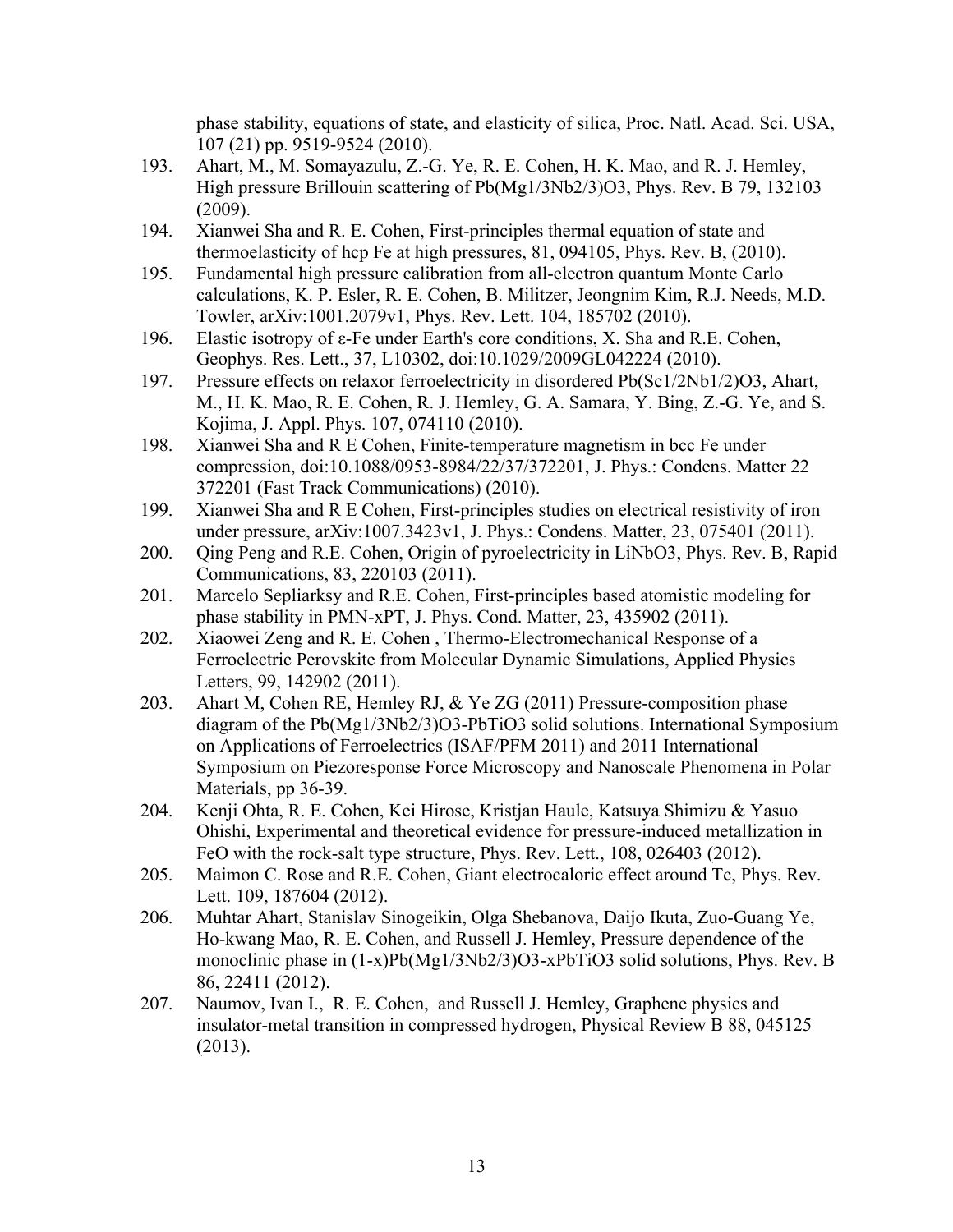- 208. Cohen, R. E., I. I. Naumov, and R. J. Hemley, Electronic excitations and metallization of dense solid hydrogen, Proc. Natl. Acad. Sci. USA 110, 13757-13762 (2013).
- 209. Cohen, R.E. and Yangzheng Lin., Prediction of a potential high-pressure structure of FeSiO3, Phys. Rev. B Rapid Communications, **90**, 140102(R) (2014).
- 210. Mandal, S, Cohen R.E, Haule, K, Pressure suppression of electron correlation in the collapsed tetragonal phase of CaFe2Se2: A DFT-DMFT investigation, Phys. Rev. B, **90**, 060501(R) (2014).
- 211. Mandal, S, Cohen R.E, Haule, K, Strong pressure-dependent electron-phonon coupling in FeSe, Phys. Rev. B **89**, 220502(R) (2014).
- 212. Zha, C.-S., R. E. Cohen, H. K. Mao, and R. J. Hemley, Raman measurements of phase transitions in dense solid hydrogen and deuterium to 325 GPa, Proc. Natl. Acad. Sci. USA 111, 4792-4797 (2014).
- 213. Hemley, R. J., V. V. Struzhkin, R. E. Cohen, and G. Shen, Measuring high-pressure electronic and magnetic properties, in *Treatise on Geophysics, 2nd ed., Vol. 2: Mineral Physics,* D. Price and L. Stixrude, eds., pp. 313-349, Elsevier, Amsterdam, 2015.
- 214. Lin Y, Cohen R E, Stackhouse S, Driver K P, Militzer B, Shulenburger L, Kim J, Equations of state and stability of  $MgSiO<sub>3</sub>$  perovskite and post-perovskite phases from quantum Monte Carlo simulations, Phys. Rev. B 90, 184103 (2014).
- 215. Zhang, P, Cohen R E & Haule, K, Effects of electron correlations on transport properties of iron at Earth's core conditions, Nature 517, 605 (2015). Retraction: doi:10.1038/nature17648 .
- 216. J. F. Nossa, Ivan I. Naumov, and R. E. Cohen, Effects of manganese addition on the electronic structure of BaTiO3, Phys. Rev. B 91, 214105 (2015).
- 217. Azadi, S. & Cohen, R. E. Chemical accuracy from quantum Monte Carlo for the benzene dimer. J Chem Phys 143, 104301, 10.1063/1.4930137 (2015).
- 218. Lin, Y. Z., Strobel, T. A. & Cohen, R. E. Structural diversity in lithium carbides. Phys Rev B 92, 214106,10.1103/PhysRevB.92.214106 (2015).
- 219. Yangzheng Lin, R. E. Cohen, Andrea Floris, Luke Shulenburger, and Kevin P. Driver, Accurate perovskite to post-perovskite phase boundary from Quantum Monte Carlo, submitted.
- 220. Yangzheng Lin, Zhisheng Zhao, Timothy A. Strobel, and R. E. Cohen, Interpenetrating Graphene Networks: Mixed sp2-sp3 Carbon Allotropes with Tunable Mechanical and Electronic Properties, submitted.
- 221. Sam Azadi and R.E. Cohen, Low-pressure phase diagram of crystalline benzene from quantum Monte Carlo, in press (2016).
- 222. Liu, Shi and Cohen, R.E., Response of Methylammonium Lead Iodide to External Stimuli and Caloric Effects from Molecular Dynamics Simulations, The Journal of Physical Chemistry C, DOI: 10.1021/acs.jpcc.6b06416 (2016).

### **Invited Talks**

1. Raman spectroscopy and lattice dynamics of  $MgSiO_3$ -perovskite at high pressure, R.J. Hemley, H.K. Mao, A. Yeganeh-Haeri, D.J. Weidner, R.E. Cohen, and E. Ito, Chapman Conference on Perovskites, AGU, Oct. 29-Nov. 2, 1987.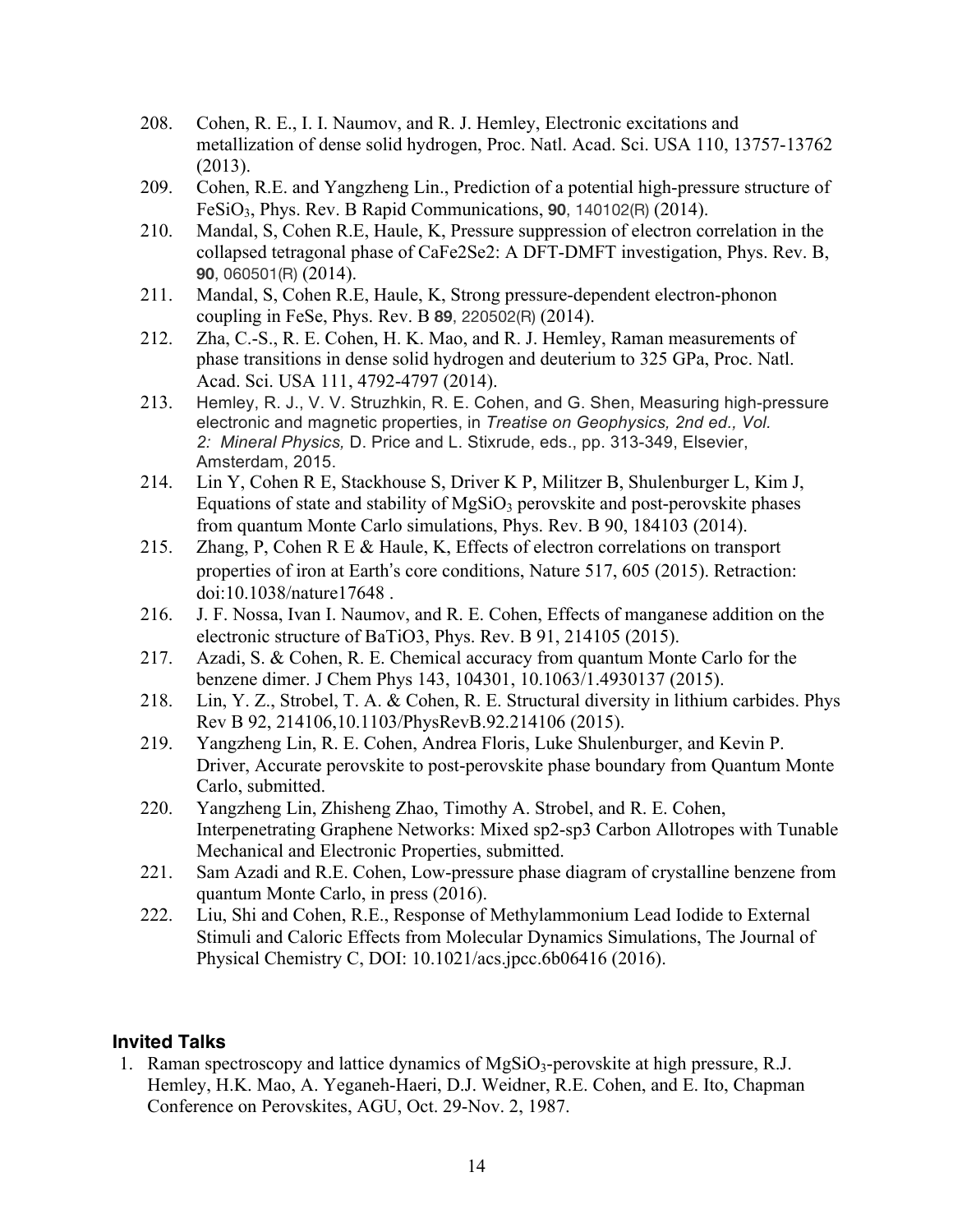- 2. Electronic Structure and Total Energy Calculations for Oxide and Halide Perovskites and Oxide Superconductors, Cohen, R.E., W.E. Pickett, M.J. Mehl, D.A. Papaconstantopoulos, L.L. Boyer, and H. Krakauer, Chapman Conference on Perovskites, AGU, Oct. 29-Nov. 2, 1987.
- 3. Structure, elasticity, & equations of state of oxide minerals, II. Density Functional Theory: Electronic Structure & Total Energy, III. The Potential Induced Breathing Model: Statics, Lattice Dynamics, Elasticity, IV. The Linearized Augmented Plane Wave (LAPW) Method: Accurate Calculation within the Local Density Approximation, R.E. Cohen, Quantum Mechanics Applied to the Earth Science, U. of Calif., Los Angeles, CA 17-19 February 1988.
- 4. Computer Simulations of Silicates and Oxides at High Pressures Temperatures, R.J. Hemley, and R.E. Cohen, 28th International Geological Congress, Washington, DC, 9-19 July 1989.
- 5. Applicability of Conventional Band Theory and the Role of Phonons in High  $T_c$ Superconductors, R.E. Cohen, D. Singh, W.E. Pickett, D.A. Papaconstantopoulos, H. Krakauer, and P.B. Allen, Workshop on the Materials Science of High Temperatures Superconductors, NIST, Gaithersburg, MD, Nov., 1988.
- 6. Total energy for oxides, R.E. Cohen, ICS'89. 4th Intern. Conf. on Supercomp. & 3rd. World Supercomputer Exhibition, Santa Clara, CA, 30 Apr-5 May 1989.
- 7. Electronic Structure and Lattice Dynamics of Oxides, Etc., R.E. Cohen, Rutgers-The State University of NJ, 24 May 1989.
- 8. Electronic Structure of the Metallic State of Copper Oxide Superconducting Materials, W.E.Pickett, R.E. Cohen, D. Singh, D.A. Papaconstantopoulos, H. Krakauer, Conference on Superconductivity and Applications, Buffalo, NY, 19-21 September 1989.
- 9. Computational Mineral Physics -- Present and Future, R.E. Cohen, Geophysical Laboratory, Wash, DC, 23 January 1990.
- 10. Linearized Augmented Plane Wave (LAPW) Calculations for Ferroelectric BaTiO<sub>3</sub>, R.E. Cohen, H. Krakauer, First Williamsburg Workshop on First Principles Calculations for Ferroelectrics , Williamsburg, VA, 5-6 February 1990.
- 11. Theoretical Determination of Strong Electron-Phonon Coupling and Anharmonicity in YBa<sub>2</sub>Cu<sub>3</sub>O<sub>7</sub>, R.E. Cohen, ONR, London, England, 30 March 1990.
- 12. Theoretical Determination of Strong Electron-Phonon Coupling and Anharmonicity in  $YBa<sub>2</sub>Cu<sub>3</sub>O<sub>7</sub>$ , R.E. Cohen, Daresbury Lab., Warrington, England, 6 April 1990.
- 13. First-Principles Lattice Dynamics of Ferroelectrics: Linearized Augmented Plane Wave Calculations for BaTiO<sub>3</sub>, R.E. Cohen, University College of London, England, 2 April 1990.
- 14. Bonding, Thermoelasticity, and Phase Transitions at High Pressures, R.E. Cohen, Dept. of Earth Sciences, Cambridge Univ., England, 4 April 1990.
- 15. Bonding and elasticity of stishovite  $SiO<sub>2</sub>$  at high pressures: Linearized Plane Wave calculations, R.E. Cohen, Amer. Geophysical Union 1990 Meeting, Baltimore, MD, 27 May - 1st June 1990.
- 16. Lattice statics, dynamics, and electron-phonon coupling: First principles calculations for  $La_2CuO_4$  and  $YBa_2Cu_3O_7$ , W. E. Pickett, H. Krakauer, and R. E. Cohen, Intl. Seminar on the Theory of High Temperature Superconductors, Dubna, USSR, July 1990.
- 17. Electronic structure and electron-phonon coupling in layered copper oxide superconductors, W. E. Pickett, R. E. Cohen, and H. Krakauer, LT19, August, 1990.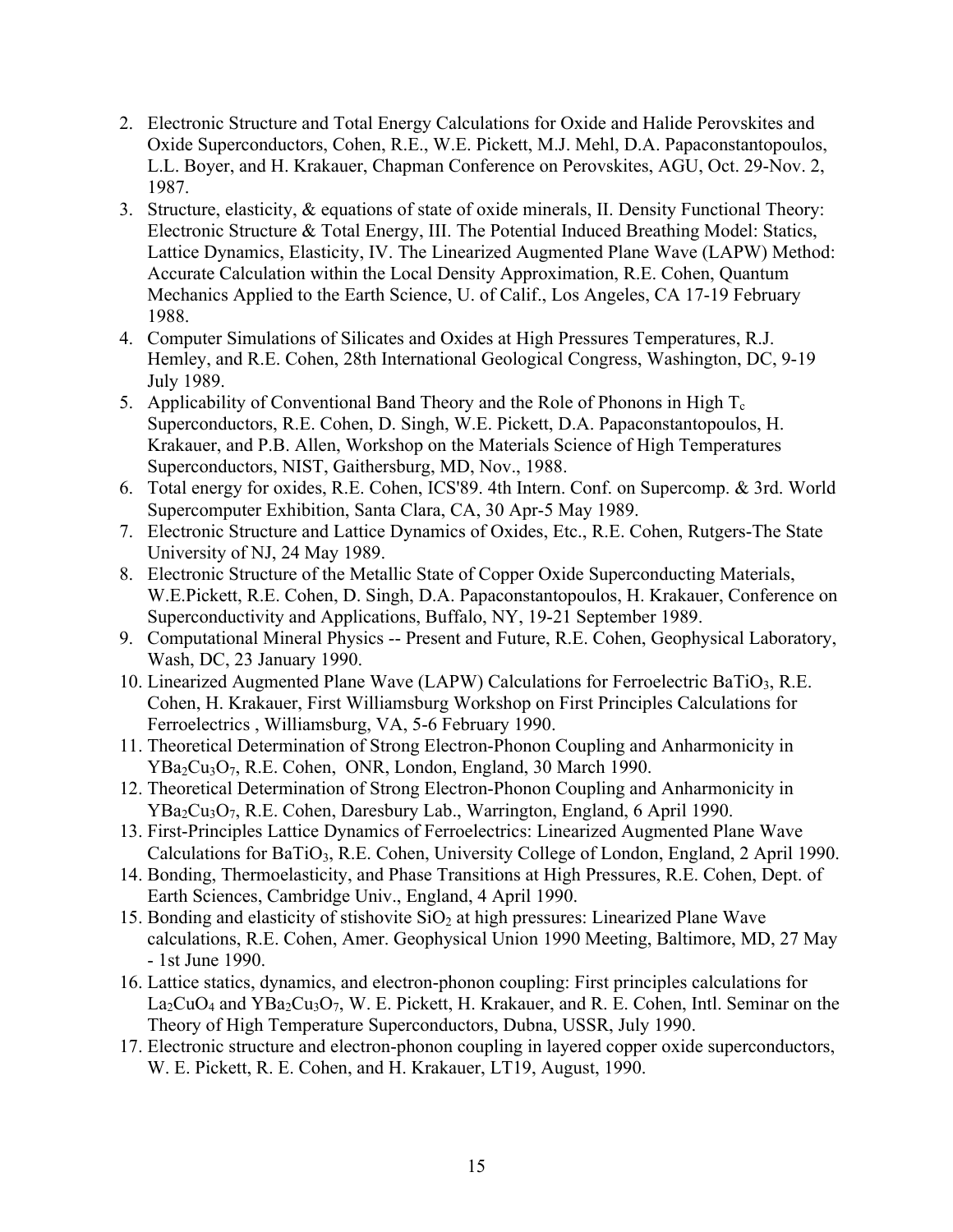- 18. Linearized augmented plane wave total energy calculations for ferroelectric BaTiO<sub>3</sub>, R. E. Cohen and H. Krakauer, First Principles Calculations for Ferroelectrics, Williamsburg, VA, Feb. 1990.
- 19. Thermoelasticity and phase transitions in  $SiO<sub>2</sub>$  at high pressures: A first-principles constrained potential approach, EOS Trans. Am. Geophys. Union, 72, 1671, 1990.
- 20. Electronic structure, lattice dynamics, and electron-phonon interaction in high- $T_c$ superconductors, Miami Workshop on Electronic Structure and Mechanisms for High Temperature Superconductivity, Miami, FL., Jan. 1991.
- 21. First-principles predictions of elasticity and phase transitions in high pressure  $SiO<sub>2</sub>$  and geophysical implications, Cohen, R.E., Conference on High Pressure Research in Mineral Physics: Application to Earth and Planetary Science, Ise, Japan, January 15-18, 1991.
- 22. High pressure phase transitions from first principles, Univ. Ca. Berkeley, Aug., 1991.
- 23. High pressure phase transitions from first principles, University of Md., College Park, Oct. , 1991.
- 24. Electronic structure studies of the differences in ferroelectric behavior of  $BaTiO<sub>3</sub>$  and PbTiO<sub>3</sub>, R. E. Cohen and H. Krakauer, Second Williamsburg Workshop on First-Principles Calculations for Ferroelectricity, Williamsburg, VA, Feb. 2-4, 1992.
- 25. Molecular dynamics study of PbTiO<sub>3</sub> using non-empirical potentials, Z. Gong and R. E. Cohen, Second Williamsburg Workshop on First-Principles Calculations for Ferroelectricity, Williamsburg, VA, Feb. 2-4, 1992.
- 26. First-principles density functional calculations of the high temperature and high pressure properties of minerals and melts, R. E. Cohen, V. M. Goldschmidt Conference (An International Conference for the Advancement of Geochemistry), Reston, VA, May 8-10, 1992.
- 27. First-Principles Calculations of the High Temperature and High Pressure Properties of MgO, FeO,  $SiO<sub>2</sub>$ , and MgSiO<sub>3</sub>, R. E. Cohen, Z. Gong, R. J. Hemley, and D. G. Isaak, 29th International Geological Congress, Kyoto, Japan, 1992.
- 28. Electronic structure and lattice dynamics of Oxides, R.E. Cohen, Lehigh University, March, 5, 1992.
- 29. First-principles Phonon Calculations for Ferroelectrics and High Tc Superconductors, R.E. Cohen, Institute for Materials Research, Tohoku University, Sendai, Japan, Aug. 31, 1992.
- 30. First-principles Phonon Calculations for Ferroelectrics and High  $T_c$  Superconductors, R.E. Cohen, Institute for Solid State Physics, University of Tokyo, Japan, Sept. 2, 1992.
- 31. Theoretical studies of ferrous iron compounds at high pressure, R.E. Cohen, The Second Ironworkers Convention, AIRAPT International Congress, June 1993.
- 32. Origin of Ferroelectricity in Perovskites: The Principal Problems from a Theoretical Perspective, Second Williamsburg Workshop on Fundamental Experiments in Ferroelectricity, Williamsburg, VA. Feb. 1-3, 1993.
- 33. First-Principles Studies Of Minerals And Melts At High Pressures And Temperatures, Georgia Institute of Technology, April 8, 1993.
- 34. First-Principles Phonon Calculations For Ferroelectrics, Princeton University, April 22, 1993.
- 35. First-Principles Studies Of Minerals And Melts At High Pressures And Temperatures, Princeton University, April 23, 1993.
- 36. From electrons to melts, Geophysical Laboratory, May 10, 1993.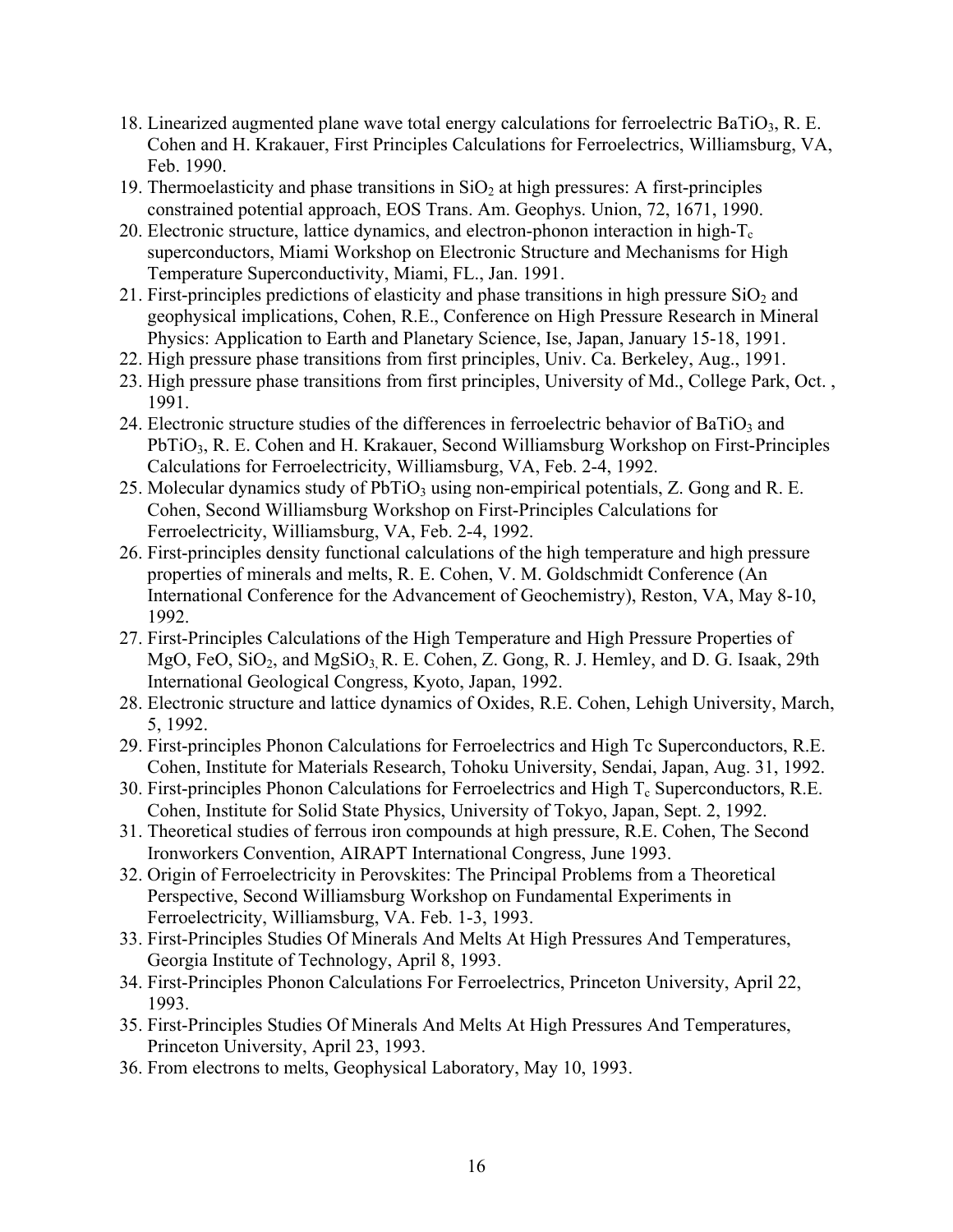- 37. From Electrons to the Earth: First-principles Studies of Earth Materials, Harvard University, Dept. Earth Planetary Sciences, November 1, 1993.
- 38. From Electrons to the Earth: First-principles Studies of Earth Materials, University of Missouri--Kansas City, Dept. of Physics.
- 39. Candidate phase transitions for lower mantle seismic discontinuities, EOS Trans. Am. Geophys. Union, 74, 550, 1993.
- 40. From Electrons to the Earth: First-Principle Calculations for Earth Materials, Georgetown University, Nov. 17, 1993.
- 41. Stability and thermoelasticity of orthorhombic  $MgSiO<sub>3</sub>$  perovskite in the earth's lower mantle, L. Stixrude and R.E. Cohen, EOS Trans. Am. Geophys. Union, 74, 572, 1993 (invited).
- 42. Squeezing with computers, R. Cohen, Bulletin of The American Physical Society, 39, 409, 1994.
- 43. The computer cell, Gordon Research Conference on High Pressure Research, June 1994.
- 44. Iron at core conditions, CSEDI conference, Whistler Mountain B.C., 1994.
- 45. First principles frozen phonon studies of  $LiTaO<sub>3</sub>$  and  $LiNbO<sub>3</sub>$ , Third Williamsburg Workshop on First-Principles Calculations for Ferroelectricity, Williamsburg, VA, Feb 6-9, 1994.
- 46. What does theory teach us about oxide ferroelectrics and ferroelectricity?, Third Williamsburg Workshop on Fundamental Experiments in Ferroelectrics, Williamsburg, VA, Feb. 5-8, 1995.
- 47. Electrons and the Deep Earth, University of New York at Stony Brook, Earth and Space Sciences, November 16, 1994.
- 48. The Computer as a Window into Dynamical Properties of Earth Materials, AGU, May 30- 31, 1995.
- 49. Density Functional Theory: New Windows Into Planetary Interiors: L.Stixrude, R.E. Cohen, May 30-31, 1995.
- 50. The Computer as a Window into Materials, Northern Virginia Community College, April 6, 1995.
- 51. The Computer as a Window into Materials, University of Pennsylvania, April 25, 1995.
- 52. Dynamical Properties of Earth Materials at High Pressures, Goldschmidt Conference, Penn. State Univ. May 24, 1995.
- 53. First-principles Studies of Iron in Mantle Minerals at Lowermost Mantle Conditions, IUGG, July 7, 1995.
- 54. High-Pressure Effects on Thermal Properties of MgO, I. Inbar and R.E. Cohen, IUGG, July 3, 1995.
- 55. Fundamental properties of Iron at High Pressures and the Earth's Core, Fermilab, Colloquium, June 7, 1995.
- 56. First-principles studies of Ferroelectrics, Univ. Cambridge, Cavendish Laboratory, October 24, 1995.
- 57. The Computer as a Window into the Earth, University College London, October 1995.
- 58. The Computer as a Window into the Earth, Oxford University, Earth Science, October, 1995.
- 59. The Computer Cell: First-principles High Pressure Physics, Materials Science, Oxford University, October 1995.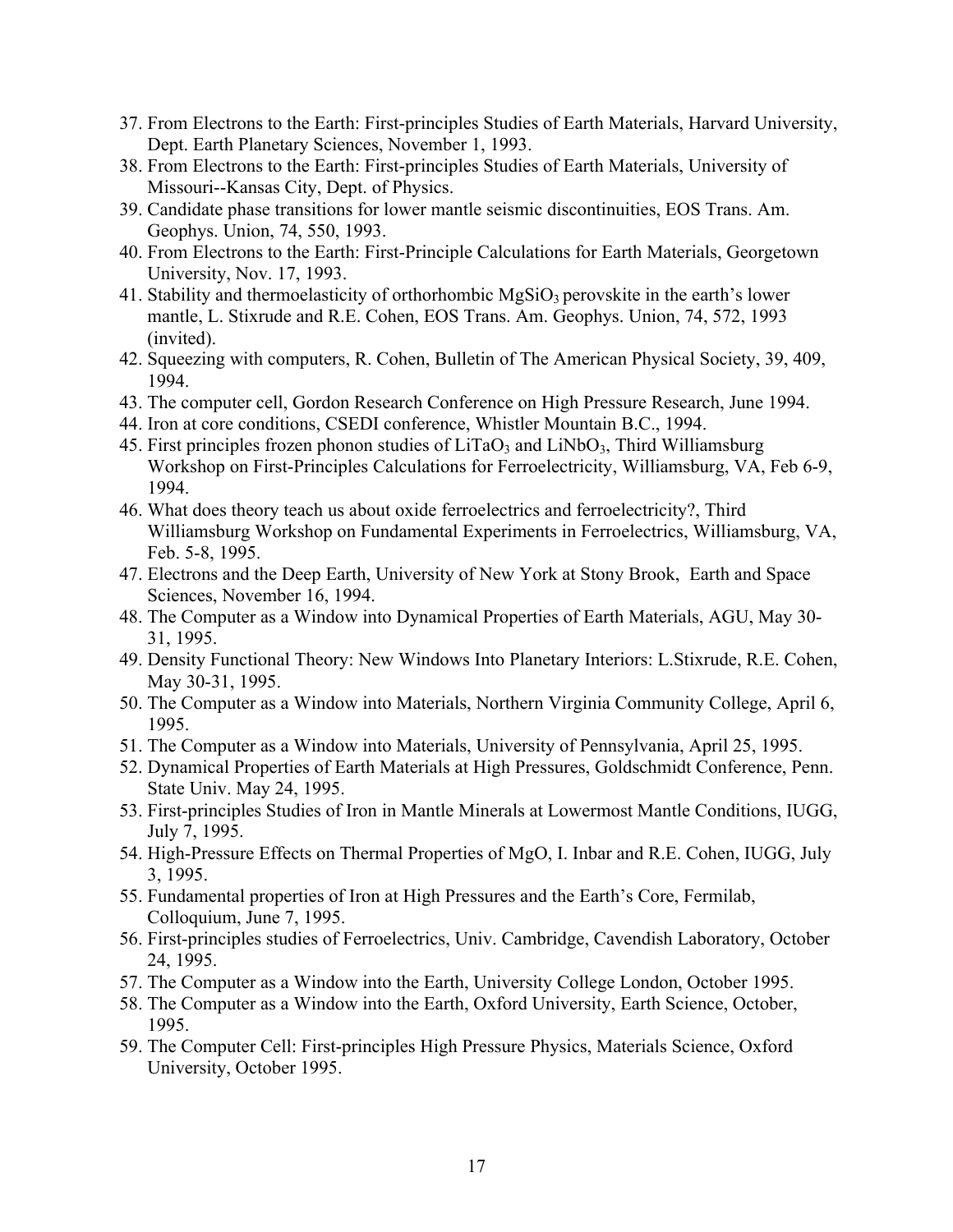- 60. Molecular Dynamics Simulations of MgO at Extreme Pressures and Temperatures, AGU Fall Meeting, San Francisco, CA, December 1995.
- 61. Comparison of the High Pressure-Behavior of FeO and NiO: I I Mazin, AGU Fall Meeting, San Francisco, CA, December 1995.
- 62. Surface effects in Ferroelectrics: Periodic slab Computations for BaTiO<sub>3</sub>, Fourth Williamsburg Workshop on First-principles Calculations for Ferroelectrics, Williamsburg, VA, Feb. 1996.
- 63. Iron in the Earth's Core and Lower Mantle--From First Principles, Department of Earth Science, Washington University, St. Louis, May 9, 1996.
- 64. First-principles studies of Ferroelectric and Ferroelastic phase transitions, Phase Transitions Gordon Conference, June 1996.
- 65. First-principles studies of phase transitions and physical properties of solids, Australian National University, Canberra, AU, July, 1996.
- 66. Molecular dynamics studies of thermal properties and phase transitions in oxides and iron with implications for the Earth, Australian National University, Canberra, AU, July, 1996.
- 67. First-principles studies of Fe under Core conditions, SEDI/Western Pacific Geophysics Meeting, July, 1996, Brisbane, Australia.
- 68. Theoretical studies of geophysically important oxides and silicates at high pressures, SEDI/Western Pacific Geophysics Meeting, July 1996, Brisbane, Australia.
- 69. Iron at ultra-high pressures and temperatures and the Earth's core, Georgetown University, Washington, D.C., Sept. 19, 1996.
- 70. Saghi-Szabo, G., and R. E. Cohen (1996) Long-Range Order Effects in Pb(Zr1/2Ti1/2)O3, Fourth Williamsburg Workshop on First Principles Calculations for Ferroelectrics, Williamsburg, VA.
- 71. First-principles studies of oxide ferroelectrics, MRS, December 2 5, 1996, Boston.
- 72. Properties of Crystals and Liquids at High Pressures from First-principles, Joint AIRAPT-16 & HPCJ-38, Kyoto, Aug. 25-29, 1997.
- 73. First-principles studies of electronic structure, ordering, piezoelectricity in ferroelectrics, with G. Saghi-Szabo and H. Krakauer, Piezoelectric Crystal Planning Workshop,Dullas Airport, VA, ., Mar 13-16, 1997.
- 74. Chemical ordering and ferroelectricity in lead zirconate titanate, G. Saghi-Szabo and R. Cohen, Piezoelectric Crystal Planning Workshop,Dullas Airport, VA, ., Mar 13-16, 1997.
- 75. Cohen, R. E., and G. Saghi-Szabo (1997) First-Principles Studies of Ordering, Phase Separation, Electronic Structure, and Piezoelectricity in PZT, 1997 Williamsburg Workshop on Ferroelectrics, Williamsburg, VA.
- 76. Saghi-Szabo, G., R. E. Cohen, and H. Krakauer (1997) Piezoelectric Properties of Tetragonal PbTiO3, CECAM Workshop on Ferroelectrics, Lyon, France
- 77. Saghi-Szabo, G., R. E. Cohen (1997) First Principles Density Functional Studies of Ferroelectric and Piezoelectric Properties of Solids, University of Maryland Chemical Physics Seminar Series, College Park, MD.
- 78. Saghi-Szabo, G., R. E. Cohen (1997) Ordering, Phase Separation, Electronic Structure, and Piezoelectricity in Ferroelectrics, Geophysical Laboratory Seminar Series, Carnegie Institution of Washington, Washington, DC.
- 79. Magnetic collapse in transition metal oxides at high pressures, Aspen Center for Physics, Aspen, CO, June, 1997.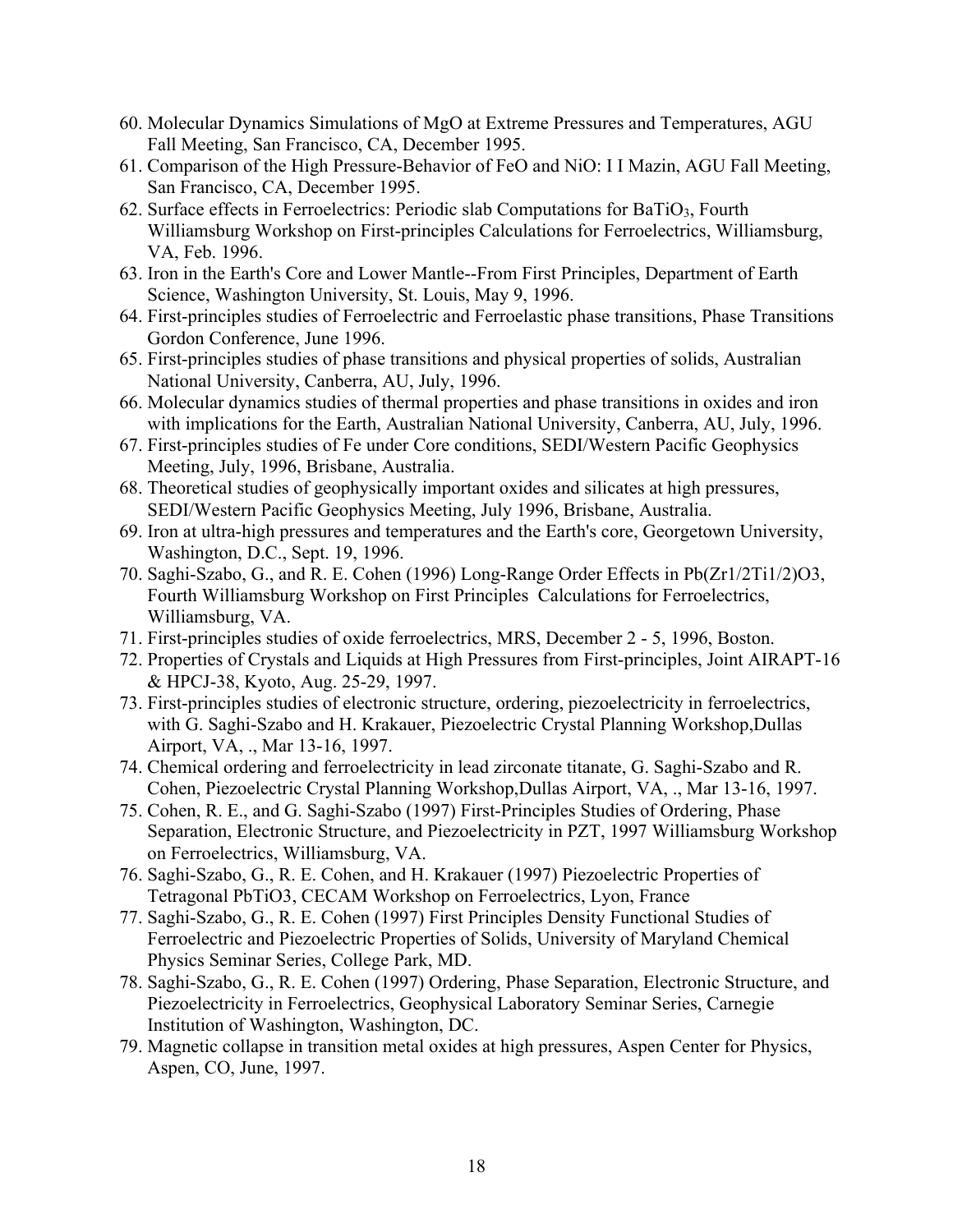- 80. Phase transitions and properties of phases in the  $MgO-CaO-SiO<sub>2</sub>$  system at high pressures, CECAM workshop on Simulation of silicas: from classical pair potentials to density functional theory, Lyon, France, Sept. 15-17, 1997.
- 81. First-principles studies of piezoelectricity in oxide ferroelectrics, ISSP, University of Tokyo, Tokyo, Japan, August 22, 1997.
- 82. Magnetic collapse and the behavior of transition metal oxides at high pressures, MRS, Boston, Dec. 1-5, 1997.
- 83. Transition Metal Oxides at High Pressures: Magnetic Collapse and Structural Phase Transitions, NIST, January 29, 1998.
- 84. Transition metal and other oxides at high pressures: Magnetic and structural phase transitions, Univ. California, Davis, Materials Research Institute, Feb. 26, 1998.
- 85. Transition metal and other oxides at high pressures: Magnetic and structural phase transitions, Lawrence Livermore National Laboratory, Feb. 25, 1998.
- 86. Transition metal and other oxides at high pressures: Magnetic and structural phase transitions, Institute for Solid State Physics, Univ. of Tokyo, Tokyo, March 24, 1998.
- 87. Transition metal and other oxides at high pressures: Magnetic and structural phase transitions, National Research Institute for Metals, Tsukuba, Japan, March 25, 1998.
- 88. Transition metal and other oxides at high pressures: Magnetic and structural phase transitions, Joint Research Center for Atomic Technology, Tsukuba, Japan, March 26, 1998.
- 89. A new tight binding model and iron at high pressures, Joint Research Center for Atomic Technology, Tsukuba, Japan, March 26, 1998.
- 90. First-principles studies of Ferroelectrics, George Mason University, VA, April 13, 1998.
- 91. First-principles computations of piezoelectricity in ferroelectrics, ONR Transducer Materials and Transducers Workshop, Penn State, May, 1998.
- 92. Electronic structure and bonding in minerals, 3 talks at NATO ASI on in Microscopic Properties and Processes in Minerals, Il Ciocco, Italy, Sept. 6-18, 1998.
- 93. Theory of ferroelectrics: A vision for the next decade and beyond, '99 Williamsburg Conference on Ferroelectrics, Williamsburg, VA, Jan. 31-Feb. 3, 1999.
- 94. Possible Phase Transitions and Compositional Changes at the Base of the Mantle, AGU, Spring meeting, Boston, MA, June 1-3, 1999.
- 95. Electroceramics by design, Office of Naval Research Workshop on Naval Materials by Design, January 6, 2000.
- 96. First-principles theory of piezoelectricity in ferroelectrics, American Physical Society, March 2000.
- 97. Theory of Piezoelectricity in Ferroelectrics, Aspen Center for Physics Winter Workshop on Fundamental Physics of Ferroelectrics, Feb. 13-20, 2000.
- 98. First-principles theory of piezoelectricity in ferroelectrics, American Physics Society March Meeting, Minneapolis, MN, March 23, 2000, Bull. Am. Phys. Soc., 45, 743, 2000.
- 99. First-principles Properties of Deep Earth Materials, University of Illinois at Urbana-Champaign, Geology Dept., April 5, 2000.
- 100. First-principles computations of piezoelectricity: Polarization rotation mechanism in single-crystal piezoelectrics, R.E. Cohen and H. Fu, U.S. Navy Workshop on Acoustic Transuction Materials and Devices, Penn State Univ. April 11, 2000.
- 101. FeO and CoO at high pressures: LDA+U computations, ESCM2000: Electronic Structure and Magnetism in Complex Materials, July 26-28, 2000, Georgetown University, Washington, D.C.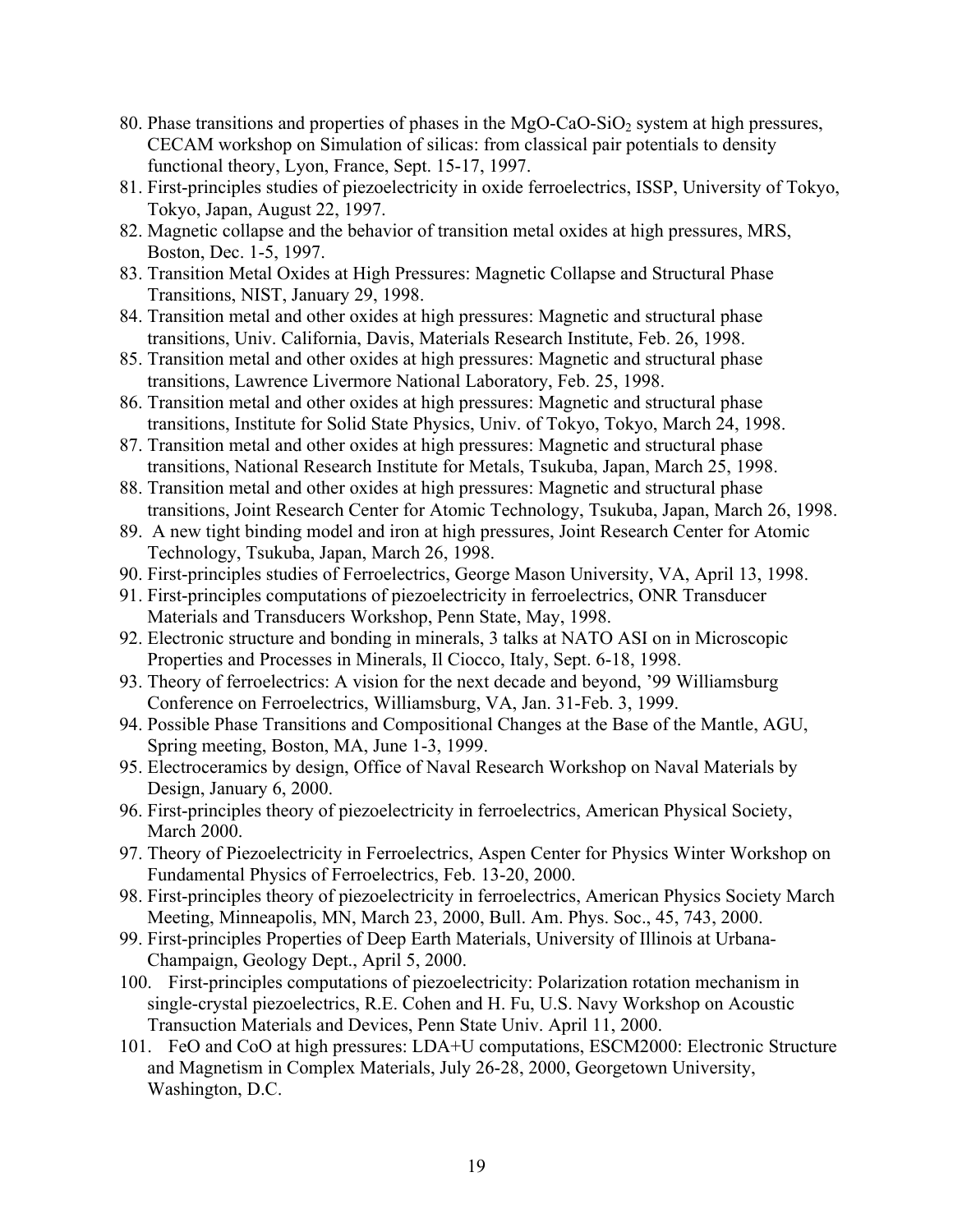- 102. Properties of iron at Earth core conditions, Seimological Laboratory, California Institute of Technology, August 11, 2000, Pasadena, CA.
- 103. Fundamental physics of piezoelectricity and polarization rotation in ferroelectrics, Materials Research Laboratory seminar, Nov. 1, 2000.
- 104. Behavior of earth materials from fundamental physics, Geophysical and Planetary Sciences Division seminar, California Institute of Technology, Nov. 20, 2001.
- 105. Thermoelasticity and equations of state of metals at high pressures and temperatures, Univ. Calif. Davis, Nov. 30, 2000.
- 106. Phase stability, equations of state, and elasticity of Fe at high pressures, Geophysical Laboratory, Dec. 5, 2000.
- 107. Towards an understanding of Earth's mantle and core materials from first-principles, Dept. of Earth and Space Sciences, UCLA, Jan. 9, 2001.
- 108. Accuracy of thermal equation of state formulations and first-principles elasticity, Experimental Geophysics Group, Capra Ranch, Caltech, Jan. 7, 2001.
- 109. Towards an understanding of Earth's mantle and core materials from first-principles, at Physics at High Pressures: Interiors of Giant Planets, Extrasolar Planets and Brown Dwarfs, Institute for Theoretical Physics, Santa Barbara, January 8 - 26, 2001 Coordinators: N. Ashcroft, T. Guillot, R. Jeanloz, & D. Stevenson.
- 110. The base of the mantle: Possible phase transitions and FeO and CoO at high pressures: LDA+U computations, at Physics at High Pressures: Interiors of Giant Planets, Extrasolar Planets and Brown Dwarfs,

Institute for Theoretical Physics, Santa Barbara, January 8 - 26, 2001 Coordinators: N. Ashcroft, T. Guillot, R. Jeanloz, & D. Stevenson.

- 111. Polarization rotation mechanism for ultrahigh piezoelectric response, American Physical Society Invited Symposium: New Aspects of the Physics of Piezoelectricity, Seattle, WA March 13, 2001.
- 112. Towards an understanding of Earth's mantle and core materials from first-principles, IGPP, Scripps Oceanographic Institute, San Diego, CA, March 16, 2001.
- 113. Behavior of Earth Materials from Fundamental Physics, Department of Earth & Planetary Sciences, John Hopkins University, March 26, 2001.
- 114. Fundamental physics of electromechanical coupling in oxide ferroelectrics, Chemical Physics seminar, UCLA, April 23, 2001.
- 115. First-principles design of piezoelectric materials for transducers, AMTIAC (Advanced Materials and Processes Technology) Computational Materials Science Workshop, St. Louis, April 24, 2001.
- 116. Polarization rotation, elastic, and electromechanical response of piezoelectrics, US Navy Transducer Workshop, Baltimore, MD, May 16, 2001.
- 117. Thermoelasticity of metals at high pressures and temperatures, Solid Mechanics Seminar, Caltech, June 7, 2001.
- 118. Computational Mineral Physics, AGU Spring meeting, Boston, May 30, 2001.
- 119. Constraints on Lower Mantle Compositions Using Molecular Dynamic Simulations of MgSiO3 Perovskite, Marton, F C, Cohen, R E, AGU Spring meeting, Boston, May 30, 2001.
- 120. Metals at High Pressures and Temperatures, Division of Computational Physics, American Physical Society, Boston, MA, June 25-28, 2001.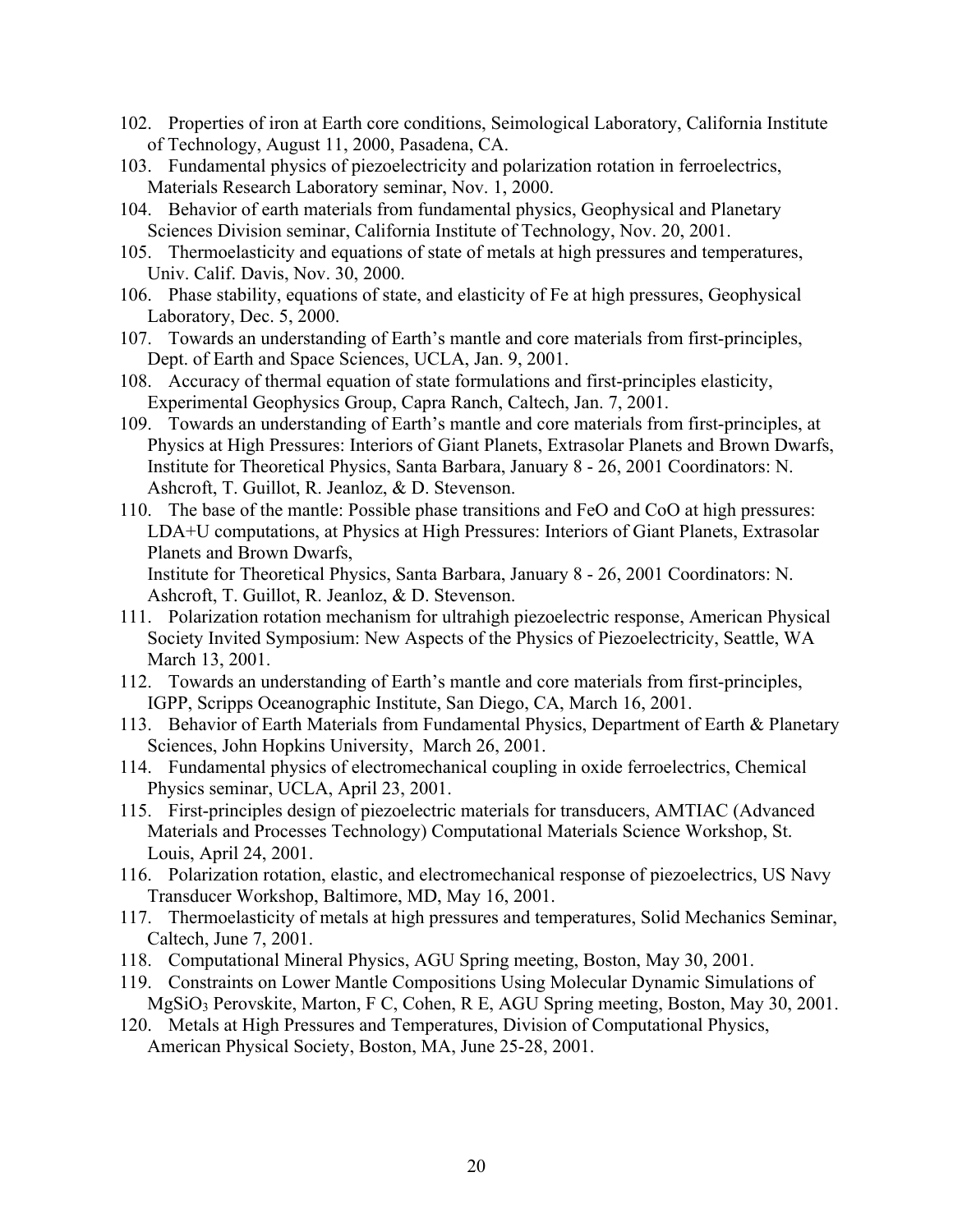- 121. Importance of Magnetism in Phase Stability, Equations of State, and Elasticity, International School of Physics "Enrico Fermi" , CXLVI course, High Pressure Phenomena , 3 - 13 July, Varenna, Italy 2001.
- 122. Equations of State and Elasticity, International School of Physics "Enrico Fermi", CXLVI course, High Pressure Penomena , 3 - 13 July, Varenna, Italy 2001.
- 123. Magnetism at high pressures, CECAM/Psi-k Workshop, Application of First-Principle Methods in Geophysics, Lyon, France 16-20 July 2001.
- 124. The CaCl<sub>2</sub> transition in stishovite, AGU fall meeting, Eos Trans. AGU, 82(47), Fall Meet. Suppl., Abstract T22E-05, 2001.
- 125. Inner core elasticity and temperature from first principles, G. Steinle-Neumann, L. Stixrude, and R.E. Cohen, , Eos Trans. AGU, 82(47), Fall Meet. Suppl., Abstract U42B-04, 2001.
- 126. Towards an understanding of Earth's mantle and core materials from first-principles, University of Chicago, January 16, 2002.
- 127. First-principles studies of ferroelectrics, ONR Workshop on Ferroelectric-Semiconductor Interfaces, Kona, Hawaii, April 7-11, 2002.
- 128. First-principles calculations: from double wells to giant piezoelectric response, DARPA/ONR First Principles Design of Materials Kickoff Meeting and Workshop, May 9- 10, 2002, Arlington, VA USA.
- 129. Towards an understanding of Earth's mantle materials from first-principles, University of Michigan, October 1, 2002.
- 130. Towards accurate first-principles simulations of large strain piezoelectric transducer materials, Fundamental Physics of Ferroelectrics 2003, Williamsburg, VA, February 3, 2003.
- 131. Magnetism and elasticity in Iron as functions of pressure, Hebrew University, Racah Institute for Physics, March 17, 2003.
- 132. Towards Computational Design of Transducer Materials, 2003 U.S. Navy Workshop on Acoustic Transduction Materials and Devices Penn. State Univ. May 8, 2003.
- 133. First-principles simulations of large strain piezoelectric transducer materials, 10th European Meeting on Ferroelectricity 2003, Monday, Aug 4, 2003.
- 134. First-principles Multiscale Modeling of Earth Materials Properties, Frontiers in Theoretical Earth Sciences, CMG2004, Columbia University, New York, June 15-18, 2004.
- 135. First-principles simulations of relaxor ferroelectrics, Future Directions in Materials for Electromechanical Transducers, Arlington, VA, July 12-13, 2004.
- 136. Theory of polarization rotation in relaxor ferroelectrics, The 20th General Conference of the Condensed Matter Division of the European Physical Society, Prague July 19-23, 2004.
- 137. First-principles Multiscale Modeling of Relaxor Ferroelectrics, Hebrew University, Dept. Physics, July 29, 2004.
- 138. First-principles Multiscale Modeling of Earth Materials Properties, Hebrew University, Dept. Geology, July 29, 2004.
- 139. First-principles Multiscale Modeling of Relaxor Ferroelectrics, Technion, Haifa, Dept. Mechanical Engineering, July 29, 2004.
- 140. Thermal equation of state of Fe and V: linear response quasiharmonic lattice dynamics, California Institute of Technology's ASC Center for Simulation of Dynamic Response of Materials, Site Review, October, 2004.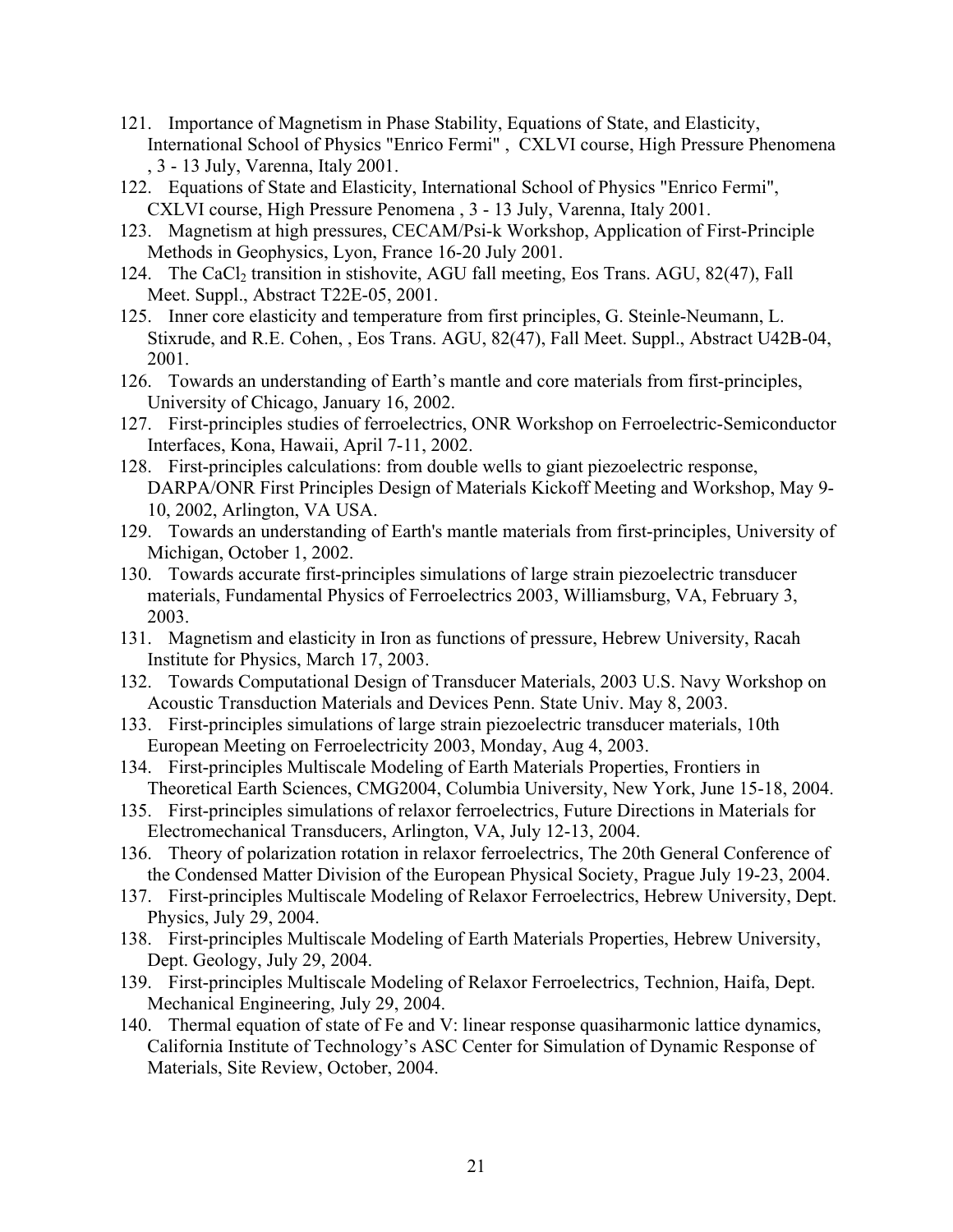- 141. Polarization Rotation and Domain Contributions to Large Electromechanical Coupling in Relaxor Ferroelectrics, 2005 U.S. Navy Workshop on Acoustic Transduction Materials and Devices, May 12, 2005, Penn State.
- 142. Thermoelasticity of iron from first-principles, Ronald Cohen and Xianwei Sha, Lawrence Livermore National Laboratory, ASC Road Show, May 16, 2005.
- 143. Polarization Rotation in Relaxor Ferroelectrics, 12th US-Japan Seminar on Dielectric and Piezoelectric Ceramics, November 6–9, 2005, Marriott Waterfront Hotel, Annapolis, Maryland.
- 144. Polarization Rotation and Domain Contributions to Large Electromechanical Coupling in Relaxor Ferroelectrics, 11th International Meeting on Ferroelectricity, IMF11, Iguassu Falls Brazil/Argentina, September 4-9, 2005.
- 145. Origin of large electromechanical coupling in relaxor ferroelectrics, George Washington University, Department of Mechanical and Aerospace Engineering and Department of Chemistry seminar, Nov. 15, 2005.
- 146. Theory of Iron at High Pressure and Temperature, Workshop on Synergy of 21st Century High-Pressure Science and Technology Advanced Photon Source, Argonne National Laboratory, Argonne, Illinois USA May 1, 2006.
- 147. Origin of Large Response in High Electromechanical Coupling Transducer Materials, 2006 U.S. Navy Workshop on Acoustic Transduction Materials and Devices, Penn. State University, State College, PA, May 9, 2006.
- 148. Theory of Iron at High Pressure and Temperature, Conference on Mathematical Geophysics, Sea of Gallilee, Israel, June 4-8, 2006.
- 149. Theory of Iron at High Pressure and Temperature, CECAM workshop on Mineral Physics with Computation and Experiment, Lyon, France, June 19-23, 2006.
- 150. Origin of large response in high electromechanical coupling transducer materials, COE21, Waseda University, Tokyo, Japan, Sept. 6, 2006.
- 151. Polarization rotation in relaxor ferroelectrics, Department of Physics, University of Tokyo, Hongo Campus, Japan, Sept. 11, 2006.
- 152. Polarization rotation in relaxor ferroelectrics, Institute for Solid State Physics ISSP, Tsukuba, Japan, Sept. 13, 2006.
- 153. Origin of large response in high electromechanical coupling transducer materials, Cavendish Laboratory, TCM, Cambridge, UK, October 19, 2006.
- 154. Multiscale Modeling of Iron at High Pressures and Temperatures, University College London, Earth Sciences Dept. London, UK, October 20, 2006.
- 155. Enhanced Piezoelectricity from Polarization Rotation in Perovskites, APS March meeting, Denver, CO, March 5, 2007.
- 156. Prediction of a pressure induced morphotropic phase boundary in PbTiO3 and the origin of giant electromechanical coupling via polarization rotation, SMEC 2007 - Study of Matter at Extreme Conditions, Miami Beach, Miami Beach, April 16, 2007
- 157. Theory of Minerals at High Pressures Beyond Band Theory, SMEC 2007 Study of Matter at Extreme Conditions, Miami Beach, Miami Beach, April 18, 2007, Plenary Talk.
- 158. Polarization rotation in large strain piezoelectrics and new polar materials by design, UC Davis, Davis, CA, USA, May 31, 2007.
- 159. Quantum Monte Carlo and Dynamical Mean Field Theory for solids at high pressures, Electronic Structure Workshop, June 14, 2007, NCSU, NC, USA.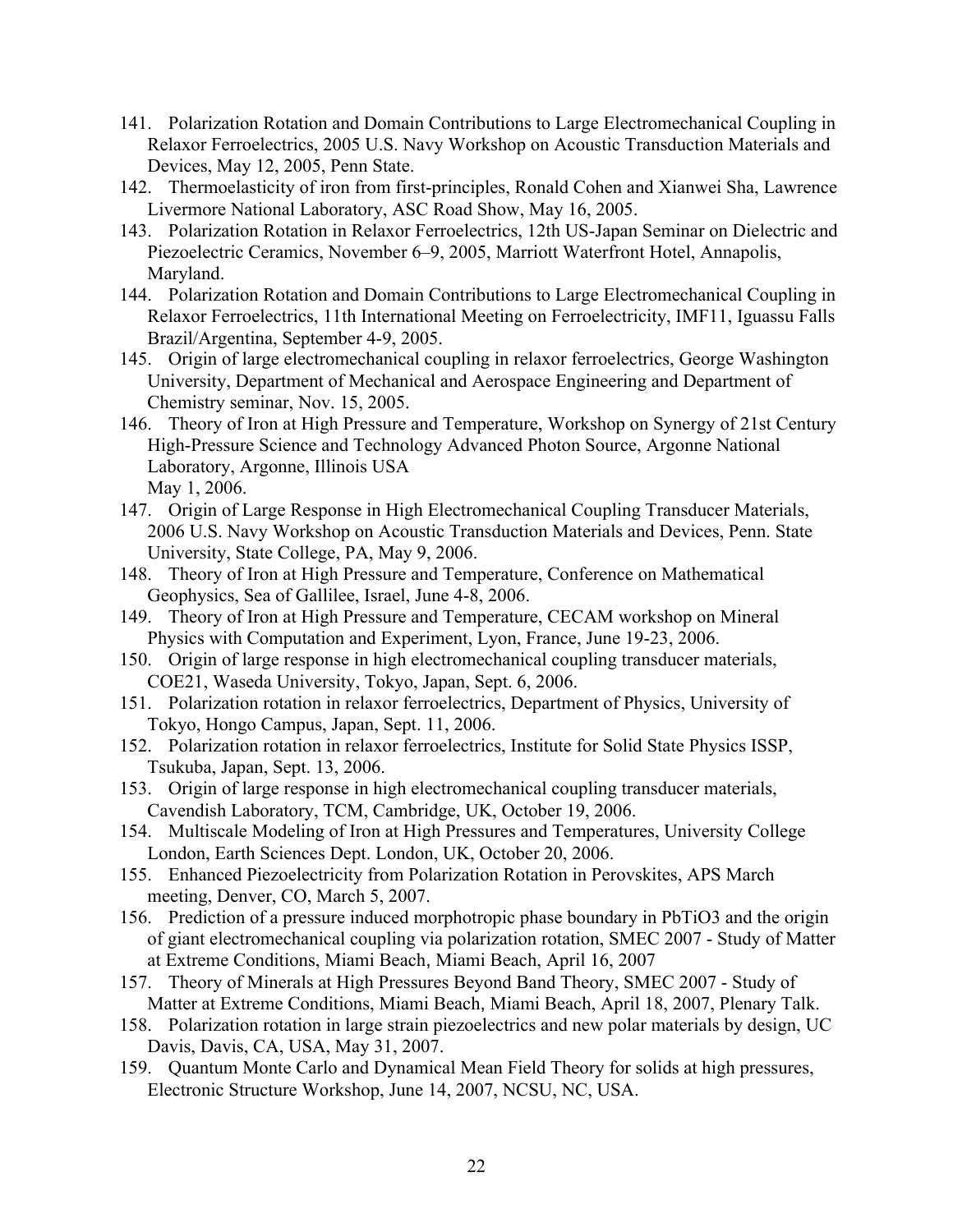- 160. Polarization rotation in large strain piezoelectrics and new polar materials by design, European Meeting on Ferrroelectricity, Sept. 5, 2007, Bled, Slovenia.
- 161. The Future of Theoretical Mineral Physics: Beyond Band Theory, Princeton University, November 2007.
- 162. The Future of Theoretical Mineral Physics, Dept. Mineral Sciences, Smithsonian Institution, January 23, 2008.
- 163. Joint Theoretical and Experimental Studies for Developing New Transducer Materials, 2008 U.S. Navy Workshop on Acoustic Transduction Materials and Devices, Penn Stater, Conference Center Hotel in State College, Pennsylvania, May 13 – 15, 2008.
- 164. Ferroelectrics: Materials That Do Things—From Medical Ultrasound to Green Energy, Carnegie Institution Neighborhood Lecture Series, Washington, D.C., April 8, 2008.
- 165. Overview of Deep Carbon Reservoirs, Keynote Talk, Deep Carbon Cycle Workshop, Geophysical Laboratory, Broad Branch Road Campus, Washington, D.C., May 15-17, 2008.
- 166. Joint Theoretical and Experimental Studies for Developing New Electromechanical Materials, High Pressure Workshop, NSLS, May 21, 2008.
- 167. Joint Theoretical and Experimental Studies for Developing New Electromechanical Materials, 2nd International Conference on Quantum Simulators and Design (QSD2008) to be held in the National Museum of Emerging Science and Innovation (Miraikan), Tokyo, Japan, May 31-June 3, 2008.
- 168. Quantum Monte Carlo for Crystals under Pressure: Grand Challenge to Next-Generation Integrated Nanoscience, June 3-7, 2008, Tokyo, Japan.
- 169. Introduction to Modern Theory of Ferroelectrics, Waseda University, Tokyo, Sept. 17, 2008.
- 170. Giant Electromechanical Coupling in Relaxor Ferroelectrics, Waseda University, Tokyo, Sept. 19, 2008.
- 171. Theoretical and experimental studies of ferroelectrics and relaxors under pressure, Japanese Physical Society, Morioka, Japan, Sept. 21, 2008.
- 172. Quantum Monte Carlo and Dynamical Mean Field Theory for solids at high pressures, University of Tokyo, Sept. 18, 2008.
- 173. Melting at High Pressures, American Geophysical Union, San Francisco, Dec. 2008.
- 174. Quantum Monte Carlo Computations for Minerals at High Pressures, San Francisco, Dec. 2008.
- 175. Quantum Monte Carlo Simulations of Behavior of Materials at Extreme Conditions, 14th International Workshop on Computational Physics and Materials Science: Total Energy and Force Methods, ICTP, Trieste, IT, Jan. 8, 2009.
- 176. Theory of Minerals at High Pressures Beyond Band Theory, Universitat Muenchen, Munich, Germary, Jan. 12, 2009.
- 177. Theory of Minerals at High Pressures Beyond Band Theory, Bayerisches GeoInstitut, Bayreuth, Germary, Jan. 14, 2009.
- 178. Theoretical Studies for Developing New Electromechanical Materials, Fundamental Physics of Ferroelectrics 2009, Williamsburg, VA, Feb. 2009.
- 179. Navy Materials by Design: Ferroelectrics and useful polar materials, Office of Naval Research, Feb. 3, 2009.
- 180. Computing materials properties and Materials by Design using ABINIT, Naval Research Laboratory, Feb. 5, 2009.
- 181. Transducer Materials by Design, 2009 U.S. Navy Workshop, Penn State, May 14, 2009.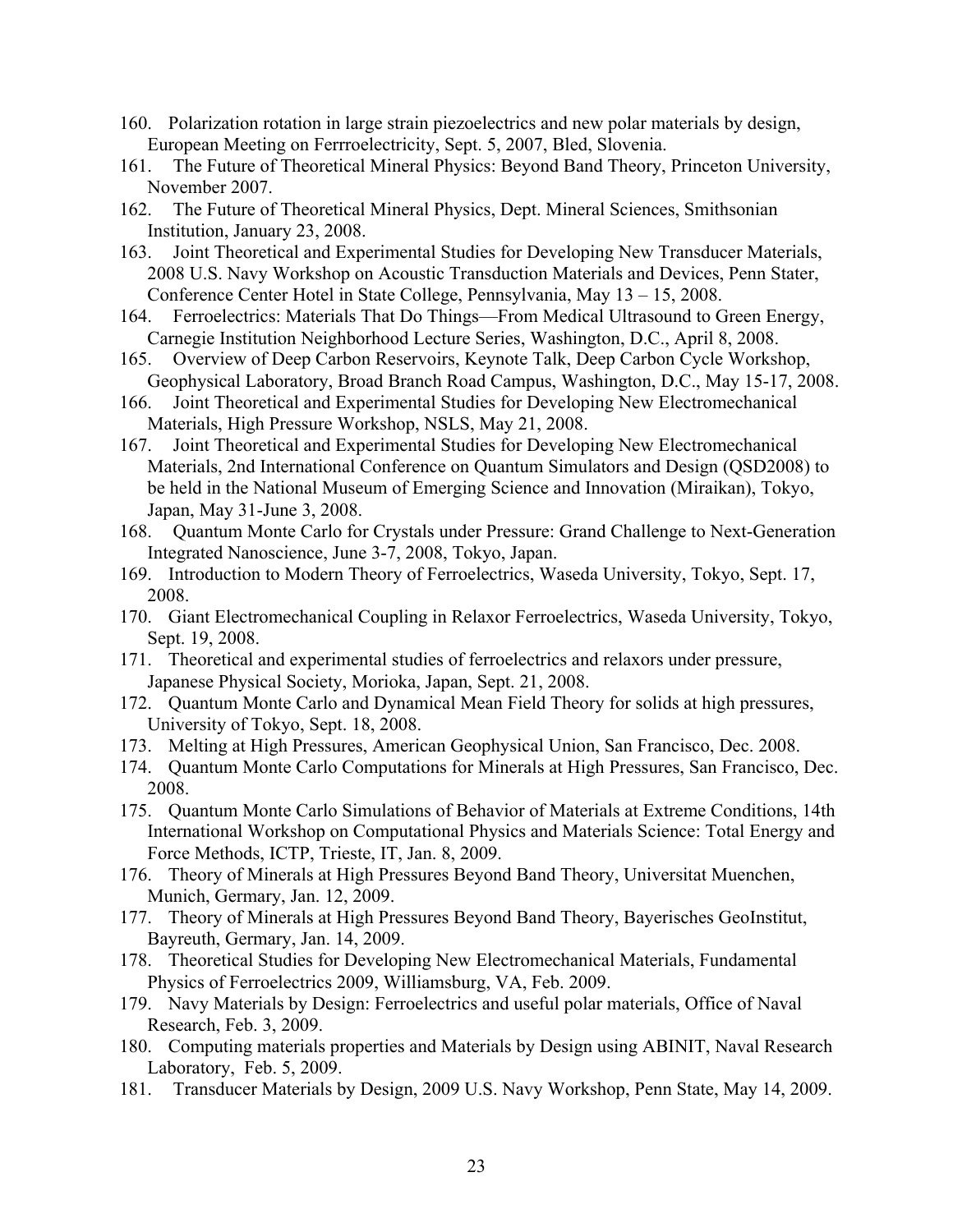- 182. Theory of Minerals at High Pressures Beyond Band Theory, Geophysical Laboratory, May 18, 2009.
- 183. First-principles and Experimental Studies on Ferroelectrics and Relaxors, Rutgers University, May 21, 2009.
- 184. New directions in accurate predictions of high pressure mineral properties, Interior of the Earth Gordon Research Conference, Mount Holyoak, MA, June 16, 2009.
- 185. First-principles and Experimental Studies on Ferroelectrics and Relaxors, Universitè Geneve, June 18, 2009.
- 186. Properties of minerals and other things from fundamental physics: From DFT to DMFT and QMC, Goldschmidt Conference, Davos, Switzerland, June 24, 2009.
- 187. New directions in accurate predictions of high pressure mineral properties, Universitat Frankfurt, Frankfurt, Germany, June 30, 2009.
- 188. First-principles and Experimental Studies on Ferroelectrics and Relaxors, Universitat Hamburg, Hamburg, Germany, July 1, 2009.
- 189. New directions in accurate predictions of high pressure mineral properties, GFZ, Potsdam, Germany, July 3, 2009.
- 190. First-principles and Experimental Studies on Ferroelectrics and Relaxors, University of Liège, Liège, Belgium, July 6, 2009.
- 191. New directions in accurate predictions of high pressure mineral properties, ENS, Lyon, France, July 9, 2009.
- 192. New directions in accurate predictions of high pressure mineral properties, IMPMC, Universite' Pierre et Marie Curie, Paris, July 15, 2009.
- 193. Quantum Monte Carlo Simulations of Materials under Extreme Conditions, AIRAPT, Tokyo, Japan, July 28, 2009.
- 201. First-principles and Experimental Studies on Ferroelectrics and Relaxors, MRS, Boston, Dec. 3, 2009.
- 202. Functional Polar Materials by Design, R.E. Cohen, Q. Peng, and P. Ganesh, 2010 U.S. Navy Workshop on Acoustic Transduction Materials and Devices, Tuesday, May 11, 2010, Penn Stater Conference Center Hotel, State College, Pennsylvania, invited.
- 203. Active Polar Materials for Energy, ONR, August 16, 2010.
- 204. Origin and design of relaxor ferroelectrics from first-principles, Thomas Young Centre, London, Oct. 26, 2010.
- 205. Beyond Band Theory for Minerals at High Pressures, University College London, Oct. 28, 2010.
- 206. Elastic isotropy of iron under core conditions and other recent advances, R.E. Cohen and X. Sha, DI21C-08, AGU, San Francisco, Dec. 14, 2010.
- 207. Beyond Band Theory for Minerals at High Pressures, AGU, San Francisco, Dec. 16, 2010.
- 208. First-principles theory, statistical mechanical modeling and experiments for design of new devices exploiting coupled phase transitions, Novel Electronic Devices Based on Coupled Phase Transitions Workshop, ONR, Jan.5-6, 2011.
- 209. R.E. Cohen, Beyond Band Theory for Minerals and Fluids at High Pressures, Keynote, 2011 GL-GRC Inter-Institutional Symposium, Washington, D.C., Sept. 19, 2011.
- 210. R.E. Cohen, Metallization of FeO at High Temperatures and Pressures: DFT-DMFT Computations and Comparisons with Experiments, American Chemical Society, San Diego, March 27, 2012.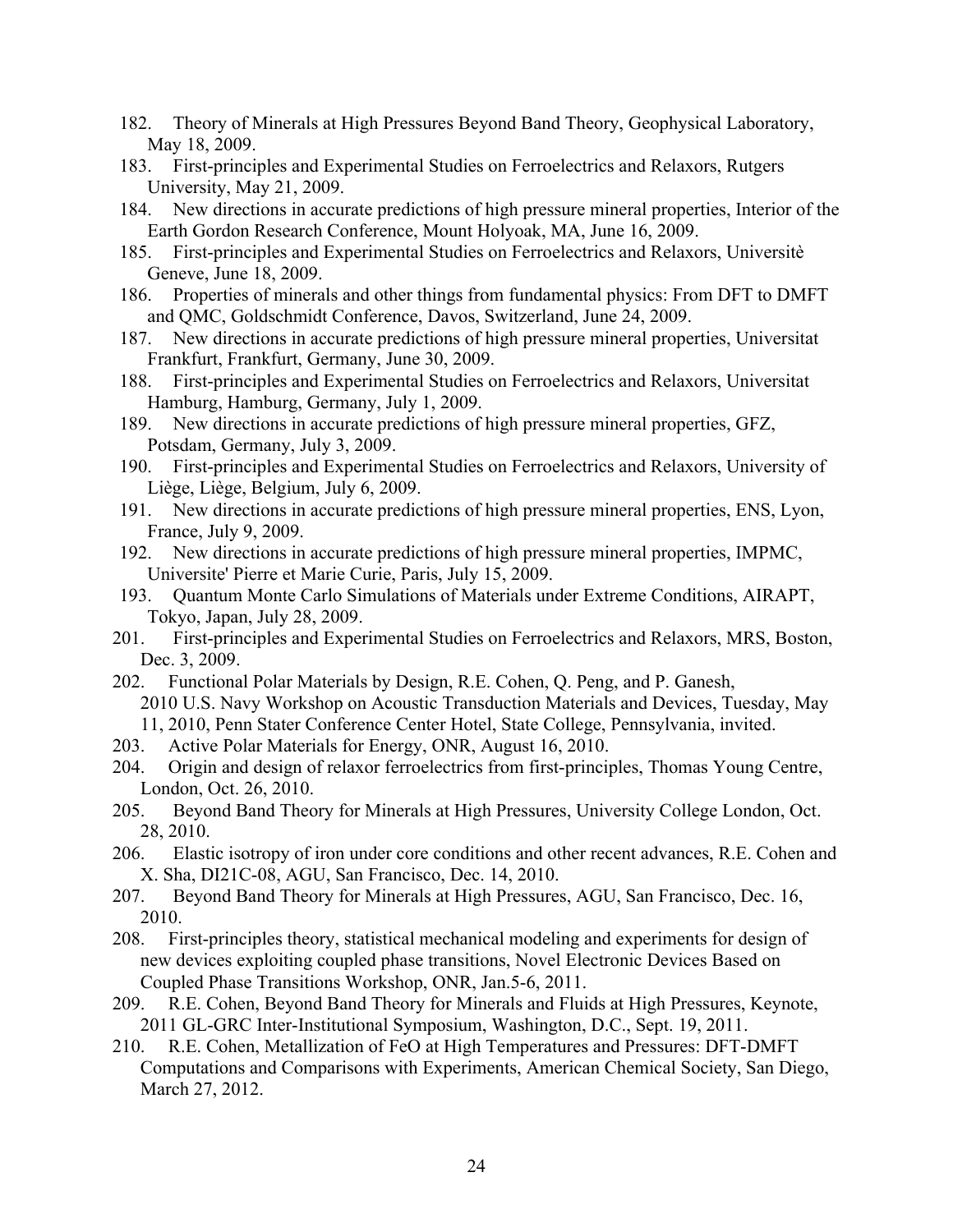- 211. Metallization of FeO at high pressures and temperatures, Workshop on Novel Materials, UC Davis, June 24, 2012.
- 212. Ferroelectricity under applied pressure and applied electric fields, 2012 International Workshop on Acoustic Transduction Materials and Devices, May 8, 2012.
- 213. The electrocaloric effect under applied electric field and pressure, Drexel University, Department of Materials Science and Engineering, October 17, 2012.
- 214. Effects of Mn on electromechanical properties of relaxor ferroelectrics, 2013 International Workshop On Acoustic Transduction Materials And Devices May 7, 2013, Penn State Univ.
- 215. Properties of Iron under Core Conditions, Workshop on Elastic Properties of Iron in Extreme Conditions, 25 and 26 February, 2014, Takarazuka, Japan.
- 216. Effects of Mn on Electromechanical Properties of Ferroelectrics, 31th Meeting on Ferroelectric Materials and Their Applications (FMA) (http://fma.ceram.titech.ac.jp/) 28 to 31 May, 2014, Kyoto, Japan.
- 217. Behaviour of transition metals and transition metal oxides under pressure, and effects on transition metal dopants on ferroelectrics, Waseda University, May, 2014.
- 218. Importance of electron correlations in iron compounds: DFT/DMFT computations, CSEC, University of Edinburgh, May 14, 2014.
- 219. Behaviour of transition metals and transition metal oxides under pressure, University of Tokyo, Japan, May 23, 2014.
- 220. Is PPv the last mantle phase transition? PPv@10: A meeting for the 10<sup>th</sup> anniversary of the discovery of post-perovskite, University of Bristol, June 26, 2014.
- 221. Quantum Monte Carlo simulations on silicate perovskite and other high pressure phases, Quantum Monte Carlo in the Apuan Alps IX, July 30, 2014, TTI, Vallico Sotto, Tuscany, Italy
- 222. Quantum Monte Carlo for Materials at High Pressures, Dept. Physics, Rutgers University, Nov 18, 2014.
- 223. Effects of electron correlations on iron and iron-bearing minerals in the Earth, Earth Science Institute, Hebrew University, Jerusalem, Israel, March 16, 2015.
- 224. Theory of large coupling ferroelectrics, Dept. of Applied Physics, Hebrew University, Jerusalem, Israel, March 19, 2015.
- 225. Equation of state and phase transitions of (Mg,Fe)SiO3 perovskite and post-perovskites from quantum Monte Carlo and Density Functional Theory, 2015 Joint Assembly Meeting, AGU, Montréal Québec, Canada, May 5, 2015.
- 226. Pressure on Correlated Materials: Transport in iron and implications for the geodynamo, and electronic transitions in iron compounds, Keynote speaker, Joint AIRAPT-25-EHPRG-53, Madrid, Spain, 2015.
- 227. Quantum Monte Carlo for Materials at High Pressures, Cohen, Psi-k Conference, Sept. 6- 10, 2015, Donostia-San Sebastián, Spain.
- 228. Equations of state and phase transitions in (Mg,Fe)SiO3 perovskite and post-perovskites, position of the phase boundary and its double crossing, by Quantum Monte Carlo, AGU Fall Meeting, San Francisco, Dec 14-18, 2015.
- 229. Electrical conductivity in the mantle and core and implications for the geodynamo, AGU Fall Meeting, San Francisco, Dec 14-18, 2015.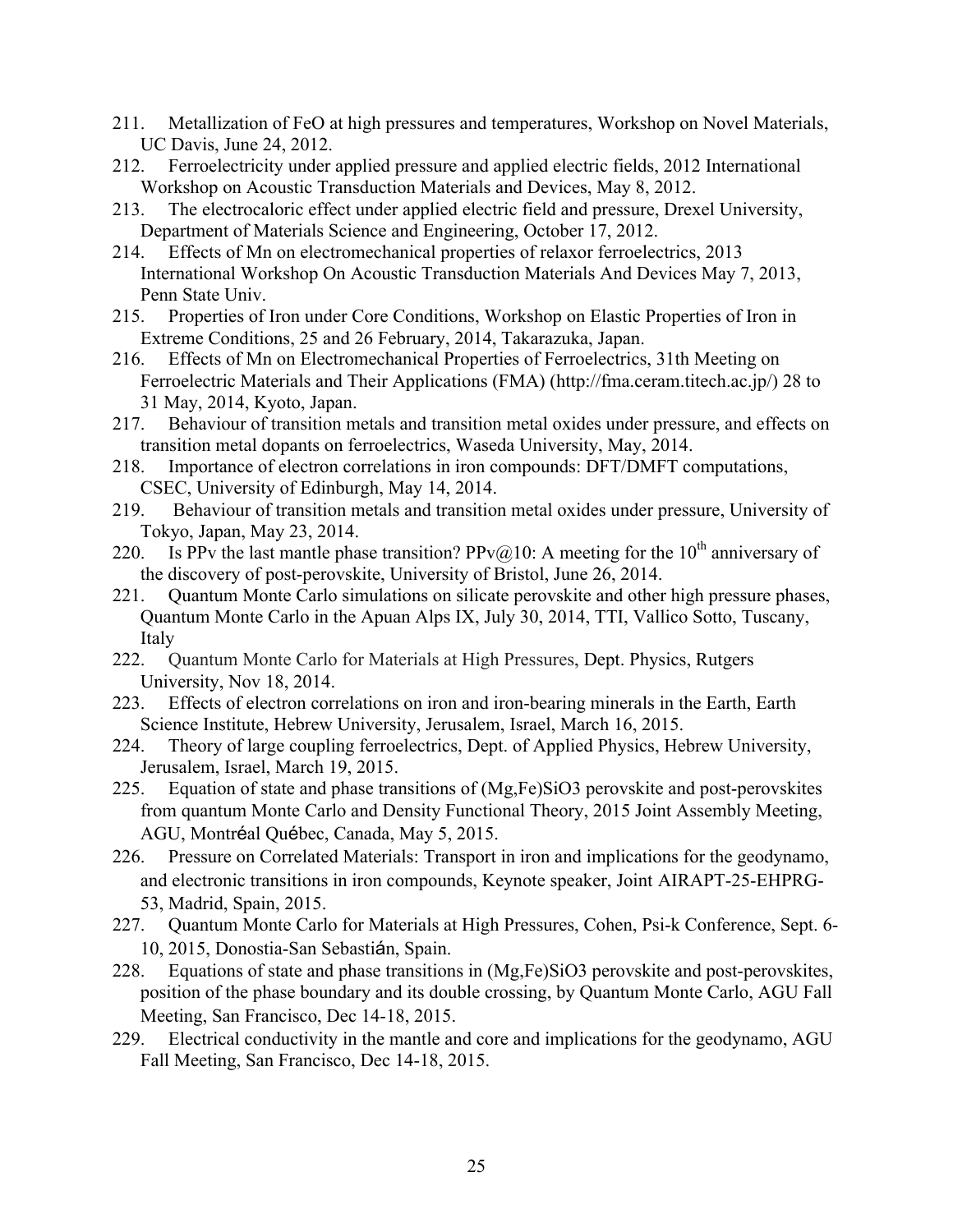- 230. The perovskite to post-perovskite transition and their properties from Quantum Monte Carlo, 8 January 2016, LMU, Munich, Dept. Geo- und Umweltwissenschaften, Kristallographie, Materials Seminar
- 231. The perovskite to post-perovskite transition and their properties from Quantum Monte Carlo, 14 January 2016, University of Edinburgh, CSEC
- 232. Quantum Monte Carlo simulations and applications to silicate perovskite and other high pressure phases, 31 March 2016, Physics, UCL
- 233. Strong Coupling Ferroelectrics, How They Work and How They Can Be Improved, Advanced Microscopy and Theoretical Calculations (AMTC5) in Nagoya, Japan, May 2016
- 234. Defect Dipole Enhanced Electromechanical Coupling, Shi Liu, H. Takenaka, R. Vadapoo, M. Ahart, Margo Staruch, Peter Finkel, Jun Luo, and R.E. Cohen, 2016 International Workshop on Acoustic Transduction Materials and Devices , Penn State, May 2016.
- 235. Strong Coupling Ferroelectrics, How They Work and How They Can Be Improved, Geophysical Laboratory Seminar Series, July 11, 2016.
- 236. Accurate High Pressure Behavior from Quantum Monte Carlo, LMU Physical Chemistry Colloquium, July 13, 2016.

## **Presentations and Abstracts (Incomplete)**

- 1. A study of the Mokoia C3(V) carbonaceous chondrite and the origin of CAI's, R.E. Cohen, In: Lunar and Planetary Science XII, 163-165. The Lunar and Planetary Institute, Houston, TX 1981.
- 2. Refractory inclusions in the Mokoia C3(V) carbonaceous chondrite, R.E. Cohen, Meteoritics 16, 304 1981.
- 3. Phase equilibria in the MgSiO3-poor part of the Al2O3-MgSiO3-CaSiO3 plane, R.E Cohen, EOS 63, 465 1982.
- 4. Ideal activity in coupled solid solutions, R.E. Cohen, GSA Abstracts with Programs 14, 466 1982.
- 5. Classification, mineral chemistry, and modal analysis of chondrules in the Mokoia C3(V) carbonaceous chondrite, R.E. Cohen, Meteoritics 17, 199-200 1982.
- 6. On the origin of spinel-rich inclusions, A.S. Kornacki and R.E. Cohen, In: Lunar and Planetary Science XIII, The Lunar and Planetary Institute, Houston, TX, 393-394 1983.
- 7. The nature of coarse-grained CAI's, A.S. Kornacki and R.E. Cohen, In: Lunar and Planetary Science XIII, The Lunar and Planetary Institute, Houston. TX, 401-402 1983.
- 8. Phyllosilicates in refractory inclusions in the Mokoia C3(V) chondrite, R.E. Cohen and A.S. Kornacki, In: Lunar and Planetary Science XIV, The Lunar and Planetary Institute, Houston, 128-129 1983.
- 9. Configurational entropy of coupled solid-solutions, R.E. Cohen, EOS 64, 346 1983.
- 10. Energy calculations, NMR MASS, and short-range order in aluminous pyroxenes, R.E. Cohen, J.E. Post, R.J. Kirkpatrick, and K.A. Smith, EOS 65, 287 1984.
- 11. Statistical mechanics of aluminous pyroxenes: Effects of short-range order on thermodynamic properties, R.E. Cohen, Geological Society of America Abstracts with Programs 16, 474 1984.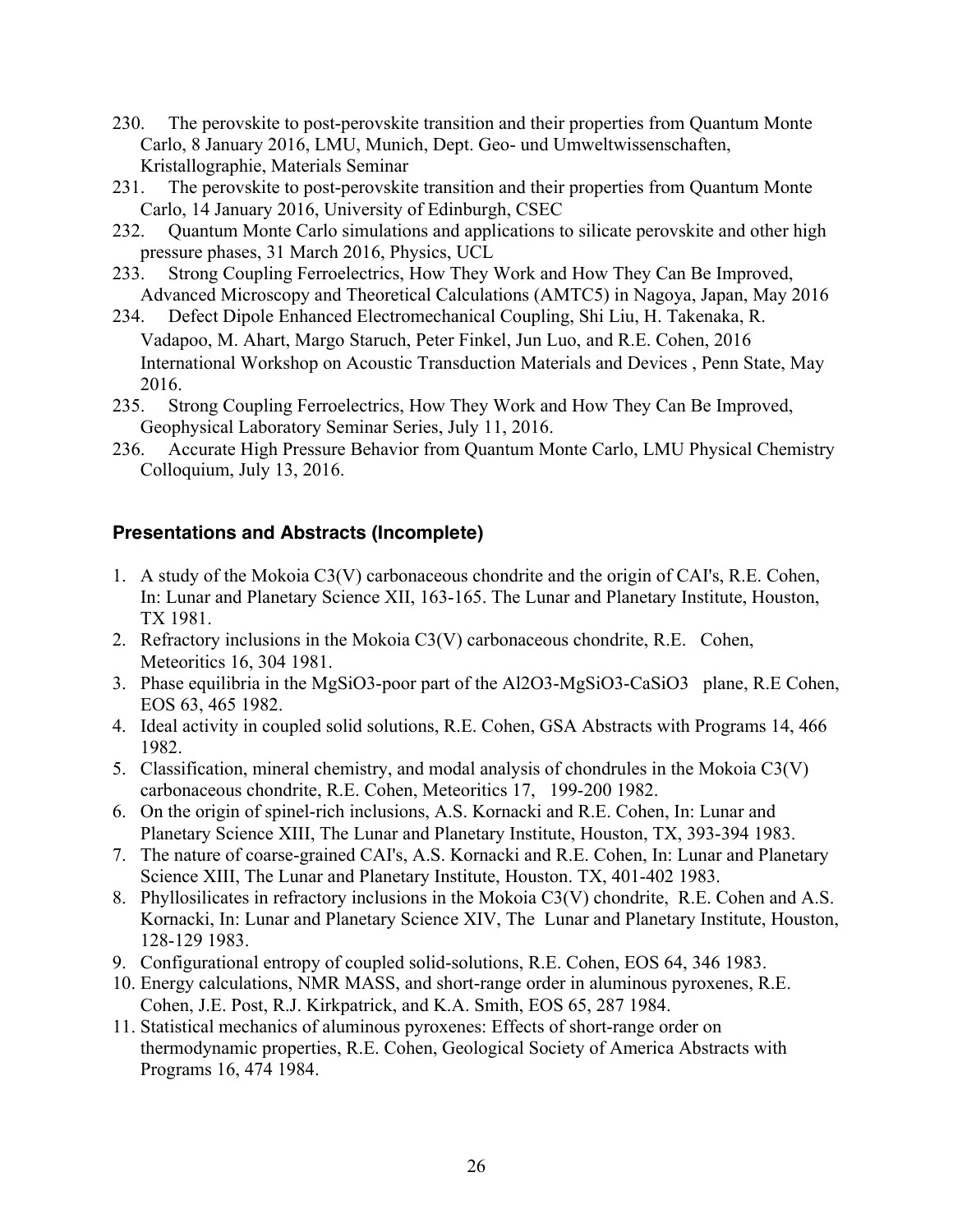- 12. Concentric objects in C2 and C3 carbonaceous chondrites, R.E. Cohen, Meteoritics 20, 627- 628 1985.
- 13. Thermodynamic properties of aluminous pyroxenes: Results of least squares refinements, R.E. Cohen, Geological Society of America Abstracts with Programs 17, 550 1985.
- 14. LAPW study of the high pressure properties of MgO and CaO, M.J. Mehl, R.E. Cohen, L.L. Boyer, and H. Krakauer, Conference on Quantum Theory and Experiment Applied to Solids, Univ. of Maryland, College Park, Maryland 1986.
- 15. Comparison of LAPW Charge densities and energies with overlapping atoms and ions, M.J. Mehl and R.E. Cohen, EOS 67, 1217 1986.
- 16. Potential induced breathing in non-cubic oxides, R.E. Cohen, M.J. Mehl, and L.L. Boyer, Bulletin American Physical Society 31, 496 1986.
- 17. Thermodynamic mixing properties of coupled solid solutions, R.E. Cohen, EOS 67, 361 1986.
- 18. First principles calculations with spherically breathing ions of the static and dynamic properties of minerals, R.E. Cohen, M.J. Mehl, and L.L. Boyer, EOS 67, 374 1986.
- 19. Ab initio models for the lattice dynamics of minerals at high pressure, L.L. Boyer, R.E. Cohen, and M.J. Mehl, International Mineralogical Association 14, 61 1986.
- 20. First principles calculations of the physical properties of minerals as functions of pressure and temperature with spherically breathing ions, R.E. Cohen, M.J. Mehl, and L.L. Boyer, International Mineralogical Association Abstracts with Program 14, 80 1986.
- 21. Parameter-free lattice dynamics with spherically breathing ions, R.E. Cohen, M.J. Mehl, and L.L. Boyer, Conference on Quantum Theory and Experiment Applied to Solids, Univ. of Maryland, College Park, Maryland 1986.
- 22. Ab Initio elasticity and lattice dynamics of minerals in the PIB model, R.E. Cohen, EOS 67, 1217 1986.
- 23. Electronic structure, bonding, and electron-phonon interaction in La-Ba- Cu-O superconductors, W.E. Pickett, H. Krakauer, D.A. Papaconstantopoulos, L.L. Boyer, and R.E. Cohen, Materials Research Society Proceedings 1987.
- 24. The physics behind PIB: a comparison with accurate charge densities, M.J. Mehl, R.E. Cohen, and L.L. Boyer, Bulletin American Physical Society, 32, 860 1987.
- 25. LAPW study of stoichiometric FeO within the local spin density (LSD) approximation, M.J. Mehl, R.E. Cohen, and H. Krakauer, EOS 68, 448 1987.
- 26. Calculations of Electron-Phonon Interaction, Transport Properties and Lattice Statics/Dynamics in Oxide Superconductors, W.E. Pickett, D.A. Papaconstantopoulos, L.L. Boyer, R.E. Cohen, H. Krakauer, P.B. Allen, 1987 TMS Fall Meeting, Cincinnati, OH, 11-14 October 1987.
- 27. LAPW Study of the High Pressure Behavior of Stoichiometric FeO, M.J. Mehl, R.E. Cohen, H. Krakauer, and R. Rudd, Fall Mtg. of the Am. Geophysical Union, San Francisco, CA, 6- 11 Dec 1987.
- 28. Ab initio calculations of electronic structure and total energy of oxides, R.E. Cohen, L.L. Boyer, and M.J. Mehl, in *International conference on Electronic structure and phase stability in advanced ceramics*, Argonne National Laboratory, 1987.
- 29. Elasticity, equation of state, and electronic structure of  $MgSiO<sub>3</sub>$  perovskite, R.E. Cohen and H. Krakauer, EOS 68, 409 1987.
- 30. Elasticity and high pressure instabilities in corundum  $(a-Al<sub>2</sub>O<sub>3</sub>)$  and stishovite (SiO<sub>2</sub>), R.E. Cohen, Bull. Am. Phys. Soc., 32, 798 1987.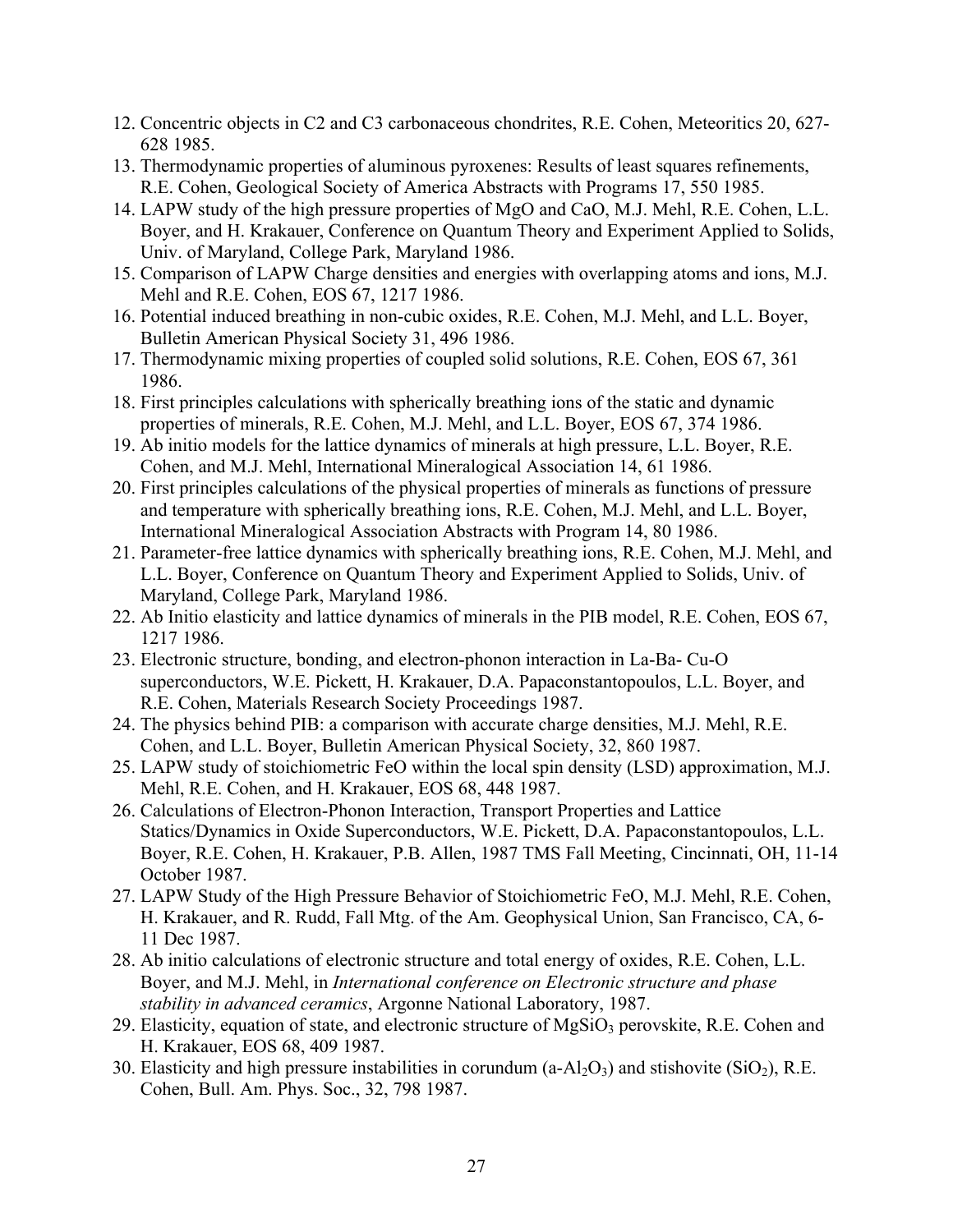- 31. Electronic Structure, Elasticity, and Instabilities in Oxides, R.E. Cohen, Seminar at the Geophysical Lab., Carnegie Inst. of Washington, DC, 17 Nov 1987.
- 32. Lattice Dynamics and Ionicity in the High-Temperature Superconductors, R.E. Cohen, W.E. Pickett, L.L. Boyer, and H. Krakauer, 1987 Fall Meeting of the MRS, Boston, MA, Nov 30- Dec 5, 1987.
- 33. First Principles Calculations of Lattice Dynamics & Ionicity in La<sub>2</sub>CuO<sub>4</sub> & YBa<sub>2</sub>Cu<sub>3</sub>O<sub>7</sub>, R.E. Cohen, W.E. Pickett, H. Krakauer, and L.L. Boyer, The Int'l. Conf. on High Temp. Superconducting Mat. & Mech. of Superconductivity, Interlaken, Switzerland, 29 Feb-4 March 1988.
- 34. Ab Initio Calculation of Electrostriction and Field Induced Instability of NaF, L.L. Boyer, P.J. Edwardson, and R.E. Cohen, Am. Phys. Soc. New Orleans, LA, 21-25 March 1988.
- 35. Lattice Dynamics and Ionicity in the High Temperature Superconductors, R.E. Cohen, W.E. Pickett, L.L. Boyer, and Henry Krakauer, Bull. Am. Phys. Soc., 1988.
- 36. Calculated Electronic Structure and Transport Properties of the High  $T_c$  Superconductor ErBa<sub>2</sub>Cu<sub>3</sub>O<sub>7</sub>, Henry Krakauer, W.E. Pickett, and R.E. Cohen, Bull. Am. Phys. Soc. 33, 1988.
- 37. First Principles Studies of Lattice Dynamics in  $La_2CuO<sub>4</sub>$ , Warren E. Pickett, Ronald E. Cohen, and Henry Krakauer, March 1988 Mtg. of the American Phys. Soc., 21-25 March 1988, Bull. Am. Phys. Soc., 1988.
- 38. Theory of the Properties of the Copper Oxide High Temperature Superconductors, W.E. Pickett, P.B. Allen, L.L. Boyer, R.E. Cohen, B.M. Klein, H. Krakauer, and D.A. Papaconstantopoulos, Conf. on Govt. Applications of Superconductivity, Huntsville, AL, 19- 20 April 1988.
- 39. Density Functional for the Kinetic Energy via Linear Response Theory, M.R. Pederson, R.E. Cohen, The 1988 Spring Meeting of the Am. Geophys. Union, Baltimore, MD, 16-20 May 1988.
- 40. Monte Carlo Study of Order-Disorder in Omphacite, R.E. Cohen, The 1988 Spring Meeting of the Am. Geophys. Union, Baltimore, MD, 16-20 May 1988.
- 41. Electronic Structure and High  $T_c$  in the Oxide Superconductors, B.M. Klein, P.B. Allen, L.L. Boyer, R.E. Cohen, D.A. Papaconstantopoulos, W.E. Pickett, and H. Krakauer, ACS Symp. on Phys. Chem. of High-Temp. Superconductors, Los Angeles, CA, 25-30 September 1988.
- 42. First-Principles Calculations of Phonon Frequencies in  $La_2CuO<sub>4</sub>$ , R.E. Cohen and W.E. Pickett, MRS Fall Meeting, Boston, MA, November 1988.
- 43. Electron-Phonon Coupling Strength of  $La_{2-x}M_xCuO_4$  from First Principles Calculations, H. Krakauer, R.E. Cohen, and W.E. Pickett ibid.
- 44. First-Principles Phonon Calculations for  $La_2CuO_4$ , R.E. Cohen and W.E. Pickett, Mat. Res. Soc. Mtg., Boston, MA, 28 Nov.-2 Dec 1988
- 45. First Principles Study of Phonon Line-widths and Electron-Phonon Coupling Strength in La<sub>2</sub>CuO<sub>4</sub>, H. Krakauer, R.E. Cohen, and W.E. Pickett, Am. Phys. Soc. Meeting, St. Louis, MO, 20-24 March 1989, Bull. Am. Phys. Soc.
- 46. First-Principles Phonon Calculations for  $La_2CuO<sub>4</sub>$ , Ronald E. Cohen, Warren E. Pickett, Henry Krakauer, Am. Phys. Soc. Meeting, St. Louis, MO. 20-24 March 1989, Bull. Am. Phys. Soc. 1989.
- 47. Linearized Augmented Plane Wave (LAPW) Calculations for Cubic, Tetragonal, and Rhombohedral BaTiO3, Ronald E. Cohen and H. Krakauer, Am. Phys. Soc. Meeting, St. Louis, MO, 20-24 March 1989.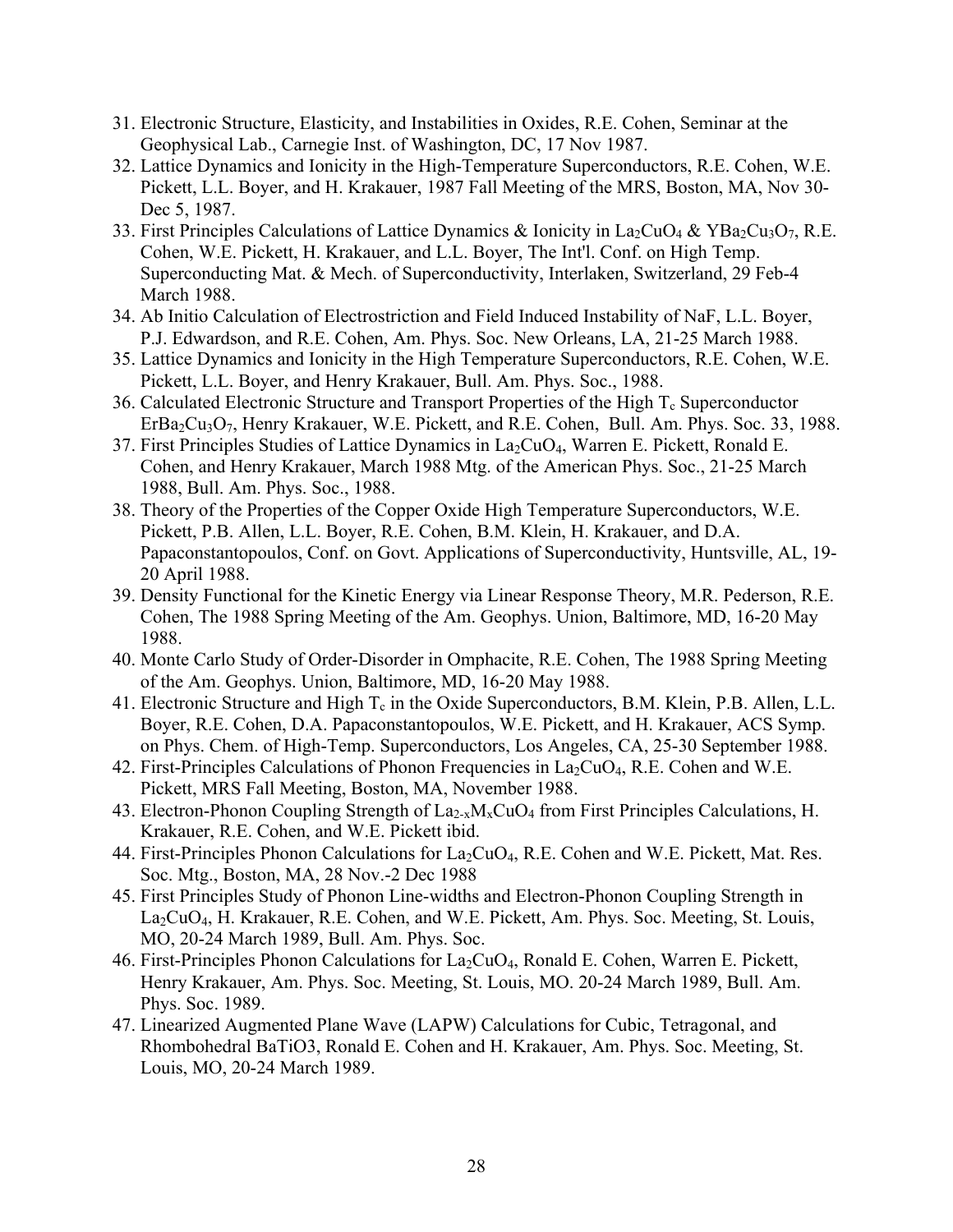- 48. Calculated Elasticity and Thermal Properties of MgO at High Pressures and Temperatures, D. Isaak and R.E. Cohen, Am. Geophysical Fall Mtg., San Francisco, CA, 5-19 Dec 1988.
- 49. Theoretical Studies of Structural Transformation in Perovskite Ferroelectrics, L.L. Boyer, R.E. Cohen, and P.J. Edwardson NRC Post Doc, ONR Review Program - Piezoelectric & Electrostrictive Transducers, Penn. State University, University Park, PA, 18-19 April 1989.
- 50. Prediction of a High Pressure Phase Transition in Corundum, Hyunchae Cynn, Donald Isaak, Orson Anderson, Malcolm Nicol, and Ronald E. Cohen, Spring Mtg. of the Am. Geophysical U., Baltimore, MD 7-12 May 1989.
- 51. Total Energy Calculations for Oxides, Spring Mtg. of the Am. Geophysical U., Baltimore, MD, 7-12 May 1989.
- 52. LAPW Study of Antiferromagnetic FeO Under Pressure, M.J. Mehl and R.E. Cohen, Spring Mtg. of the Am. Geophysical U., Baltimore, MD, 7-12 May 1989.
- 53. Electronic Structure and Total Energy Calculations for Minerals, M.J. Mehl, R.E. Cohen, and H. Krakauer, 28th International Geological Congress, Washington, DC, 9-19 July 1989.
- 54. First-principles Phonon Calculations for High- $T_c$  Superconductors, MMS High Temperature Superconductors, Stanford, CA, 23-28 July 1989.
- 55. Magnetism in Layered Oxides: Results from Spin Density, D. Singh, W.E. Pickett, R.E. Cohen, D.A. Papaconstantopoulos, H. Krakauer, Santa Fe Int'l Conference on the Phys. of Highly Correlated Electron Systems, NM, 11-15 September 1989.
- 56. Magnetism in Layered Oxides: Results from Spin Density Functional Calculations, D. Singh, W.E. Pickett, R.E. Cohen, D.A. Papaconstantopoulos, H. Krakauer, Int'l Conference on the Phys. of Highly Correlated Electron Systems, Santa Fe, NM, 11-15 Sep 1989.
- 57. Non-local Deformation Potentials and Anharmonicity in  $YBa<sub>2</sub>Cu<sub>3</sub>O<sub>7</sub>$ , R.E. Cohen, W.E. Pickett, H. Lu, American Phys. Society 1990 Meeting, Anaheim, CA, 12-16 March 1990.
- 58. Theoretical Determination of Strong Electron-Phonon Coupling in  $YBa_2Cu_3O_7$ , R.E. Cohen, W.E. Pickett, H. Krakauer, LT19 International Conf., Brighton, Sussex, U.K., 16-22 August 1990.
- 59. Correlation in metallic copper oxide superconductors: How large is it? W. E. Pickett, H. Krakauer, R. E. Cohen, D. Singh, and D. A. Papaconstantopoulos, Conf. on Superconductivity and Applications, Buffalo, Sept. 1989.
- 60. Quasiparticle scattering across the Fermi surface in  $La_{2-x}M_xCuO_4$ , W. E. Pickett, H. Krakauer, and R. E. Cohen, LT19, August 1990.
- 61. Thermoelasticity and phase transitions in  $SiO<sub>2</sub>$  at high pressures: A first principles constrained potential approach, R.E. Cohen, EOS *71*, 1671, 1990.
- 62. High pressure elasticity and post-stishovite phase transitions in  $SiO<sub>2</sub>$ : Linearized augmented plane wave calculations, Cohen, R.E., EOS, Trans. Am. Geophys. Union 72, 283, 1991.
- 63. Possible phase transitions in silicate perovskites and implications for the lower mantle, Cohen, R.E. and R.J. Hemley, EOS, Trans. Am. Geophys. Union, 72, 465, 1991.
- 64. Molecular dynamics simulations of melting of MgO at high pressures up to 150 GPa, Gong, Z.X. and R.E. Cohen, EOS, Trans. Am. Geophys. Union, 72, 436, 1991.
- 65. Video animations of melting and vaporization of MgO at extreme conditions, Bates, C.G., R.E. Cohen, and Z.X. Gong, EOS, Trans. Am. Geophys. Union, 72, 436, 1991.
- 66. Phase stability of wustite at high pressures from first principles LAPW calculations, Isaak, D.G., M.J. Mehl, and R.E. Cohen, EOS, Trans. Am. Geophys. Union, 72, 465, 1991.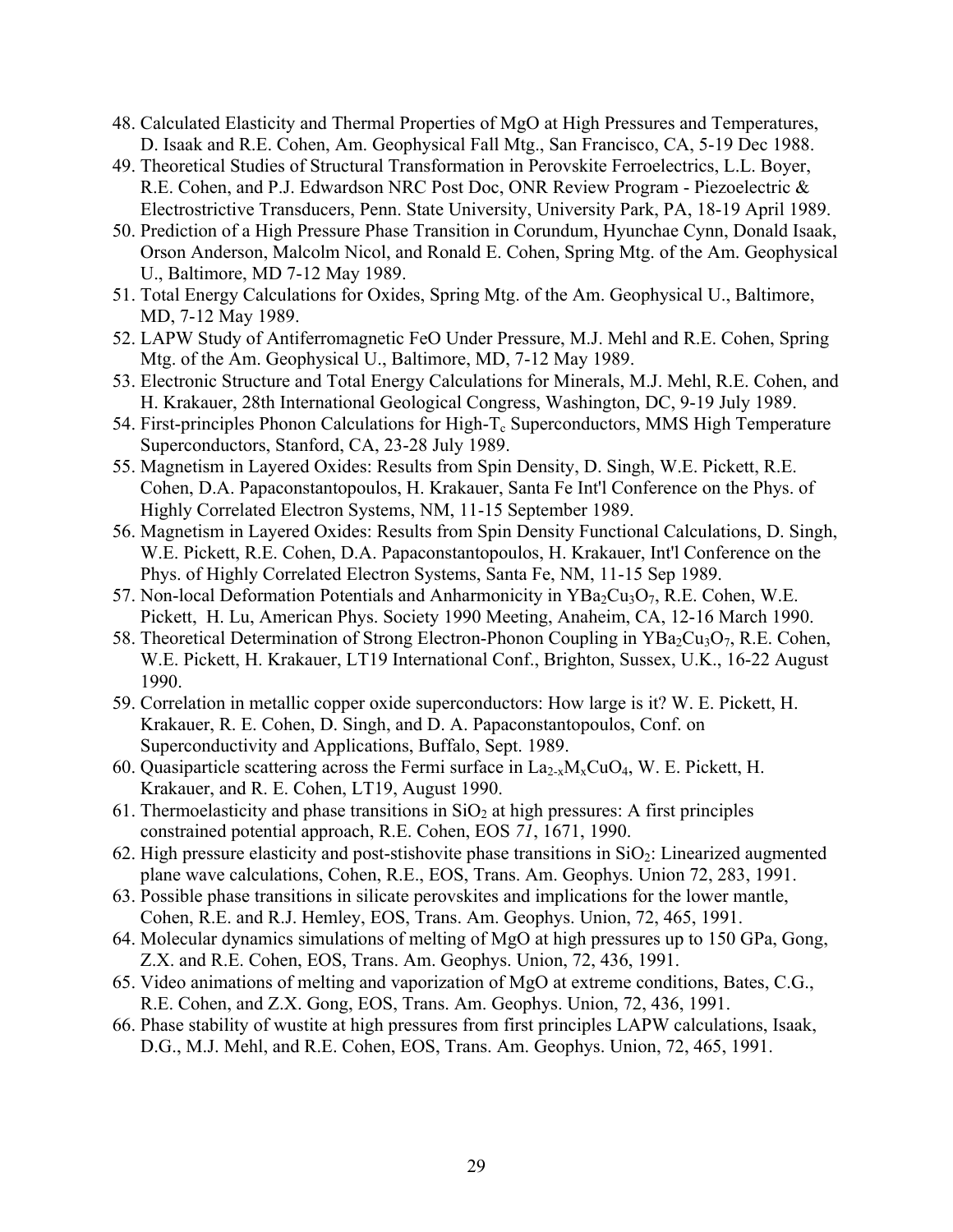- 67. Evidence for strong-coupling and strong-anharmonicity for octahedral tilts in  $La_{2x}(Sr,Ba)_xCuO4, R. E. Cohen, W. E. Pickett, D. Papaconstantopoulos, and H. Krakauer,$ Lattice Effects in High- $T_c$  Superconductors, Santa Fe, NM, Jan. 13-15, 1992.
- 68. Molecular dynamics study of ferroelectricity in BaTiO<sub>3</sub> and PbTiO<sub>3</sub>, Z. Gong and R. E. Cohen, Bulletin of The American Physical Society, *37*, 567 (1992).
- 69. First-principles study of post-stishovite phase transitions and elasticity in high pressure  $SiO<sub>2</sub>$ , R. E. Cohen, Bulletin of The American Physical Society, *37*, 308 (1992).
- 70. Frozen Phonon Study of Ferroelectricity in  $PbTiO<sub>3</sub>$  and BaTiO<sub>3</sub> and Development of Interatomic Potentials for Ferroelectrics. R. E. Cohen, Z. Gong, and H. Krakauer, Bulletin of The American Physical Society, *37*, 457 (1992).
- 71. High pressure melting of MgO by molecular dynamics, Z. Gong and R. E. Cohen, Bulletin of The American Physical Society, *37*, 147 (1992).
- 72. Fermi surface nesting and charge transport in layered copper oxides, Pickett, W. E., R. E. Cohen, and H. Krakauer, Bulletin of The American Physical Society, *37*, 745 (1992).
- 73. Large calculated electron phonon induced linewidths of phonons in  $La_{2-x}M_xCuO_4$ . Krakauer, H., W. E. Pickett, and R. E. Cohen, Bulletin of The American Physical Society, *37*, 745 (1992).
- 74. Coupling of octahedral tilts to the electronic structure of  $La_{2-x}(Sr,Ba)_xCuO_4$ , R.E. Cohen, W. E. Pickett, D. A. Papaconstantopoulos, and H. Krakauer, Santa Fe, January 13-15, 1992.
- 75. Melting at high pressures: molecular dynamics simulations for compressed clusters, Cohen, R. E., Z. Gong, and D. G. Isaak, EOS Trans. Am. Geophys. Union, *73*, 317 (1992).
- 76. Bonding and stability of iron in FeSiO<sub>3</sub> perovskite, R.E. Cohen, EOS Trans. Am. Geophys. Union, 73, 621, 1992.
- 77. Phase stability and physical properties of wustite at high pressures from LAPW calculations, D.G. Isaak, R.E. Cohen, M.J. Mehl, and D.J. Singh, EOS Trans. Am. Geophys. Union, 73, 595, 1992.
- 78. LAPW calculations of distorted MgSiO3 perovskite: implications for phase transitions in the lower mantle, Lars Stixrude and R.E. Cohen, EOS Trans. Am. Geophys. Union, 73, 596, 1992.
- 79. Liquid and solid structures of MgO along the melting curve to 300 GPa, Z. Gong and R.E. Cohen, EOS Trans. Am. Geophys. Union, 73, 520-521, 1992.
- 80. Melting and melt structure at high pressures, R.E. Cohen and Z. Gong, The Second Ironworkers Convention, AIRAPT International Congress, June, 1993.
- 81. Slater-Koster study of the coupling of unstable tilts to electronic structure in  $La_{2-x}M_xXuO_4$ , R. E. Cohen, W. E. Pickett, D. Papaconstantopoulos, and H. Krakauer, Bulletin of The American Physical Society, 38, 390, 1993.
- 82. Frozen phonon LAPW search for instabilities in the apical oxygen in  $YBa<sub>2</sub>Cu<sub>3</sub>O<sub>7</sub>$ , R. E. Cohen, W. E. Pickett, and H. Krakauer, Bulletin of The American Physical Society, 38, 460, 1993.
- 83. Theoretical study of cation ordering in the PST ( $Pb(Sc_{\frac{1}{2}}Ta_{\frac{1}{2}})O_3-PbTiO_3$  System, B. P. Burton and R. E. Cohen, Bulletin of The American Physical Society, 38, 407, 1993.
- 84. Structural and dynamical properties of liquid and solid MgO along the melting curve, Z. Gong and R. E. Cohen, Bulletin of The American Physical Society, 38, 564, 1993.
- 85. Study of the pressure dependence of the excitons in alkali halides, H. M. Zhang, W. B. Daniels, and R. E. Cohen, Bulletin of The American Physical Society, 38, 575, 1993.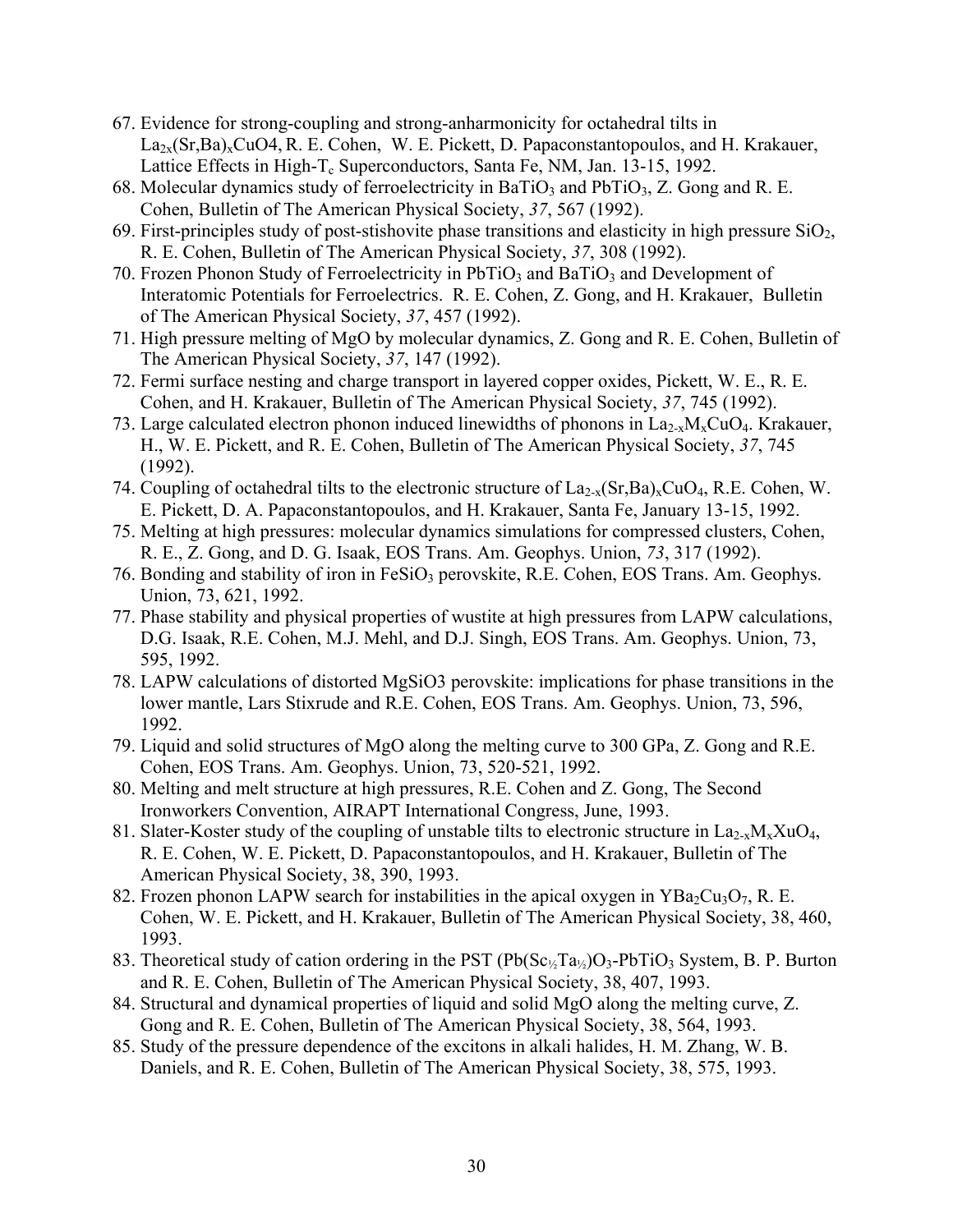- 86. First-Principles Studies Of The Dynamics Of Ferroelectric Phase Transitions, International Meeting for Ferrroelectricity, August 8-13, 1993.
- 87. First-Principles Tight-Binding Total Energy Calculations For Metals, D.A. Papaconstantopoulos, M.J. Mehl, R.E. Cohen, and M.M. Sigalas, The Metallurgical Society, 1993.
- 88. First-principles investigation of bcc, fcc and hcp phases of iron, L. Stixrude and R.E. Cohen, EOS Trans. Am. Geophys. Union, 74, 596, 1993.
- 89. An accurate tight-binding model for iron, Bonding, elasticity, and phase stability under core conditions, R. Cohen, L. Stixrude, and D. Papaconstantopoulos, EOS Trans. Am. Geophys. Union, 74, 597, 1993.
- 90. Compression of stishovite: Evidence for anomalous behavior from low frequency Raman spectra, K.J. Kingma, R.E. Cohen, R.J. Hemley, H-K Mao, EOS Trans. Am. Geophys. Union, 74, 676, 1993.
- 91. A new tight-binding total energy method without a pair potential, R.E. Cohen, D. A. Papaconstantopoulos, M.J. Mehl, and L. Stixrude, Bulletin of The American Physical Society, 39, 492, 1994.
- 92. Toward the study of real metals by a new tight-binding method, D. A. Papaconstantopoulos, M.J. Mehl, and R.E. Cohen, Bulletin of The American Physical Society, 39, 492, 1994.
- 93. Temperature dependence of the CaCl<sub>2</sub> transition in stishovite and implications for the earth, R. E. Cohen, K. J. Kingma, R.J. Hemley, and H-K. Mao, EOS Trans. Am. Geophys. Union 75, 347 (1994).
- 94. Molecular dynamics study of the thermal properties of MgO under high pressure, using nonempirical potentials, I. Inbar and R.E. Cohen EOS 75, 346 (1994).
- 95. High pressure and temperature elasticity of iron: Implications for the inner core, L. Stixrude and R.E. Cohen, EOS 75, 338 (1994).
- 96. Forward models of the anisotropy of the Earth's inner core, L. Stixrude and R. E. Cohen, EOS 75, 436 (1994).
- 97. Electronic structure of ferrous iron compounds at high pressure, R.E. Cohen and D.G. Isaak, EOS 75, 606 (1994).
- 98. Application of a new tight binding total energy method for high pressure properties of metals and insulators, EOS 75, 612 (1994).
- 99. Prediction of a high pressure transition in  $Al_2O_3$ , F.C. Marton and R.E. Cohen, EOS 75, 634 (1994).
- 100.Density functional theory; new windows into planetary interiors, L. Stixrude and R.E. Cohen, EOS 76, 54 (1995) (invited).
- 101.Thermal Properties of Periclase Under Extreme Conditions, I. Inbar, R.E. Cohen, EOS (1995).
- 102. Molecular Dynamics Calculation of the Thermal Conductivity of MgO at High Pressure: M.D. Kluge, R. Cohen, EOS (1995).
- 103.Electronic and Crystal Structure of NiO at High Pressures, I. Mazin and R.E. Cohen, EOS, (1995).
- 104.Molecular Dynamics Calculation of the Thermal Conductivity of MgO at High Pressure, M. Kluge and R.E. Cohen, EOS, (1995).
- 105.Molecular Dynamics Simulations of Melting in MgO to 100 GPa, R.E. Cohen and M. Kluge, EOS, (1995).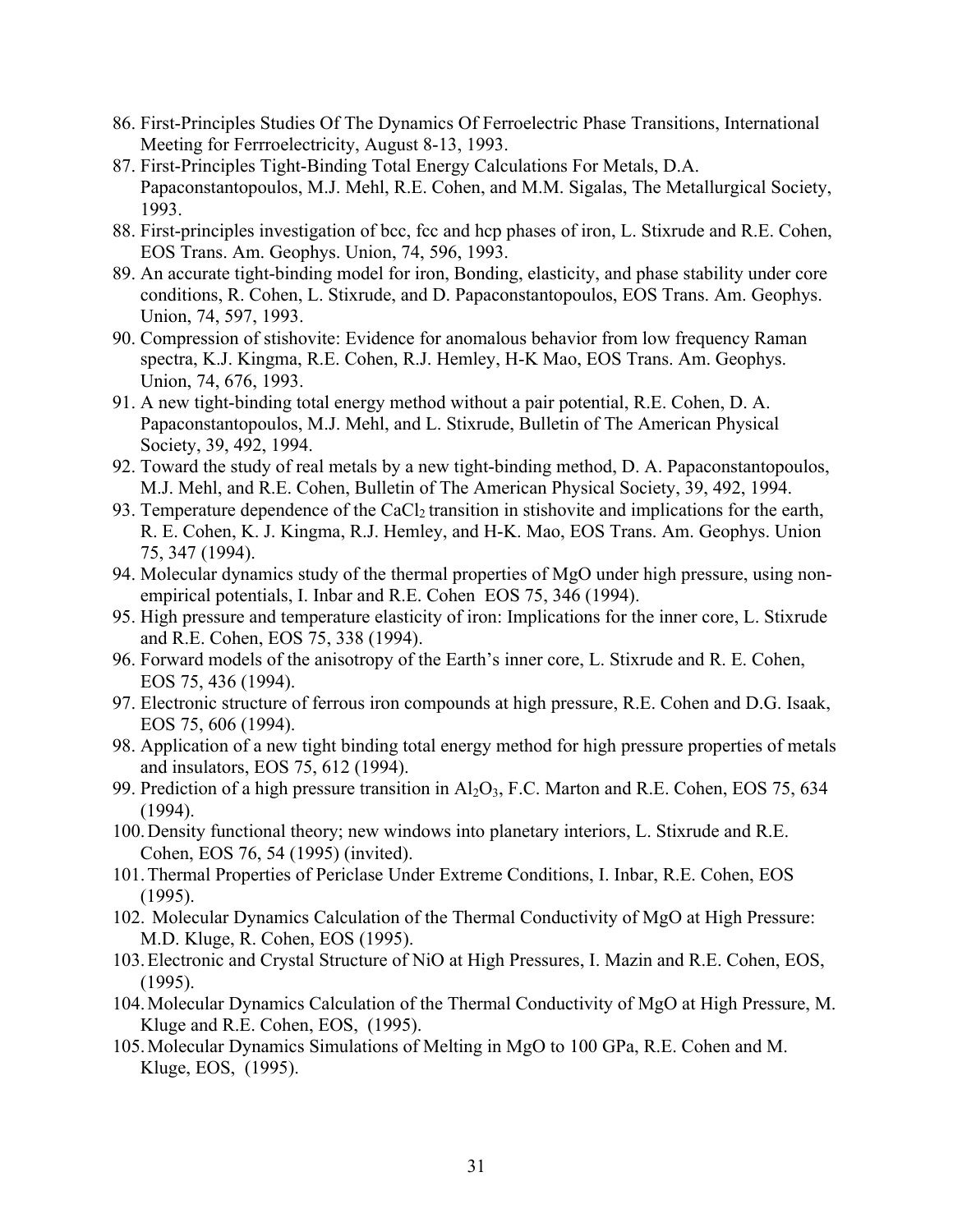- 106.Molecular Dynamics and Cell Model Calculations on Iron under P, T Conditions of the Earth Core, E. Wasserman, L. Stixrude, and R.E. Cohen, EOS, 76, S278, (1995).
- 107.Molecular dynamics and cell model computations on transition metals using an accurate tight-binding model, E. Wasserman, L. Stixrude, R.E. Cohen, Bull. Am. Phys. Soc. 40, 35 (1995).
- 108.Elastic anisotropy in Fe, Si, and Xe using a new universal tight-binding model, L. Stixrude, R.E. Cohen Bull., Am. Phys. Soc. 40, 97 (1995).
- 109.Orientational ordering and metal-insulator transition in hydrogen, I. Mazin, R.E. Cohen, and R.J. Hemley, Bull. Am. Phys. Soc. 40, 657 (1995).
- 110.Electronic structure and phase transition in Fe and FeO at high pressures, R.E. Cohen, L. Stixrude, D.G. Isaak, and D.J. Singh, Bull. Am. Phys. Soc. 40, 657 (1995).
- 111.Melting curve of MgO to 100 GPa, A molecular dynamics study, M.D. Kluge and R.E. Cohen, Bull. Am. Phys. Soc. 40, 669 (1995).
- 112.High pressure effects on thermal properties of MgO, I. Inbar and R.E. Cohen, Bull. Am. Phys. Soc. 40, 276 (1995).
- 113. Origin of Ferroelectricity and comparison of  $LiTaO_3$  and  $LiNbO_3$ , I. Inbar and R.E. Cohen, Bull. Am. Phys. Soc. 40, 778 (1995).
- 114.Thermoelasticity of Iron at the Pressure-Temperature Conditions of Earth's Core, E. Wasserman, L. Stixrude, R.E. Cohen, EOS 76, F552 (1995).
- 115.Molecular Dynamics Simulations of MgO at Extreme Pressures and Temperatures: R.E. Cohen, I. Inbar, EOS (1995).
- 116.Comparison of the High Pressure-Behavior of FeO and NiO: I I Mazin, R.E. Cohen, D.G. Isaak, EOS (1995).
- 117.First-principles studies of Fe under Core conditions, R.E. Cohen, L. Stixrude, and E. Wasserman, SEDI/Western Pacific Geophysics Meeting, July, 1996, Brisbane, Australia, EOS 77, W132 (1996).
- 118.Theoretical studies of geophysically important oxides and silicates at high pressures, R.E. Cohen, I. Mazin, J. Ita, and L. Stixrude, SEDI/Western Pacific Geophysics Meeting, July, 1996, Brisbane, Australia, EOS 77, W134 (1996).
- 119.Molecular Dynamics Study of Premelting in MgO Clusters at High Pressures, R.E. Cohen and J.S. Weitz, EOS (1996).
- 120.Periodic Slab LAPW Computations for Ferroelectric BaTiO3, R.E. Cohen, Bull. Am. Phys. Soc. (1996).
- 121.Molecular Dynamics Study of Premelting in MgO Clusters at High Pressures, R.E. Cohen and J.S. Weitz, Bull. Am. Phys. Soc. (1996).
- 122. "Covalent" Jan-Teller effect in 3d monoxides, I.I. Mazin, R.E. Cohen, and A.I. Liechtenstein, Bull. Am. Phys. Soc. (1996).
- 123.Ab Initio Calculation of Diffusion in MgO at Lower Mantle Conditions, J. Ita and R.E. Cohen, Eos, Transactions, American Geophysical Union. 77; 17, Suppl., 261 (1996).
- 124. First Principles Investigation of the Lattice Dynamics and Stability of Cubic  $CaSiO<sub>3</sub>$ Perovskite at High Pressure , L. Stixrude, R.E. Cohen, R. Yu, H. Krakauer, EOS (1996).
- 125.Compression of FeSi From First Principles, L.W. Finger, R.E. Cohen, L. Stixrude, EOS (1996).
- 126.Molecular Dynamics Simulations of Liquid Iron Under Outer Core Conditions, E. Wasserman, L. Stixrude, R.E. Cohen, EOS (1996).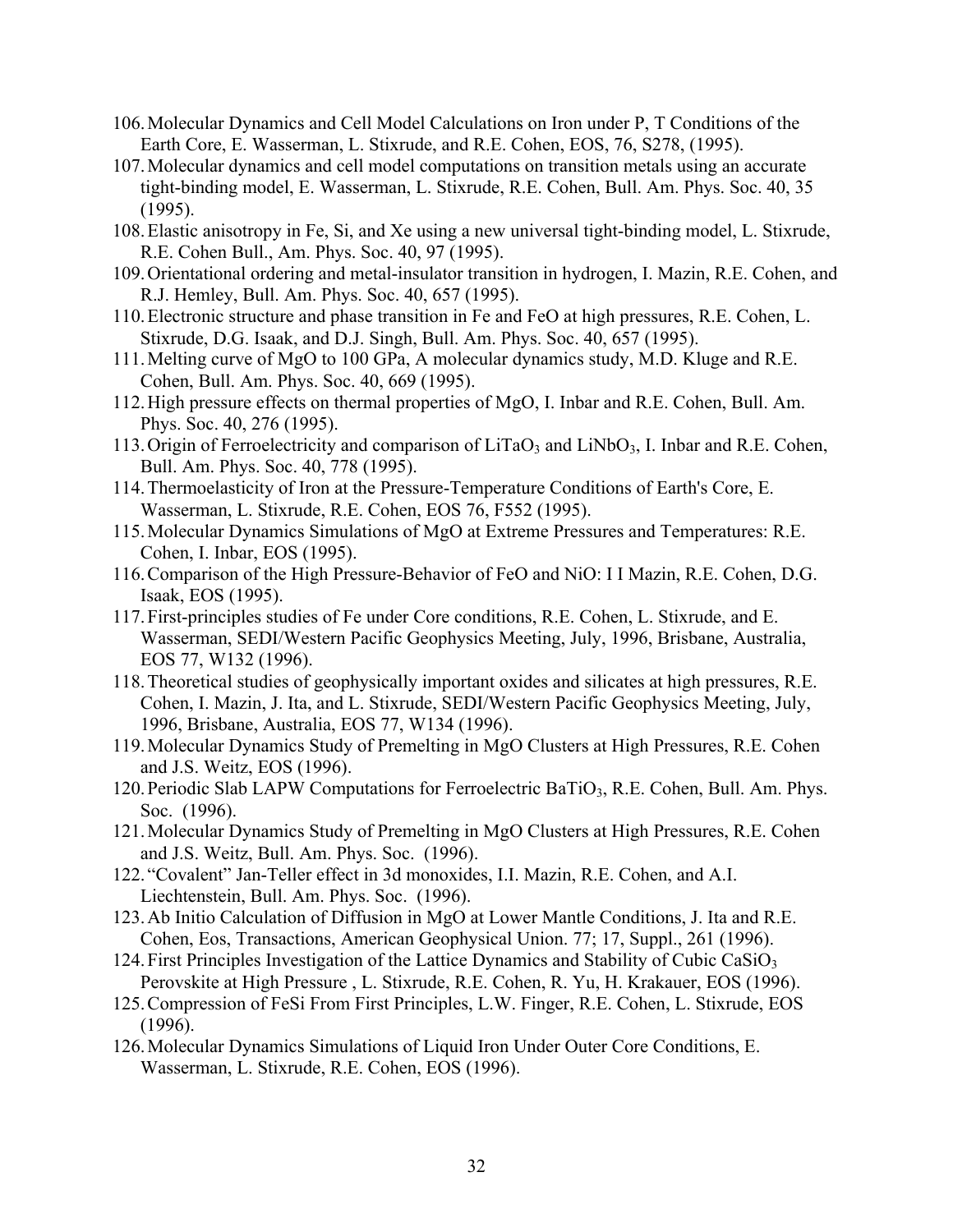- 127.Stixrude, L., E. Wasserman, and R. E. Cohen, Tight binding molecular dynamics simulations of liquid iron at high pressure, Bulletin of the American Physical Society, 42, 90, 1997.
- 128.Ab initio calculation of diffusion in lower mantle minerals, J. Ita and R.E. Cohen, Geological Society of America, 1997 annual meeting, Abstracts with Programs, Geological Society of America. 29; 6, Pages 311. 1997.
- 129.Cohen, R.E., I.I. Mazin, and D.G. Isaak, Magnetic collapse in transition metals at high pressures, Bull. Am. Phys. Soc 42, 92, 1997.
- 130. Cohen, R.E., Electronic structure, relaxation, and ferroelectricity in BaTiO<sub>3</sub> slabs, Bull. Am. Phys. Soc 42, 398, 1997.
- 131.Steinle, G., L. Stixrude, and R. E. Cohen, Magnetism of iron and nickel under high pressure, EOS, in press, 1996.
- 132.Stixrude, L., R. E. Cohen, R. Yu, and H. Krakauer, First principles linear response calculations of lattice dynamics in  $CaSiO<sub>3</sub>$  perovskite, Bulletin of the American Physical Society, 41, 500, 1996.
- 133.Ab initio calculation of the effect of vacancy formation and migration on diffusion and thermodynamic properties of MgO at lower mantle conditions, J.J. Ita and R.E. Cohen, Eos, Transactions, American Geophysical Union. 77; 46, Suppl., 748. (1996).
- 134.Stixrude, L. and R. E. Cohen, Density functional theory: new windows into planetary interiors, EOS, 76, S54, 1995 (invited).
- 135. Stixrude, L. and R. E. Cohen, Stability of orthorhombic  $MgSiO<sub>3</sub>$  perovskite in the lower mantle from first principles, EOS, 74, 164, 1993 (invited).
- 136.Stixrude, L. and R. E. Cohen, First principles investigation of the electronic structure and physical properties of solid iron at core pressures, EOS, 74, 305, 1993 (invited).
- 137.Saghi-Szabo, G., and R. E. Cohen, Chemical Ordering, Immiscibility, and Ferroelectricity in Lead Zirconate Titanate, American Physical Society Meeting, Kansas City, MO, Bull. Am. Phys. Soc 42, 398, 1997.
- 138.Saghi-Szabo, G., R. E. Cohen, and H. Krakauer, Macroscopic polarization and piezoelectricity in lead zirconate titanate, American Physical Society Meeting, Kansas City, MO, Bull. Am. Phys. Soc 42, 736, 1997.
- 139.Ita, J. and R.E. Cohen, Ab initio calculation of vacancy formation and migration of MgO at high temperatures and megabar pressures, American Physical Society Meeting, Kansas City, MO, Bull. Am. Phys. Soc 42, 690, 1997.
- 140.Saghi-Szabo, G. and R. E. Cohen, Chemical Ordering and Ferroelectricity in Lead Zirconate Titanate, Piezoelectric Crystal Planning Workshop, Dullas Airport, VA, Mar 13- 16, 1997.
- 141.Elasticity, thermal properties, and molecular dynamics using non-empirical tight-binding, R.E. Cohen, E. Wasserman, L. Stixrude, MRS, Boston, Dec. 1-5, 1997.
- 142.J.J. Ita and R.E. Cohen, Rheology of the lower mantle from first-principles, AGU, EOS 78, F4, 1997.
- 143.R.E. Cohen, Y. Fei, I.I. Mazin, and D.G. Isaak, Phase transitions in transition metal oxides and unusual polytypism in high pressure FeO, AGU, EOS 78, F743, 1997.
- 144.G. Steinle-Neumann, L. Stixrude, and R.E. Cohen, Elastic anistropy of hcp metals, AGU, EOS 78, F796, 1997.
- 145.Proper and Improper Piezoelectric Response in Ferroelectrics, R.E. Cohen, G. Sághi-Szabó, and H. Krakauer, Bull. American Physical Society, G17.02, March, 1998.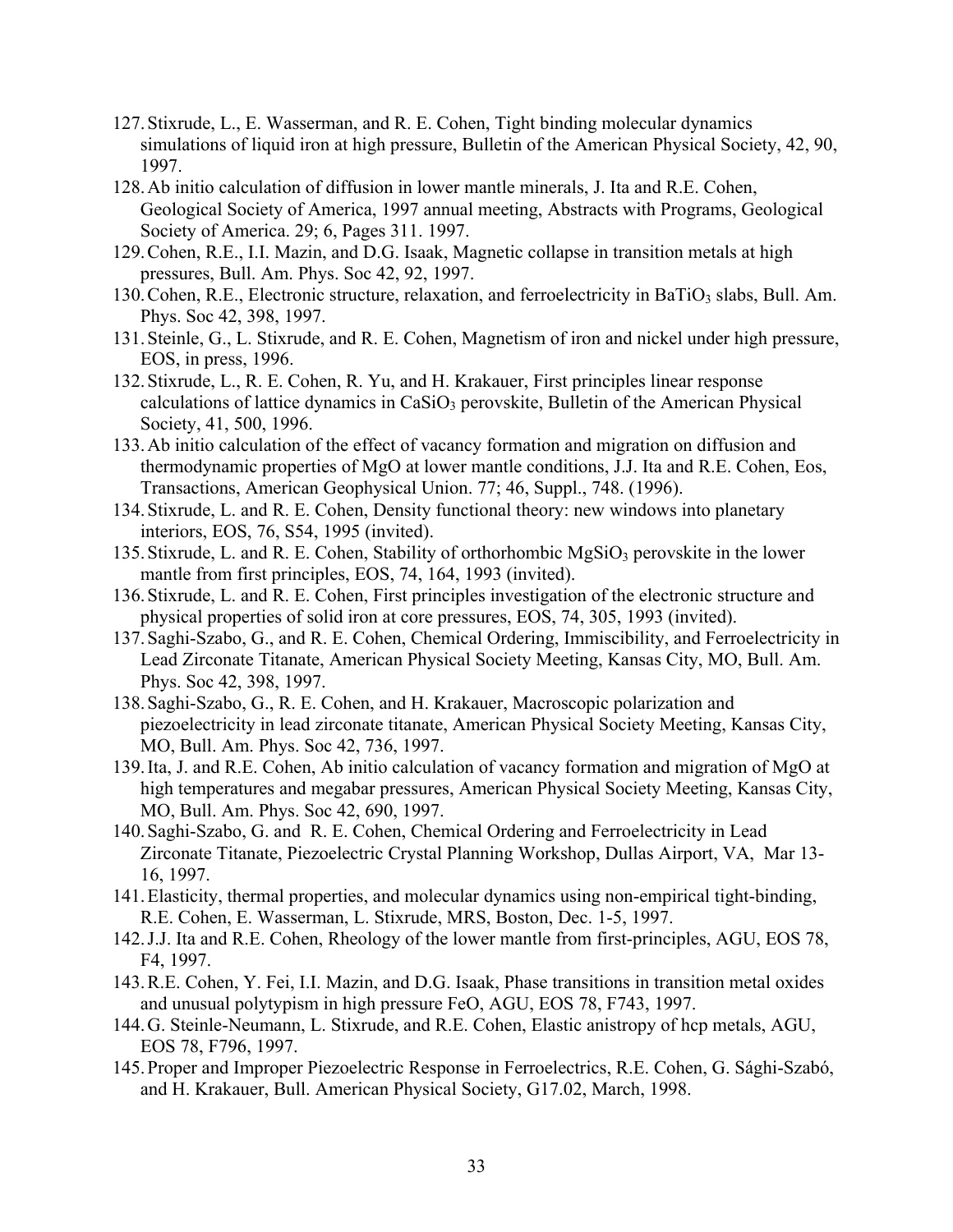- 146.Piezolectricity in Ferroelectric Lead Titanate, G. Sághi-Szabó, R.E. Cohen, H. Krakauer, Bull. American Physical Society, G17.07, March, 1998.
- 147.Macroscopic Polarization and Piezoelectricity in Ordered Lead Zirconate Titanate, G. Sághi-Szabó, R.E. Cohen, H. Krakauer, Bull. American Physical Society, M25.08, March, 1998.
- 148.First-principles elastic constants for the hcp transition metals Co, Fe, Zn, and Re at high pressure, G. Steinle-Neumann, L. Stixrude, and R.E. Cohen, AGU, EOS 79, F69, 1998.
- 149.Accuracy of equation of state formulations, R.E. Cohen, AGU, EOS 79, F846, 1998.
- 150.First-principles LDA study of hematite: Implications for the high pressure behavior of Fe2O3, AGU, EOS 79, F868, 1998.
- 151.Soft-mode displacive phase transitions of transition metal monoxides at high pressures, H.K. Mao, R.J. Hemley, and R.E. Cohen, Bull. American Physical Society, 44, 526, 1999.
- 152. Equation of state and elasticity of Ta at high pressure, O. Gulseren and R.E. Cohen, Bull. American Physical Society, 44, 1490, 1999.
- 153.Magnetic collapse in transition metal oxides at high pressures, R.E. Cohen, S. Gramsch, I.I. Mazin, and S. Savrasov, Bull. American Physical Society, 44, 1833, 1999.
- 154.First principles elastic constants for the hcp transition metals Fe, Co, Zn, and Re at high pressure, G. Steinle-Neumann, L. Stixrude, and R.E. Cohen, Bull. American Physical Society, 44, 1921, 1999.
- 155.Thermal equation of state, elasticity, and rheology of solids at high pressures, R.E. Cohen, O. Gulseren, F.C. Marton, L. Stixrude, and R.E. Cohen, AIRAPT 17, Hawaii, 1999.
- 156.Quantitative Understanding of Ionicity and Covalency in Oxides and Silicates, R.E. Cohen, AGU Fall Meeting, AGU Fall Meeting, EOS, F1155, 1999.
- 157.Elasticity of iron at high prssure and temperature, G. Steinle-Neumann, L. Stixrude, R.E. Cohen, and O. Gulseren, AGU Fall Meeting, EOS, F22, 1999.
- 158.Electronic and magnetic properties of FeO at high pressure: Effects of rhombohedral distortion investigated with the LDA+U method, AGU Fall Meeting, Eos, F1116, 1999.
- 159. Comparison of electromechanical properties of BaTiO<sub>3</sub> between LAPW and a model Hamiltonian, S. Stolbov, H. Fu, R. Cohen, L. Bellaiche, and D. Vanderbilt, Bull. Am. Phys. Soc., 45, 744, 2000.
- 160. Dielectric response of BaTiO<sub>3</sub> to the finite electric field, H. Fu, R.E. Cohen, and O. Gulseren, Bull. Am. Phys. Soc., 45, 744, 2000.
- 161.Vacancy formation energy in tantalum at high pressure, S. Mukherjee, R.E. Cohen, and O. Gulseren, Bull. Am. Phys. Soc., 45, 544, 2000.
- 162.FeO and CoO at high pressures: LDA+U computations, R.E. Cohen, S. Gramsch, and S. Savrasov, Bull. Am. Phys. Soc., 45, 638, 2000.
- 163. Thermal equation of state and thermoelasticity in  $MgSiO<sub>3</sub>$  perovskite from molecular dynamics, F. Marton and R.E. Cohen, AGU Spring Meeting, EOS, 2000.
- 164.Vacancy formation energy in Tantalum at high pressure, S. Mukherjee, O. Gulseren, and R.E. Cohen, AGU Spring Meeting, EOS, 2000.
- 165.High temperature and pressure physics of Iron from first principles, G. Steinle-Neumann, L. Stixrude, and R.E. Cohen, AGU Spring Meeting, EOS, 2000.
- 166.Optic Phonons and Elasticity of hcp Transition Metals at High Pressure, G. Steinle-Neumann, L. Stixrude, R.E. Cohen, A. Jephcoat and H. Olijnyk, AGU Fall Meeting, EOS, 2000.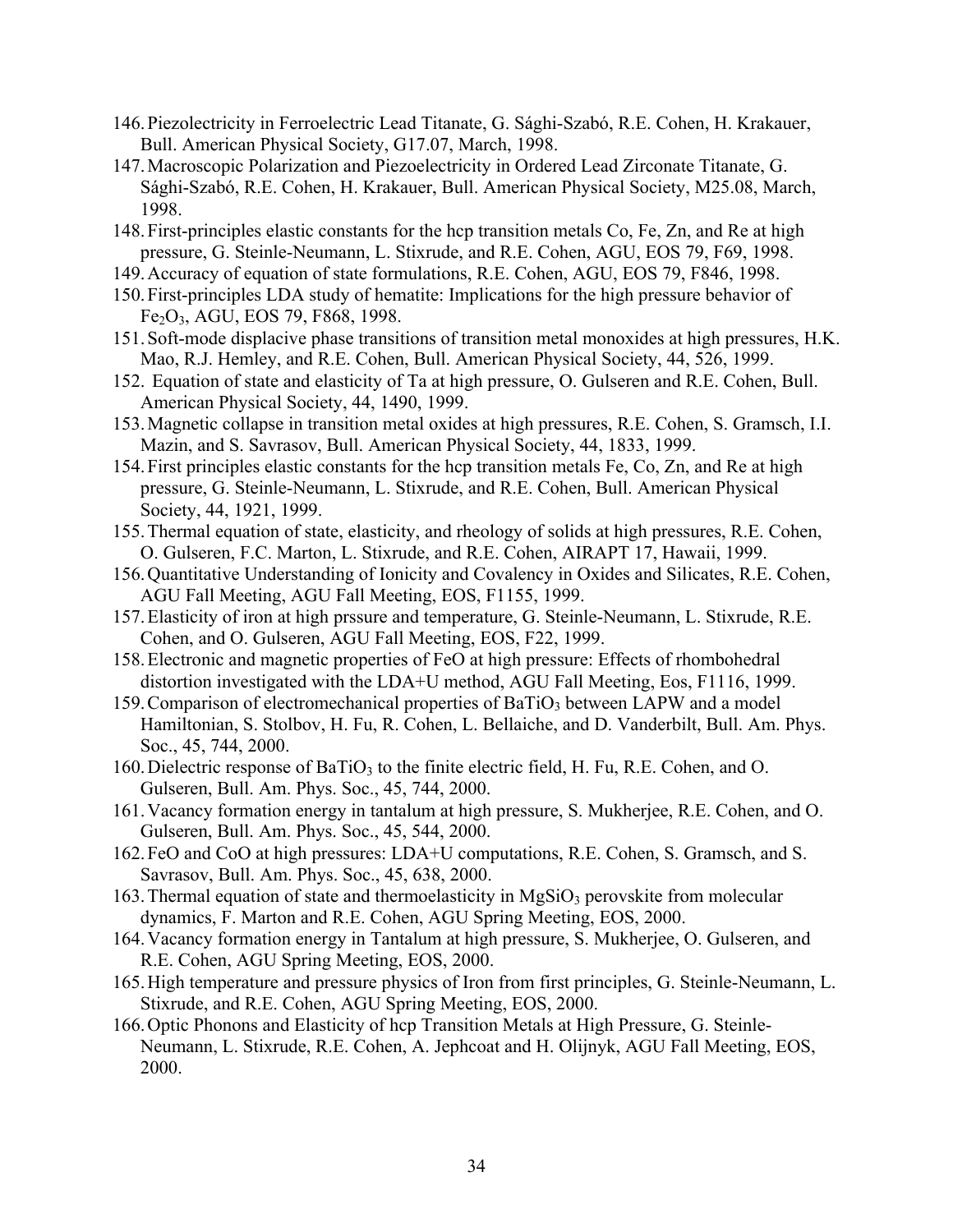- 167.Elasticity of iron at high pressure and temperature Implications for the Earth's inner core, L. Stixrude, G. Steinle-Neumann, R.E. Cohen, and O. Gulseren, AGU Fall Meeting, EOS, 2000.
- 168.Magnetic Correlations in Fe Under Pressure, S. Mukherjee and R.E. Cohen, AGU Fall Meeting, EOS, 2000.
- 169. Thermoelasticity of MgSiO<sub>3</sub> Perovskite Under Lower Mantle Conditions From Molecular Dynamics, F. Marton and R.E. Cohen, AGU Fall Meeting, EOS, 2000.
- 170.Critical comparison of theory and experiments on high pressure iron, AGU Fall Meeting, EOS, 2000.
- 171.Magnetic Correlations in Fe at High Pressure and Temperature, *Sonali Mukherjee, R E Cohen,* C31.010, APS, Seattle, WA, Bull. Am. Phys. Soc., 2001.
- 172.Thermodynamic Properties of hcp Iron at High Pressure and Temperature, *Gerd Steinle-Neumann, Lars Stixrude, Ronald E. Cohen,, Oguz Gülseren,* L10.009, APS, Seattle, WA, Bull. Am. Phys. Soc., 2001.
- 173.First-Principles And Semi-Empirical Calculations Of Atomic And Electronic Structure For SrTiO3 (100) And (110) Surfaces, *Eugene Heifets, Ronald E. Cohen, Roberts I. Eglitis, Eugene A. Kotomin, Gunnar Borstel,* W8.001, APS, Seattle, WA, Bull. Am. Phys. Soc., 2001.
- 174.Elasticity of Dense Iron at High Temperature and the Earth's Inner Core, Steinle-Neumann, G, Stixrude, L, Cohen, R E, Gulseren, O, AGU Spring Meeting, Boston, EOS, 2001.
- 175.Molecular Dynamic Simulations of Vacancy Formation and Diffusion in MgSiO\$\_{3}\$ Perovskite, Marton, F C, Cohen, R E, AGU Spring Meeting, Boston, EOS, 2001.
- 176.Influence of magnetism on spectroscopic and elastic properties of hcp iron, G. Steinle-Neumann, L. Stixrude, and R.E. Cohen, , Eos Trans. AGU, 82(47), Fall Meet. Suppl., Abstract S52H-12, 2001.
- 177. Development of a shell-model potential for molecular dynamics for  $PbTiO<sub>3</sub>$  by fitting firstprinciples results, M. Sepliarsky and R.E. Cohen, Fundamental Physics of Ferroelectrics 2002, Washington, D.C. Feb. 3-6, 2002.
- 178. Elasticity of  $Pb(Zr,Ti)O_3$ , E. Heifets and R.E. Cohen, Fundamental Physics of Ferroelectrics 2002, Washington, D.C. Feb. 3-6, 2002.
- 179.Evidence of local magnetic order in compressed hcp iron, Gerd Steinle-Neumann, Lars Stixrude, and R. E. Cohen, APS March meeting, Indianapolis, March 18 - 22, 2002.
- 180.An atomistic model for ferroelectric solid solutions, M.C. Sepliarsky and R.E. Cohen, APS March meeting, Indianapolis, March 18 - 22, 2002.
- 181.Accuracy of the particle-in-a-cell model for elasticity at high temperatures and pressures and applications to Fe and Ta, Ronald E. Cohen, Gerd Steinle*-*Neumann, Oguz Gulseren, Lars Stixrude, E. Roger Cowley APS March meeting, Indianapolis, March 18 - 22, 2002.
- 182.Tight binding based non-collinear spin model and magnetic correlations in Iron, S. Mukherjee and R.E. Cohen, , Journal of Computer Aided Materials Design, **8**, 107-115, 2001.
- 183. Development of a shell model potential for molecular dynamics for  $PbTiO<sub>3</sub>$  by fitting firstprinciples results, M. Sepliarsky and R.E. Cohen, , In: Fundamental Physics of Ferroelectrics 2002, ed. Ronald Cohen, AIP Conference Proceedings 626, AIP, Melville, NY, pp. 36-44, 2002.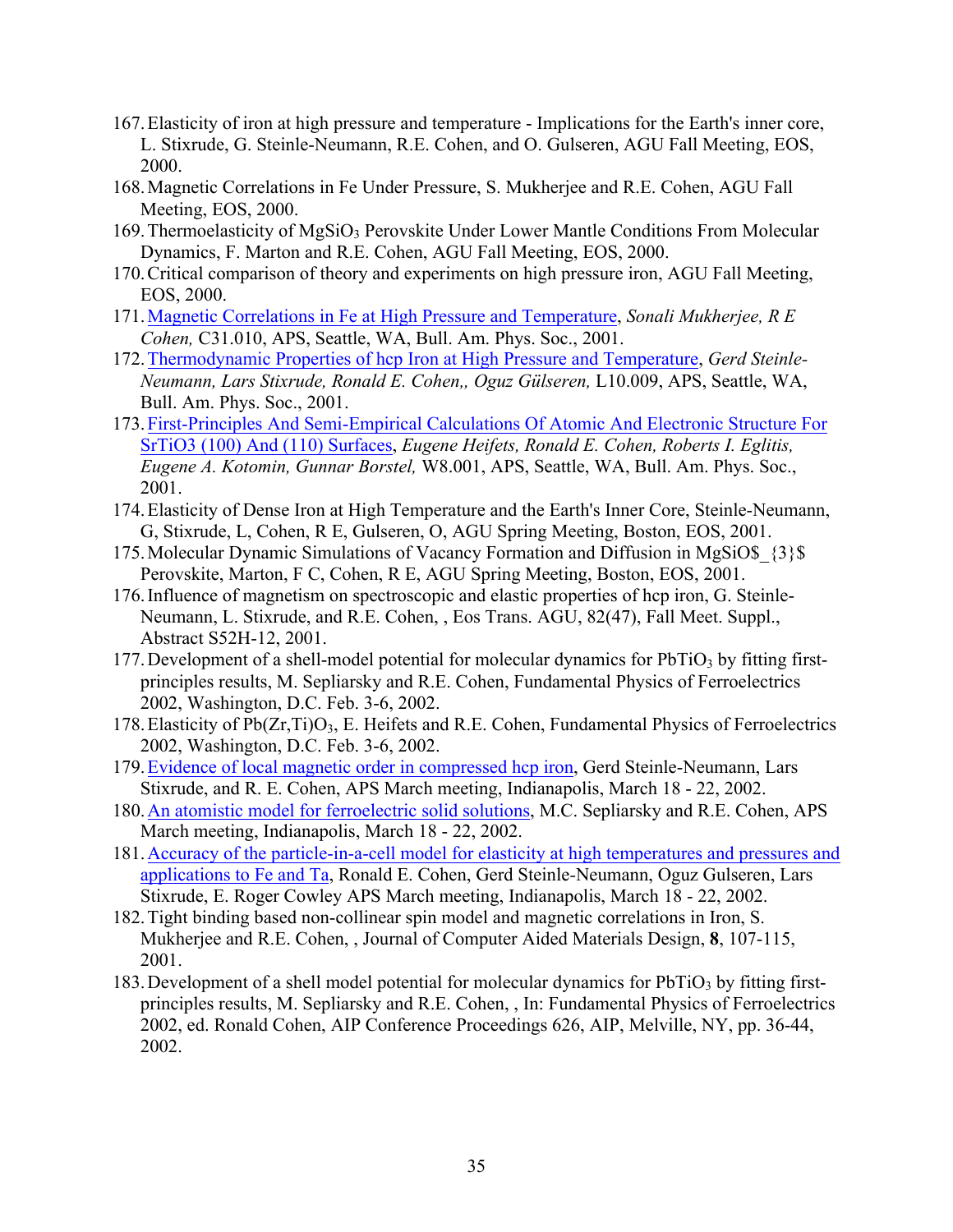- 184. Ab initio study of the elastic properties of  $Pb(Ti,Zr)O_3$ , E. Heifets and R.E. Cohen, In: Fundamental Physics of Ferroelectrics 2002, ed. Ronald Cohen, AIP Conference Proceedings 626, AIP, Melville, NY, pp. 150-159, 2002.
- 185.H. Hellwig, R. J. Hemley, R. E. Cohen, Micro-Brillouin investigations of relaxor ferroelectrics, Fundamental Physics of Ferroelectrics 2003, eds. P. K. Davies and D. J. Singh, AIP, Melville, NY, pp. 65-73, 2003.
- 186.Z. Wu, R.E. Cohen and D.J. Singh , Weighted density approximation (WDA) calculations for ferroelectric materials, Fundamental Physics of Ferroelectrics 2003, Williamsburg, VA, February 3, 2003.
- 187.M. Sepliarsky and R.E. Cohen, Atomistic model potential for PbTiO3 \_tted to LDA and GGA first-principles results, Fundamental Physics of Ferroelectrics 2003, Williamsburg, VA, February 5, 2003.
- 188.Zhigang Wu and R. E. Cohen, and David Singh, Weighted density approximation (WDA) calculations for ferroelectric materials, APS, Austin, TX, March 3, 2003.
- 189.Cohen, Ronald E., Magnetism in Iron as a Function of Pressure, APS, Austin, TX, March 5, 2003.
- 190.Muhtar Ahart, Ronald E. Cohen, and Russell J. Hemley, High-pressure Raman scattering and x-ray diffraction study of relaxor ferroelectric 0.96Pb(Zn1/3Nb2/3)O3−0.04PbTiO3, American Physical Society, Los Angeles, 2005.
- 191.Low symmetry ground state in PMN: Random fields via unit-cell twinning, or multiscale disorder in relaxors, Fundamental Physics of Ferroelectrics 2005, February 6-9, Williamsburg, VA, 2005.
- 192.Zhigang Wu and R.E. Cohen, Pressure-induced anomalous enhancement of piezoelectricity and polarization rotation via an unexpected monoclinic phase of PbTiO3, American Physical Society, Los Angeles, 2005.
- 193.A. Asthagiri, Z. Wu, N. Choudhury, and R.E. Cohen, Multi-scale Modeling of Relaxor Ferroelectrics, American Physical Society, Los Angeles, 2005.
- 194.R. Caracas, R. E. Cohen, Total energy and linear response computations for perovskite and post-perovskite phases in the MgSiO3-FeSiO3-Al2O3 system, American Physical Society, Los Angeles, 2005.
- 195.R. Caracas, O. Degtyareva, E. Gregoryanz, R. Cohen, R.J. Hemley, Incommensurately modulated sulfur at megabar pressures: experimental and computational study Section, American Physical Society, Los Angeles, 2005.
- 196.Effects of chemistry on the properties and transformation of perovskite to the postperovskite phases with implications for the lowermost mantle, R. Caracas and R.E. Cohen, AGU 2005 Joint Assembly May 23–27, New Orleans, Louisiana, 2005.
- 197.Effect of chemistry on the physical properties of perovskite and post-perovskite (Mg,Fe,Al)(Al,Si)O3, R Caracas, R E Cohen, Fall AGU, San Francisco, CA, Dec. 5-9, 2005.
- 198.Comparison of Quantum and Classical Monte Carlo on a Simple Model Phase Transition, D E Cohen, R E Cohen, Fall AGU, San Francisco, CA, Dec. 5-9, 2005.
- 199. High-pressure elasticity of perovskite and post-perovskite (Mg,Fe,Al)(Al,Si)O3, R Caracas, R E Cohen, Fall AGU, San Francisco, CA, Dec. 5-9, 2005.
- 200.First-principles thermoelasticity of hexagonal-close-packed iron at high pressures, X Sha, R E Cohen, Fall AGU, San Francisco, CA, Dec. 5-9, 2005.
- 201. Theoretical determination of the Raman spectra of MgSiO3 under pressure R Caracas, R E Cohen, AGU Joint Assembly, Baltimore, MD, May 23-26, 2005.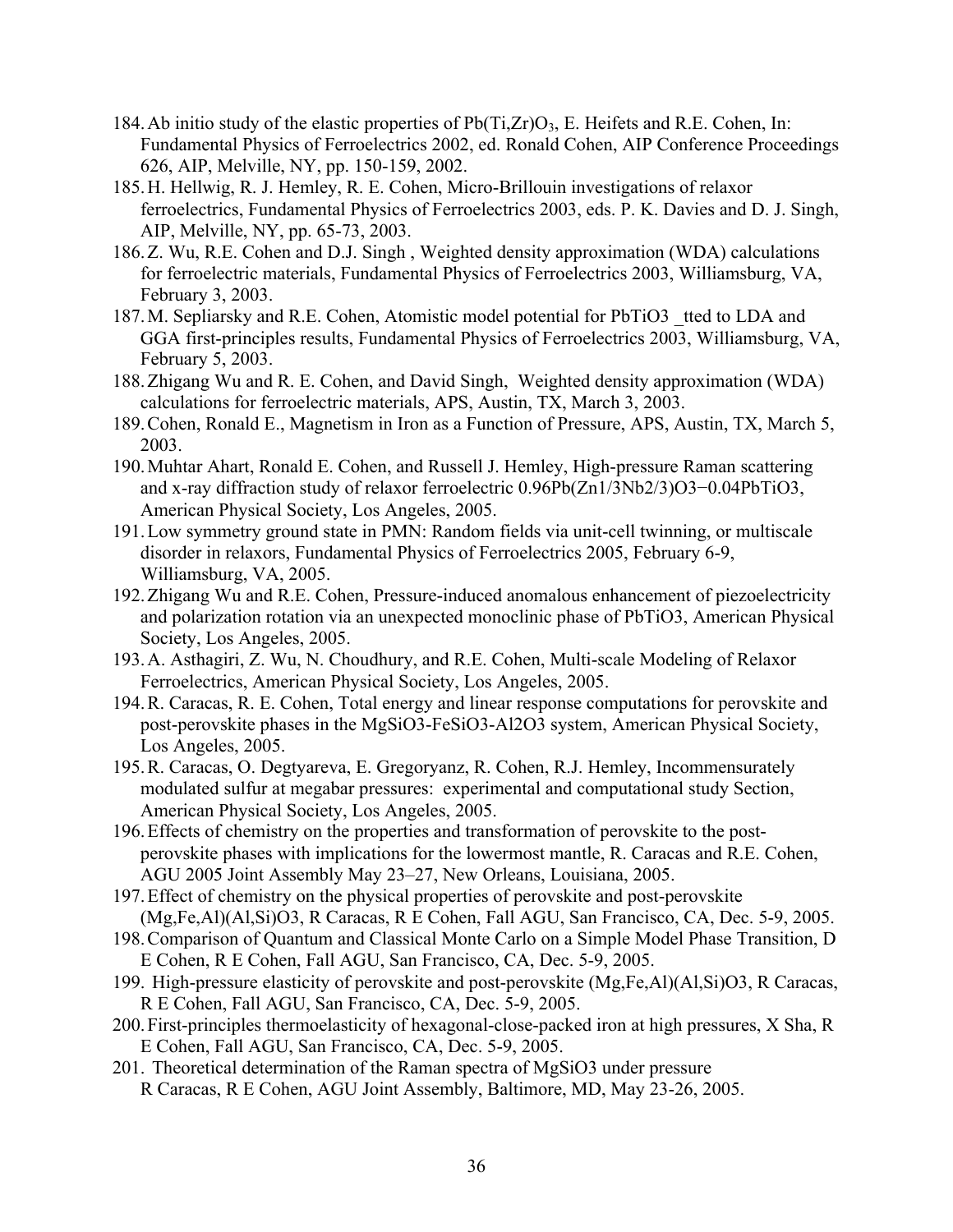- 202.Multiscale Modeling of Magnetism in Iron at High Pressures R E Cohen, AGU Joint Assembly, Baltimore, MD, May 23-26, 2005.
- 203.First-principles study on hcp Fe under Earth's core conditions, X Sha, R Cohen, AGU Joint Assembly, Baltimore, MD, May 23-26, 2005.
- 204.Pressure-induced phase transitions in PbTiO\$\_{3}\$, Muhtar Ahart, P. Dera, R. E. Cohen, Russell J. Hemley, APS, Baltimore, MD, March 13–17, 2006.
- 205.Ferroelectricity in PbTiO\$\_3\$ and BaTiO\$\_3\$ under Pressure, R.E. Cohen Z. Wu, APS, Baltimore, MD, March 13–17, 2006.
- 206.First Principles Phonon and Elasticity Computations for Iron under extreme conditions, Xianwei Sha, R.E. Cohen, APS, Baltimore, MD, March 13–17, 2006.
- 207.A More Accurate Generalized Gradient Approximation for Solids, Zhigang Wu Ronald E. Cohen, APS, Baltimore, MD, March 13–17, 2006.
- 208.Computational study of the pressure behavior of post-perovskite phases, Razvan Caracas, Ronald Cohen, APS, Baltimore, MD, March 13–17, 2006.
- 237. Multiscale Modeling of Iron at high temperatures and pressures, Sha, X and Cohen, R E, AGU Fall Meeting, San Francisco, December 11-15, 2006.
- 238. Quantum Monte Carlo Simulations of Phase Transitions in Silica, Cohen, R E, Militzer, B, Hennig, R, Umrigar, C, Driver, K, Needs, R, Towler, M, AGU Fall Meeting, San Francisco, December 11-15, 2006.
- 239. Simulations of Silica Phases Beyond the Generalized-Gradient Approximation, Driver, K, Wilkins, J W, Hennig, R G, Umrigar, C J, Scuseria, G E, Cohen, R E, Militzer, B, AGU Fall Meeting, San Francisco, Decem ber 11-15, 2006.
- 209.Towards materials by design, R. E. Cohen, Fundamental Physics of Ferroelectrics 2007, Williamsburg, VA, February 13, 2007.
- 210.Quantum Monte Carlo study of equilibrium phase stability of crystalline FeO, J. Kolorenc, L. Mitas, A. Kollias, K. Esler, R. E. Cohen, APS March meeting, Denver, CO, March 5-9, 2007.
- 240. Dynamical mean-field theory study of the high pressure behavior of FeO, A.C. Kollias, R.E. Cohen, APS March meeting, Denver, CO, March 5-9, 2007.
- 241. Quantum Monte Carlo Benchmarks Functionals for Silica Polymorphs, K.P. Driver, J.W. Wilkins, R.G. Hennig, C.J. Umrigar, G. Scuseria,
	- B. Militzer, R.E. Cohen, APS March meeting, Denver, CO, March 5-9, 2007.
- 242. Quantum Monte Carlo Simulations of the Quartz to Stishovite Transition in SiO2, R.E. Cohen, Mike Towler, Pablo Lopez Rios, Neil Drummond, Richard Needs, APS March meeting, Denver, CO, March 5-9, 2007.
- 243. Quantum Monte Carlo determination of the equation of state of cubic boron nitride, K.P. Esler, B. Militzer, R.E. Cohen, APS March meeting, Denver, CO, March 5-9, 2007.
- 244. High-pressure x-ray diffraction of  $PbTiO<sub>3</sub>$  at low temperature, Muhtar Ahart, Maddury Somayazulu, Ronald Cohen, Russell Hemley, APS March meeting, Denver, CO, March 5-9, 2007.
- 245. Multi-scale modeling of ferromagnetism in bcc Fe as a function of pressure and temperature, Xianwei Sha and

R. E. Cohen, APS March meeting, Denver, CO, March 5-9, 2007.

- 246. Melting of Sodium Under Pressure, Jan Vorberger, Ronald E. Cohen, Burkhard Militzer, APS March meeting, Denver, CO, March 5-9, 2007.
- 247. Theory of Minerals at High Pressure Beyond Band Theory, Frontiers of Mineral Science,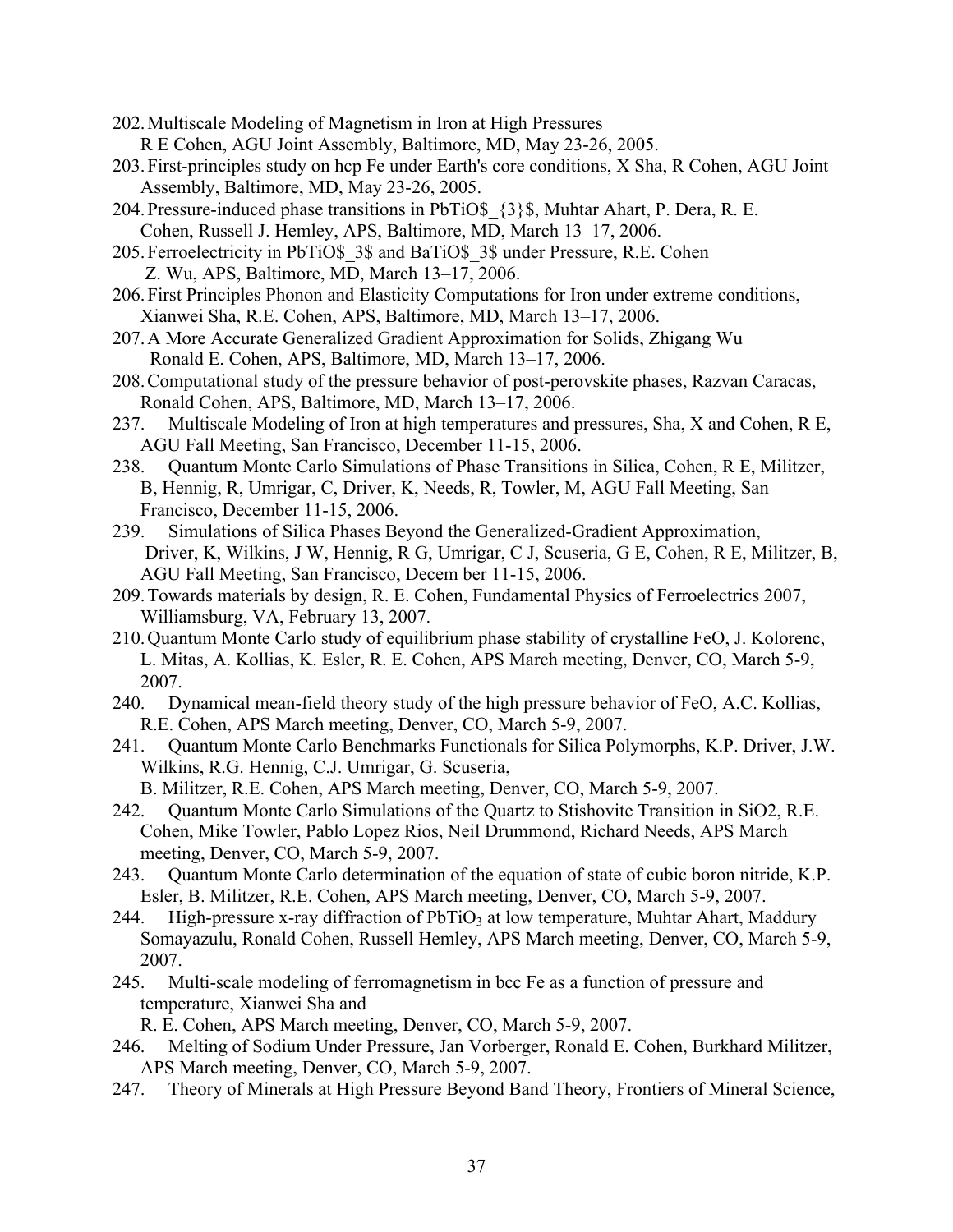Univ. Cambridge, Cambridge, UK, June 27, 2007.

- 248. K.P. Driver, R.E. Cohen, P.L. Rios, M.D. Towler, R.J. Needs, J.W. Wilkins, Quantum Monte Carlo Study of Elastic Instability in Stishovite, APS March meeting, New Orleans, LA, March 11, Bulletin of the American Physical Society, http://meetings.aps.org/link/BAPS.2008.MAR.H40.7 (2008).
- 249. R.E. Cohen B. Militzer, Z. Wu, K. Driver, P.L. Rios, M. Towler, R. Needs, Quantum Monte Carlo Computations for Equations of State, Phase Transitions, and Elasticity of Silica, APS March meeting, New Orleans, LA, March 11, Bulletin of the American Physical Society, http://meetings.aps.org/link/BAPS.2008.MAR.A1 (2008).
- 250. High Temperature Theory of Iron and Iron-Nickel from Surface to Core, X. Luo and R.E. Cohen, Fall AGU, San Francisco, Dec. 2008, Eos Trans. AGU, 89(53), Fall Meet. Suppl., Abstract DI43A-1766.
- 251. Magnetism in Metal Oxides Under Pressure, L. Shulenburger and R.E. Cohen, Fall AGU, San Francisco, Dec. 2008.

252. Joint Theoretical and Experimental Studies for Developing New Electromechanical Materials, R. E. Cohen, P. Ganesh, M. Ahart, M. Somayazulu, R. J. Hemley, Materials Research Society, Boston, Dec. 2008.

- 253. Luke Shulenburger, Ken Esler, Sergej Savrasov, Jeongnim Kim, R. E. Cohen, High Pressure Phase Transitions in FeO from Density Functional Theory, Quantum Monte Carlo and Dynamical Mean Field Theory, APS March Meeting, March 19, 2009, Pittsburgh, Pennsylvania, http://meetings.aps.org/link/BAPS.2009.MAR.V23.1 (2009).
- 254. Kenneth Esler, R.E. Cohen, Burkhard Militzer, Jeongnim Kim, An accurate high pressure scale from quantum Monte Carlo, APS March Meeting, March 19, 2009, Pittsburgh, Pennsylvania, http://meetings.aps.org/link/BAPS.2009.MAR.W23.1 (2009).
- 255. R.E. Cohen, K. Driver, Z. Wu, B. Militzer, P.L. Rios, M. Towler, R. Needs, Hightemperature high-pressure properties of silica from Quantum Monte Carlo and Density Functional Perturbation Theory, APS March Meeting, March 18, 2009, Pittsburgh, Pennsylvania, http://meetings.aps.org/link/BAPS.2009.MAR.Q13.9 (2009).
- 256. P. Ganesh, M. Ahart, R.E. Cohen, E. Cockayne, B. Burton, First-Principles Study of Diffuse Scattering in Pb(Sc\$  $\{1/2\}$ \$Nb\$  $\{1/2\}$ )\$O\$  $\{3\}$ \$, APS March Meeting, March 16, 2009, Pittsburgh, Pennsylvania, http://meetings.aps.org/link/BAPS.2009.MAR.D10.13 (2009).
- 257. Xuan Luo and R.E. Cohen, Computation of the Iron and Iron-Nickel Phase Diagrams from Ambient to Earth's Inner Core, APS March Meeting, March 18, 2009, Pittsburgh, Pennsylvania, http://meetings.aps.org/link/BAPS.2009.MAR.Q13.1 (2009).
- 258. Iron in minerals under pressure, Goldschmidt Conference, Davos, Switzerland, June 26, 2009.
- 259. Advances in understanding of electronic transitions in FeO under compression, R.E. Cohen, J. Ojwang', L. Shulenburger, K. Esler, S. Savrasov, X. Wan, Eos Trans. AGU, 90(52), Fall Meet. Suppl., Abstract MR13C-03 (2009).
- 260. Shulenburger, L., R. E. Cohen, K. Esler and J. Kim (2010). "High Pressure Phase Transitions in FeO from Quantum Monte Carlo." Bulletin of the American Physical Society: http://meetings.aps.org/link/BAPS.2010.MAR.L2023.2013.
- 261. Ganesh, P., R. E. Cohen, W. Xiao and H.-k. Mao (2010). "Pressure-induced volume collapse in PbCrO\$\_{3}\$-- a combined experimental and theoretical investigation." Bulletin of the American Physical Society: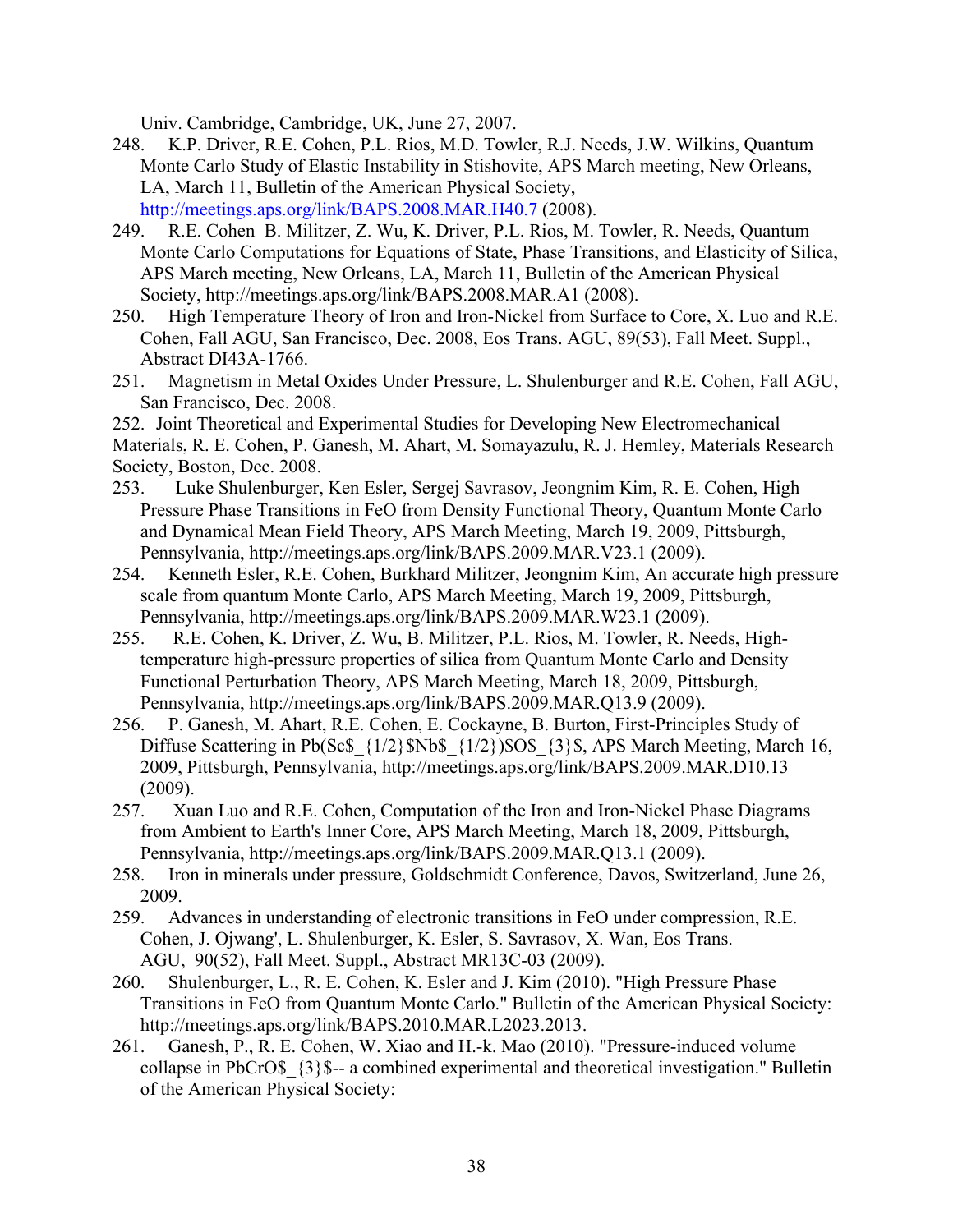http://meetings.aps.org/link/BAPS.2010.MAR.Q2030.2015.

- 262. Schad, A., P. Ganesh, R. E. Cohen and M. Ahart (2010). "First-principles Raman Spectra of Lead Titanate with Pressure." Bulletin of the American Physical Society: http://meetings.aps.org/link/BAPS.2010.MAR.V2024.2017.
- 263. Ahart, M., A. F. Goncharov, P. Ganesh, R. E. Cohen and R. J. Hemley (2010). "Second harmonic generation and high pressure ferroelectricity in PbTiO\$  $\{3\}$ \$." Bulletin of the American Physical Society: Bulletin of the American Physical Society.
- 264. Peng, Q. and R. E. Cohen (2010). First Principle Based Computation of Pyroelectricity in LiNbO3. Bulletin of the American Physical Society: http://meetings.aps.org/link/BAPS.2010.MAR.W2024.2014.
- 265. Ojwang, J., R. E. Cohen, L. Shulenburger, X. Wan and S. Savrasov (2010). Pressure dependence of exchange interactions and Neel temperature in transition metal oxides. Bulletin of the American Physical Society: http://meetings.aps.org/link/BAPS.2010.MAR.Q2030.2017.
- 266. Insulator to Metal and Magnetic Transitions in FeO under High Pressure: DFT-DMFT Computations, R.E. Cohen, K. Haule, and G. Kotliar, Bulletin of the American Physical Society, APS March Meeting 2011, 56, 1, http://meetings.aps.org/Meeting/MAR11/Event/140673 .
- 267. Carbonate melts in the Earth's mantle, F. Gygi, R. Caracas, and R.E. Cohen, AGU, San Francisco, Dec. 16, 2010.
- 268. Ferroelectricity under applied pressure and applied electric fields, Fundamental Physics of Ferroelectrics 2012, Argonne National Laboratory, January 30, 2012.

Origin of Metallization of FeO at High Temperatures and Pressures from First principles DFT-DMFT Computations, R.E. Cohen and Kristjan Haule, Bulletin of the American Physical Society, http://meetings.aps.org/link/BAPS.2013.MAR.F39.9.

Effect of Pressure on the Electronic Structure and Optical Properties of FeSe: A DFT+DMFT Study, Bulletin Subhasish Mandal, R.E. Cohen and K. Haule, Bulletin of the American Physical Society, http://meetings.aps.org/link/BAPS.2013.MAR.C37.9

- 271. Effects of Manganese Addition on Ferroelectric Properties of BaTiO3: Ab initio Study, Ivan Naumov and R.E. Cohen, , Bulletin of the American Physical Society, http://meetings.aps.org/link/BAPS.2013.MAR.A21.1 .
- 272. Origin of Metallization of FeO at High Temperatures and Pressures from First-principles DFT-DMFT Computation, R.E. Cohen, AIRAPT, Seattle, July 8, 2013.
- 273. Mechanisms of metallization of solid hydrogen**,** I. Naumov, R.E Cohen and R. J. Hemley**,** AIRAPT, Seattle, July 2013.
- 274. Optical Signature of Metallization of Hydrogen, I. Naumov, R.E Cohen and R. J. Hemley, AIRAPT, Seattle, July 2013.
- 275. Effects of Mn on Electromechanical Properties of Relaxor Ferroelectrics, R.E. Cohen and I.I. Naumov, Fundamental Physics of Ferroelectrics 2014, January, 2014, Washington, D.C.
- 276. Magnetic properties of FeO: a DFT+DMFT study, Peng Zhang, R.E. Cohen, Kristjan Haule, APS March Meeting, Denver, March 4, 2014.
- 277. Quantum Monte Carlo Calculation for the Equation of State of MgSiO\$ {3}\$ perovskite at high pressures, Yangzheng Lin, R.E. Cohen, Kevin P. Driver, Burkhard Militzer, Luke Shulenburger, Jeongnim Kim, APS March Meeting, Denver, March 4, 2014.
- 278. Absence of ultra-high pressure ferroelectricity in PbTiO3, Cohen et al., R.E. Cohen, Muhtar Ahart, Subhasish Mandal, Javier Nossa, P. Ganesh, Ivan Naumov, Alexander F.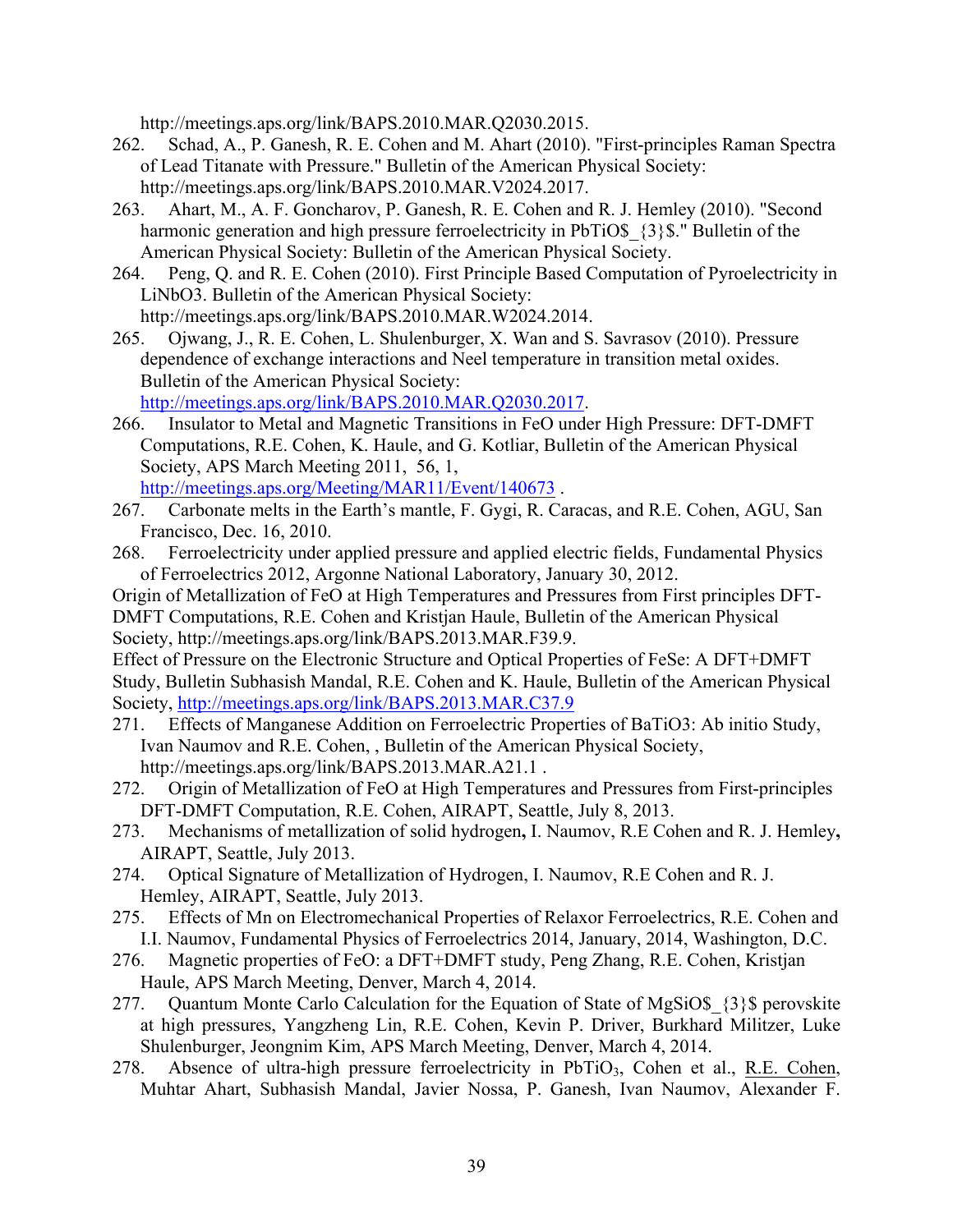Goncharov, Stanislav V. Sinogeikin, and Russell J. Hemley, Fundamental Physics of Ferroelectrics 2015, ORNL, Oakridge, TN, USA, Knoxville, TN USA, January 25-28, 2015.

- 279. High pressure synthesis and characterization of predicted oxynitride perovskite: Yttrium Silicon Oxynitride (YSiO2N), Rajasekarakumar Vadapoo, Muhtar Ahart, M. Somayazulu, and R. E. Cohen, Fundamental Physics of Ferroelectrics 2015, ORNL, Oakridge, TN, USA, Knoxville, TN USA, January 25-28, 2015.
- 280. Effects of Mn Addition and Compensating Oxygen Vacancies on the Ferroelectric Properties of BaTiO<sub>3</sub>, J. F. Nossa, I.I. Naumov, and R.E. Cohen, Fundamental Physics of Ferroelectrics 2015, ORNL, Oakridge, TN, USA, Knoxville, TN USA, January 25-28, 2015.
- 281. A DFT+DMFT study of magnetic properties of FeO at high pressure, Peng Zhang, R. E. Cohen, and K. Haule, APS March Meeting 2016, March 14–18, 2016; Baltimore, Maryland.
- 282. Conductivity and Correlations in Fe at Earth Core Conditions, R.E. Cohen, Peng Zhang, and K. Haule, APS March Meeting 2016, March 14–18, 2016; Baltimore, Maryland.
- 283. Effect of manganese substitution in barium titanate (Mn−BaTiO3), Rajasekarakumar Vadapoo, Muhtar Ahart, and R.E. Cohen, APS March Meeting 2016, March 14–18, 2016; Baltimore, Maryland.
- 284. Quantum Monte Carlo Computations of the (Mg1−XFeX)SiO3 Perovskite to Postperovskite Phase Boundary, Yangzheng Lin, R.E. Cohen, Andrea Floris, Luke Shulenburger, and Kevin P. Driver, APS March Meeting 2016, March 14–18, 2016; Baltimore, Maryland.
- 285. First Principle Studies of Electromechanical Properties in Mn-Doped BaTiO3, Hiroyuki Takenaka and R.E. Cohen, APS March Meeting 2016, March 14–18, 2016; Baltimore, Maryland.
- 286. High-pressure synthesis of predicted oxynitride perovskite: Yttrium Silicon Oxynitride (YSiO2N), Muhtar Ahart , M. Somayazulu , Rajasekarakumar Vadapoo , and R. E. Cohen, APS March Meeting 2016, March 14–18, 2016; Baltimore, Maryland.
- 287. Reversible electro-strain coupling in K-doped BaTiO3, Shi Liu and R. E. Cohen, APS March Meeting 2016, March 14–18, 2016; Baltimore, Maryland.

### **Edited Books And Special Issues**

- 1. Cohen, Ronald E. (ed.), Ferroelectrics: Proc. of the Second Williamsburg Workshop on First Principles Calculations for Ferroelectrics, Williamsburg, VA, volume 136, numbers 1-4, pages 1-172 (1992)
- 2. Cohen, Ronald E. (ed.), Ferroelectrics: Proc. of the Third Williamsburg Workshop on First Principles Calculations for Ferroelectrics, Williamsburg, VA, volume 164, numbers 1-3, pages 1-302 (1995).
- 3. Cohen, Ronald E. (ed.), First-Principles Calculations for Ferroelectrics: Fifth Williamsburg Workshop, Williamsburg, VA, AIP Conference Proceedings 436 (1998), Woodbury, New Yok.
- 4. Cohen, Ronald E. (ed.), Fundamental Physics of Ferroelectrics 2000: Aspen Center for Physics Winter Workshop, Aspen, Colorado, AIP Conference Proceedings 535 (2000) Melville, New York.
- 5. Cohen, Ronald E. (ed.), Fundamental Physics of Ferroelectrics 2002: Washington, DC February 2002, AIP Conference Proceedings 626 (2002) Melville, New York.